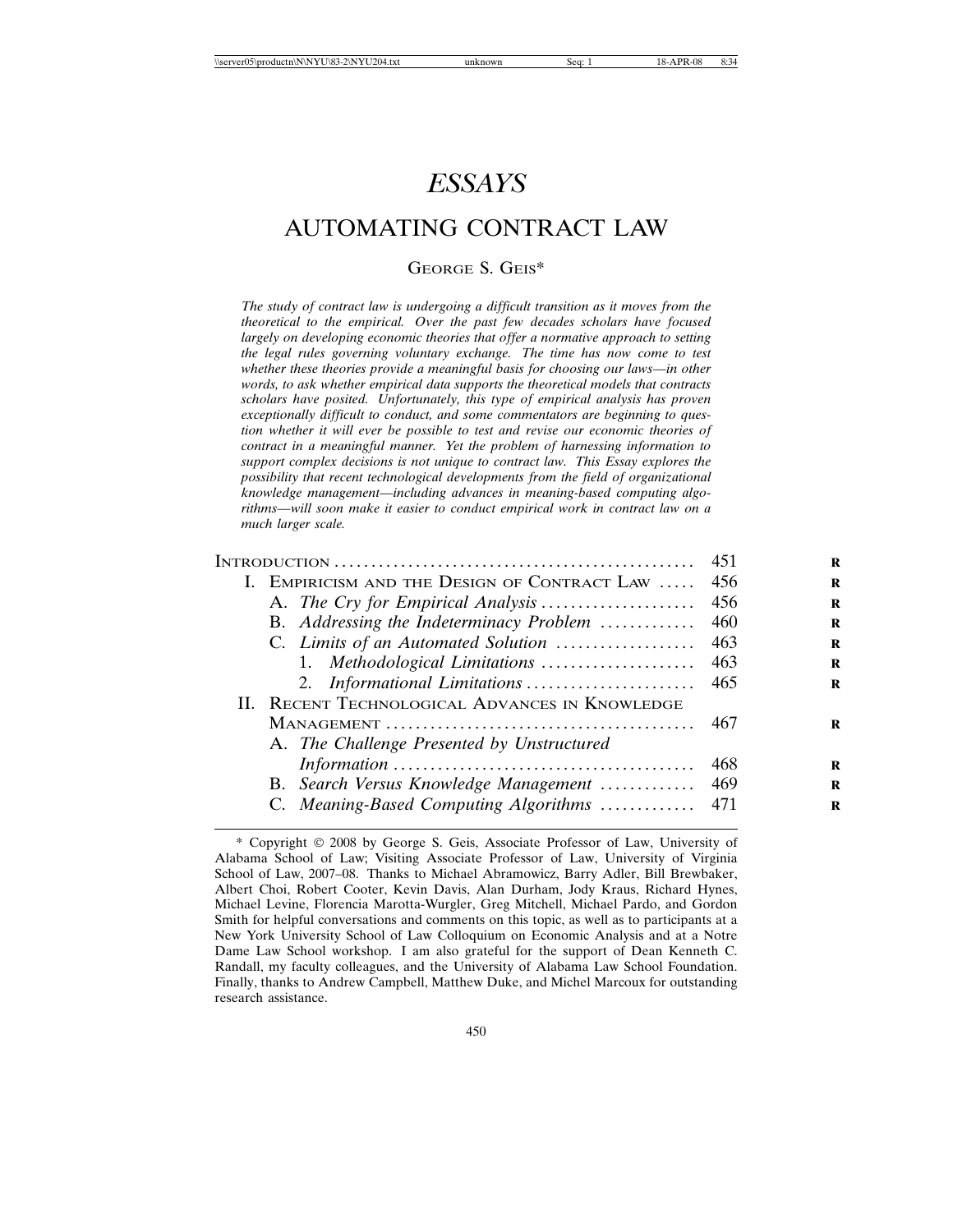| May 2008] | AUTOMATING CONTRACT LAW                          | 451 |   |
|-----------|--------------------------------------------------|-----|---|
|           | Theoretical Underpinnings<br>1.                  | 471 | R |
|           | 2. Knowledge-Management Applications             | 475 | R |
| HL.       | SOME POSSIBILITIES FOR THE EMPIRICAL ANALYSIS OF |     |   |
|           |                                                  | 476 | R |
|           |                                                  | 478 | R |
|           | Supercharged Doctrinal Analysis (Without<br>1.   |     |   |
|           |                                                  | 478 | R |
|           |                                                  | 483 | R |
|           |                                                  | 485 | R |
|           | 1. Incomplete-Contracting Theory                 | 486 | R |
|           |                                                  | 489 | R |
|           |                                                  | 493 | R |
|           | IV. PRACTICAL OBSTACLES AND A POTENTIAL PATH     |     |   |
|           |                                                  | 496 | R |
|           |                                                  | 500 | R |
|           |                                                  |     |   |

### **INTRODUCTION**

Early one morning in January 1956, Herbert Simon announced to his graduate class at Carnegie Mellon that "[o]ver Christmas, Al Newell and I invented a thinking machine."1 His claim was a bit premature, but Simon did win the Nobel Prize in Economics twenty-two years later—not for creating a sentient computer, but rather "for his pioneering research into the decisionmaking process within economic organizations."2 Simon's main contention was that all decisions had to be made under uncertainty because it was impossible to gather and process every bit of relevant information.

Despite these computational limits, Simon did not just throw up his hands and suggest that decisionmakers abandon the collection of information and resort to, say, flipping a coin. He concentrated instead on techniques that might improve our ability to muster information, such as finding patterns or organizational structures in data to manage information overload. Thus Simon famously studied master chess players, determining that they each could keep thousands of "chunks" of information on chess positions in their minds and draw on these chunks to plan their moves.3 Or he told stories about the ability

<sup>1</sup> Carnegie Mellon University Libraries, Herbert Simon Collection, Exhibit, Problem Solving Research, http://shelf1.library.cmu.edu/IMLS/MindModels/problemsolving.html (last visited Jan. 20, 2008).

<sup>2</sup> Press Release, The Royal Swedish Acad. of Scis., Studies of Decision-Making Lead to Prize in Economics (Oct. 16, 1978), *available at* http://nobelprize.org/nobel\_prizes/ economics/laureates/1978/press.html.

<sup>3</sup> Herbert A. Simon & Kevin Gilmartin, *A Simulation of Memory for Chess Positions*, 5 COGNITIVE PSYCHOL. 29, 43 (1973).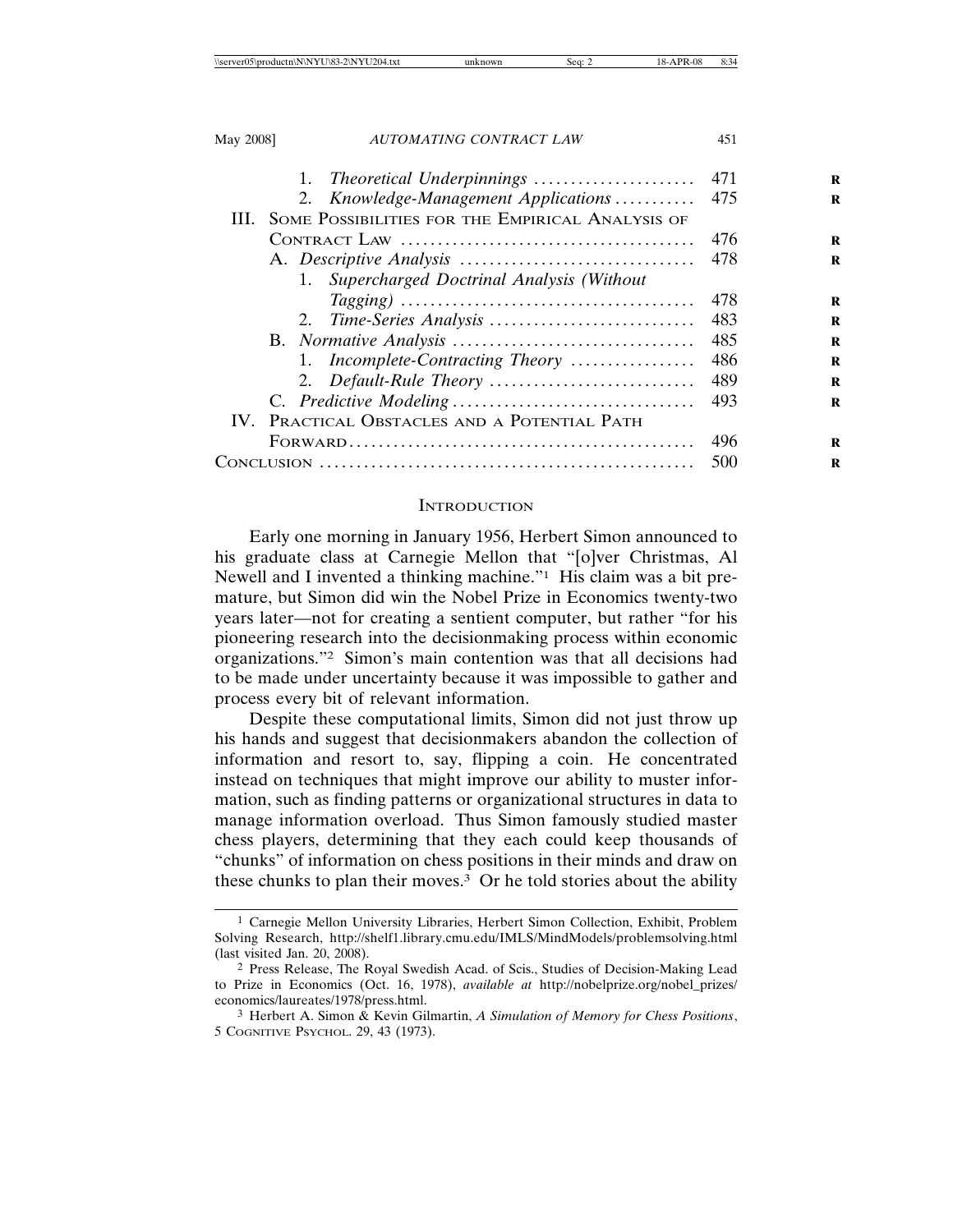of a master watchmaker to increase production by dividing tasks into modular subassemblies instead of trying to put together a complete watch in one go.<sup>4</sup>

The concepts of chunking up information and modularizing complicated systems were helpful frames, but ultimately Simon became fascinated with the potential of technology and computer simulation to organize information beyond human capacity and to facilitate complex decisionmaking.5 Simon was a polymath with diverse interests, spanning theories of artificial intelligence,<sup>6</sup> the social implications of computing,7 and philosophical problems in epistemology and intelligence.8 Yet in all of these areas, Simon had a singular quest: to uncover how computing might augment our ability to process information.9

The design of contract law is similar to the boardrooms and chessboards that Simon studied, in that the creation of contract law also involves difficult and complex tradeoffs.10 And just as directors and chess players seek data to reduce uncertainty and to guide their choices, contract scholars have moved toward empiricism as a basis for selecting the rules that govern our agreements, promises, and contractual bargains.11 This trend is not confined to contract law, of course; legal scholars of all stripes seek tangible data to evaluate their theories.12 My interest in this Essay relates to the rules governing

7 Herbert A. Simon, *Prometheus or Pandora: The Influence of Automation on Society*, COMPUTER, Nov. 1981, at 69, 69–70.

8 SIMON, *supra* note 4, at 80–83.

9 SIMON, *supra* note 5, at 198–99.

10 *See, e.g.*, Richard Craswell, *In That Case, What Is the Question? Economics and the Demands of Contract Theory*, 112 YALE L.J. 903, 913–14 (2003) ("[Contract law] is extremely difficult, with lots of effects that we do not yet understand."); Smith, *supra* note 4, at 1187–90 (describing contractual complexity and use of modular design principles to simplify information interactions).

11 *See, e.g.*, Ian Ayres, *Valuing Modern Contract Scholarship*, 112 YALE L.J. 881, 900 (2003) (predicting rise in empirical analysis of contract law); Russell Korobkin, *Empirical Scholarship in Contract Law: Possibilities and Pitfalls*, 2002 U. ILL. L. REV. 1033, 1037 (offering framework for classifying and pursuing future empirical scholarship in contract law); David V. Snyder, *Go Out and Look: The Challenge and Promise of Empirical Scholarship in Contract Law*, 80 TUL. L. REV. 1009, 1009–10 (2006) (reflecting on current state of contracts scholarship and on heightened interest in empirical analysis).

12 Over the last decade, legal scholars from many fields have called for more empirical analysis. *See* RICHARD A. POSNER, OVERCOMING LAW 210–11 (1995) (urging greater

<sup>4</sup> HERBERT A. SIMON, THE SCIENCES OF THE ARTIFICIAL 188–90 (3d ed. 1996). Henry Smith recounts this story in more detail and relates it to contract design. Henry E. Smith, *Modularity in Contracts: Boilerplate and Information Flow*, 104 MICH. L. REV. 1175, 1179–81, 1191 (2006).

<sup>5</sup> HERBERT A. SIMON, MODELS OF MY LIFE 198–99 (1991).

<sup>6</sup> *Id.* at 189–97; *see also* Byron Spice, *CMU Legend Herbert Simon Dies at Age 84*, PITTSBURGH POST-GAZETTE, Feb. 10, 2001, at A1 (stating that Simon and Newell "launched the field of artificial intelligence").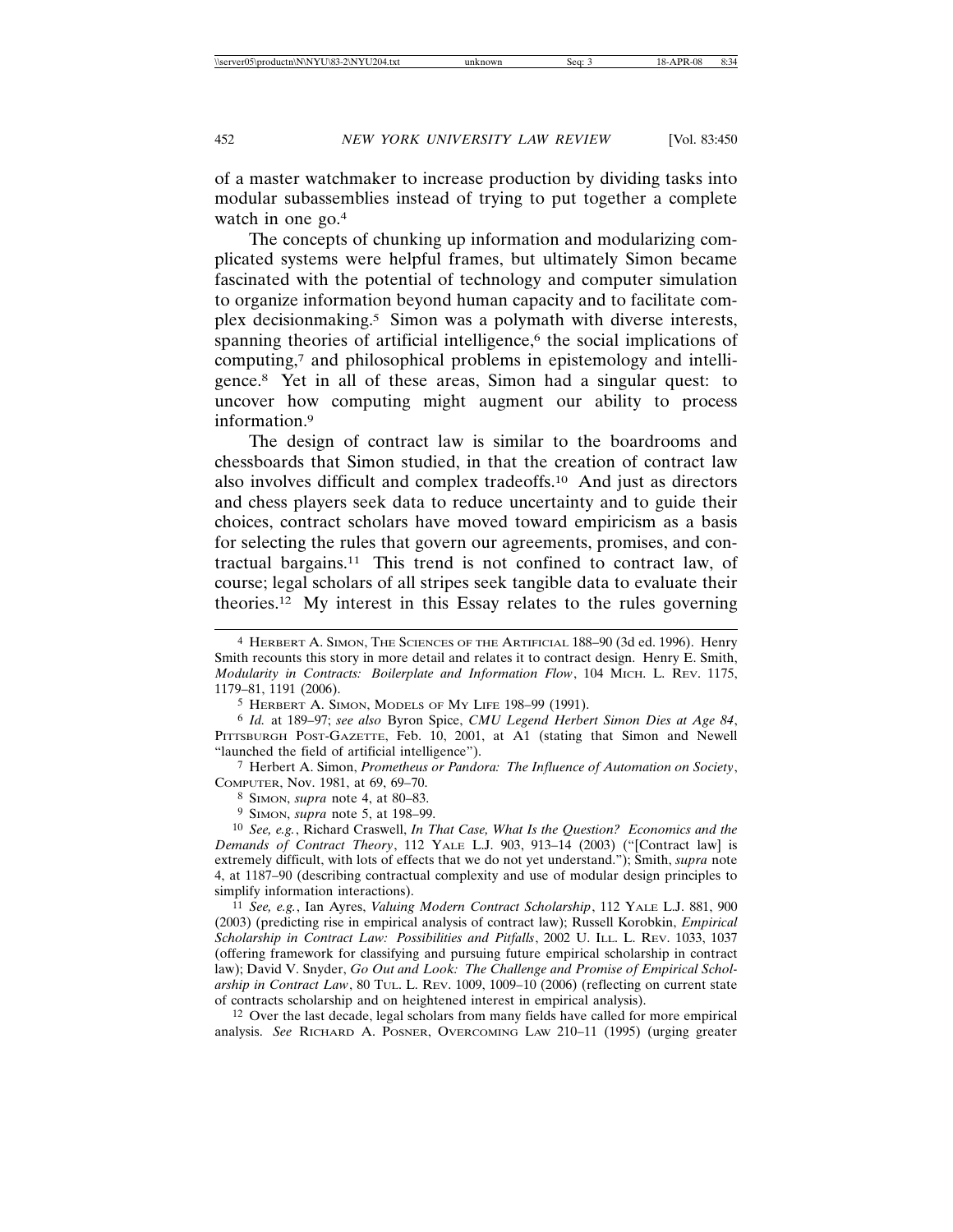promise and exchange, however, and I will focus the discussion on contract law.

Unfortunately, engineering the springs and wheels of contract law with empirical data<sup>13</sup> presents some real challenges. For one thing, it simply takes a long time to do this work. Further, anyone studying the written opinions of judges or the executed agreements of private parties must limit her sample size, which raises questions about the general applicability of her conclusions.14 Time and the volume of information also make it difficult to repeat or update studies.15 Even more troubling are recent assertions that our theoretical models have grown so complex that scholars simply cannot collect or process the needed empirical information. Eric Posner, for example, has argued that while we could "make complex and interesting predictions about contract law if we had sufficient information about empirical conditions . . . it is . . . unlikely that we ever [will]."16 Thus, while many are

13 In this Essay, I use the term empirical to refer to both qualitative and quantitative analysis, although some commentators focus mostly on a lack of quantitative work. *See* Epstein & King, *Rules of Inference*, *supra* note 12, at 2–3 (describing how term "empirical" refers broadly to "evidence about the world based on observation or experience"); Snyder, *supra* note 11, at 1012 (same).

14 *See* Korobkin, *supra* note 11, at 1051–52 ("None of the empirical contracts articles reviewed . . . present[s] data that makes up a truly representative sample of the population . . . . Consequently, critics will usually be able to raise legitimate questions about the extent to which descriptive conclusions or policy prescriptions can be inferred from empirical results.").

15 *See* Heise, *supra* note 12, at 816–24 (describing difficulties inherent in conducting empirical legal scholarship).

16 Eric A. Posner, *Economic Analysis of Contract Law After Three Decades: Success or Failure?*, 112 YALE L.J. 829, 864–65 (2003).

scholarly attention to empiricism); Lee Epstein & Gary King, *The Rules of Inference*, 69 U. CHI. L. REV. 1, 2, 6–7 (2002) [hereinafter Epstein & King, *Rules of Inference*] (recognizing importance of empirical legal scholarship but warning that it must be performed more carefully); Michael Heise, *The Importance of Being Empirical*, 26 PEPP. L. REV. 807, 810–12 (1999) (advocating for use of empirical work); Richard A. Posner, *The Decline of Law as an Autonomous Discipline: 1962–87*, 100 HARV. L. REV. 761, 762–66 (1987) (offering historical explanation for scarcity of empirical scholarship); Thomas S. Ulen, *A Nobel Prize in Legal Science: Theory, Empirical Work, and the Scientific Method in the Study of Law*, 2002 U. ILL. L. REV. 875, 876 ("[R]ecent scholarly trends in the law show evidence of a movement toward an even more science-like discipline."). Likewise, scholars have considered institutional strategies for building the infrastructure needed to conduct this research. *See* Lee Epstein & Gary King, *Building an Infrastructure for Empirical Research in the Law*, 53 J. LEGAL EDUC. 311, 312 (2003) [hereinafter Epstein & King, *Building an Infrastructure*] (offering four concrete categories of suggestions for improving empirical legal research); Matthew Spitzer, *Evaluating Valuating Empiricism (at Law Schools)*, 53 J. LEGAL EDUC. 328 (2003) (responding to Epstein and King's suggestions); David E. Van Zandt, *Discipline-Based Faculty*, 53 J. LEGAL EDUC. 332, 335–39 (2003) (same). The 2006 annual meeting of the Association of American Law Schools also sought to promote empirical work. Program, Ass'n of Am. Law Schs., Empirical Scholarship: What Should We Study and How Should We Study It? (Jan. 3–7, 2006), *available at* http:// www.aals.org/am2006/program/finalprogrammain2006.pdf.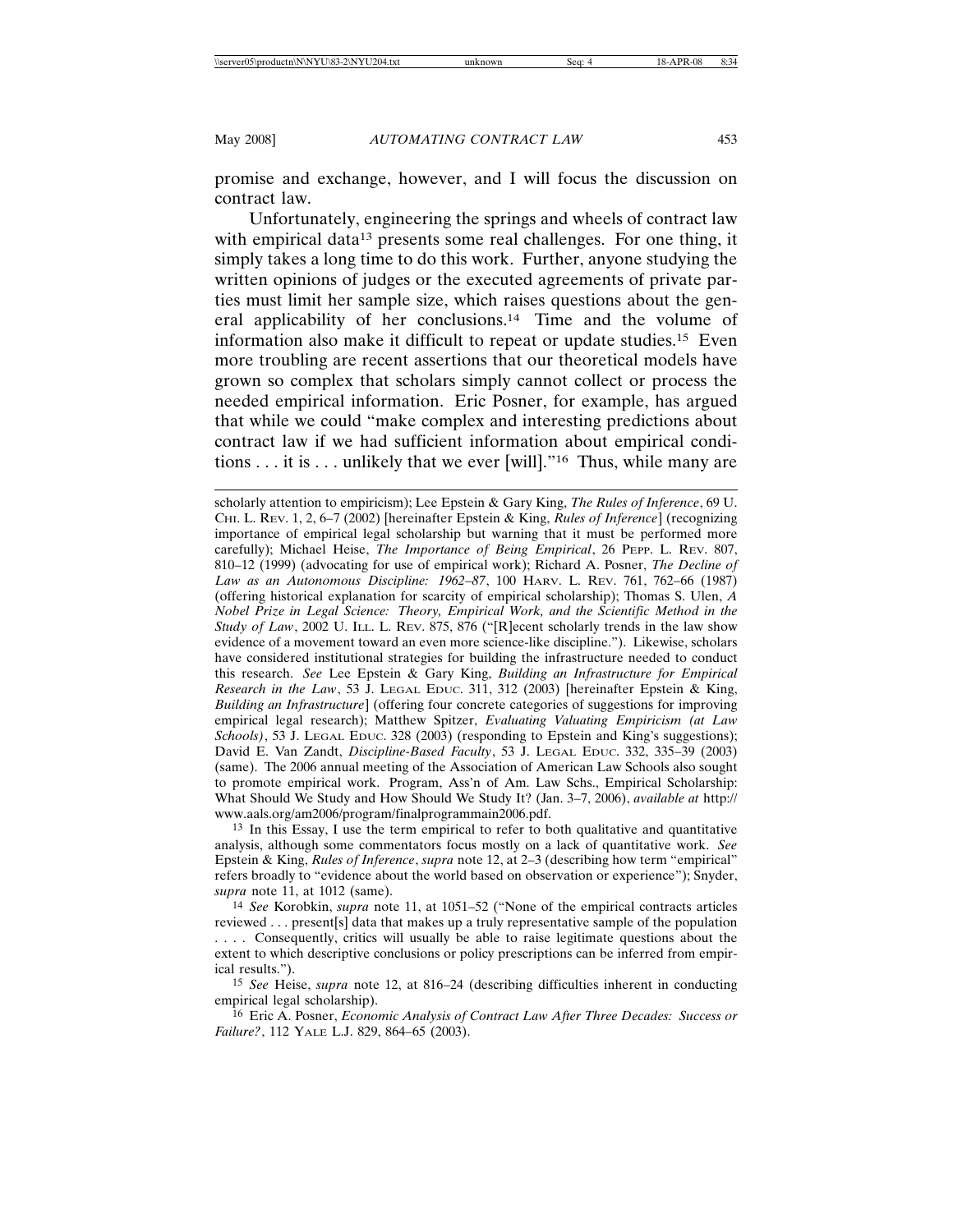eager to see an empirical revolution,<sup>17</sup> the volume of work that has actually emerged in this area remains low.18

Of course, as Simon's work suggests, the problem of harnessing information to support complex decisions is not exclusive to contract scholars. In the corporate world, an entire market has emerged around building knowledge-management technology to help organiza-

18 Russell Korobkin conducted an extensive review of five hundred law journals from 1985 to 2000 to collect articles that explicitly applied empirical analysis to contract doctrine. He uncovered fewer than thirty articles, some of which only briefly discussed issues related to contract law. Ultimately, Korobkin deemed "the empirical study of contract law . . . a very underdeveloped genre of legal scholarship." Korobkin, *supra* note 11, at 1036–37. Since Korobkin's article, it appears that interest in this type of work is rising, but most recent studies do not pursue normative recommendations for contract law, or do so only tangentially. *See generally* Omri Ben-Shahar & James J. White, *Boilerplate and Economic Power in Auto Manufacturing Contracts*, 104 MICH. L. REV. 953, 956–64 (2006) (analyzing supplier contracts in automotive industry); Larry A. DiMatteo & Bruce Louis Rich, *A Consent Theory of Unconscionability: An Empirical Study of Law in Action*, 33 FLA. ST. U. L. REV. 1067, 1068–70 (2006) (coding 187 unconscionability cases to empirically examine effects of selected case characteristics on judicial outcomes); Christopher R. Drahozal, *Contracting Out of National Law: An Empirical Look at the New Law Merchant*, 80 NOTRE DAME L. REV. 523, 536–42 (2005) (examining use and prevalence of arbitration clauses in transnational commerce); Theodore Eisenberg & Geoffrey Miller, *Ex Ante Choices of Law and Forum: An Empirical Analysis of Corporate Merger Agreements*, 59 VAND. L. REV. 1975, 1981 (2006) (examining choice-of-law provisions in corporate merger contracts); M.P. Ellinghaus & E.W. Wright, *The Common Law of Contracts: Are Broad Principles Better than Detailed Rules? An Empirical Investigation*, 11 TEX. WESLEYAN L. REV. 399, 408–19 (2005) (conducting three empirical experiments replicating judicial resolution of contractual disputes); Jason Scott Johnston, *The Return of Bargain: An Economic Theory of How Standard-Form Contracts Enable Cooperative Negotiation Between Businesses and Consumers*, 104 MICH. L. REV. 857, 864–76 (2006) (demonstrating empirically that standard-form consumer contracts often grant agents of drafting party discretion to deviate from negotiated terms); Benjamin Klein & Joshua D. Wright, *The Economics of Slotting Contracts*, 50 J.L. & Econ. (forthcoming 2007) (manuscript at 33–46), *available at* http://ssrn.com/abstract=773464 (examining shelf space contracts in retail industry); Florencia Marotta-Wurgler, *What's in a Standard Form Contract? An Empirical Analysis of Software License Agreements*, 4 J. EMPIRICAL LEGAL STUD. 677, 679, 702–12 (2007) (analyzing key terms in approximately 647 software licensing contracts to determine whether agreements present substantive unconscionability problems); Deborah A. Schmedemann, *Beyond Words: An Empirical Study of Context in Contract Creation*, 55 S.C. L. REV. 145, 154–70 (2003) (conducting empirical experiment relating to creation of employment contracts); Stewart J. Schwab & Randall S. Thomas, *An Empirical Analysis of CEO Employment Contracts: What Do Top Executives Bargain For?*, 63 WASH. & LEE L. REV. 231, 240–58 (2006) (examining 375 CEO employment contracts, reporting on key terms, and linking analysis to corporate law). I have surely missed some other important studies, but I still think it is fair to assert that there is a dearth of highquality empirical research in this area.

<sup>17</sup> *See, e.g.*, Ayres, *supra* note 11, at 900 (joining Posner "in welcoming and predicting a shift from the theoretical to the empirical"); Russell Korobkin, *Possibility and Plausibility in Law and Economics*, 32 FLA. ST. U. L. REV. 781, 785 (2005) ("I certainly support the widespread drumbeat for legal scholars to conduct more empirical analysis than our corner of the academy has produced historically."); Snyder, *supra* note 11, at 1009 ("The opportune scholarly moment has arrived for empirical scholarship in contract law.").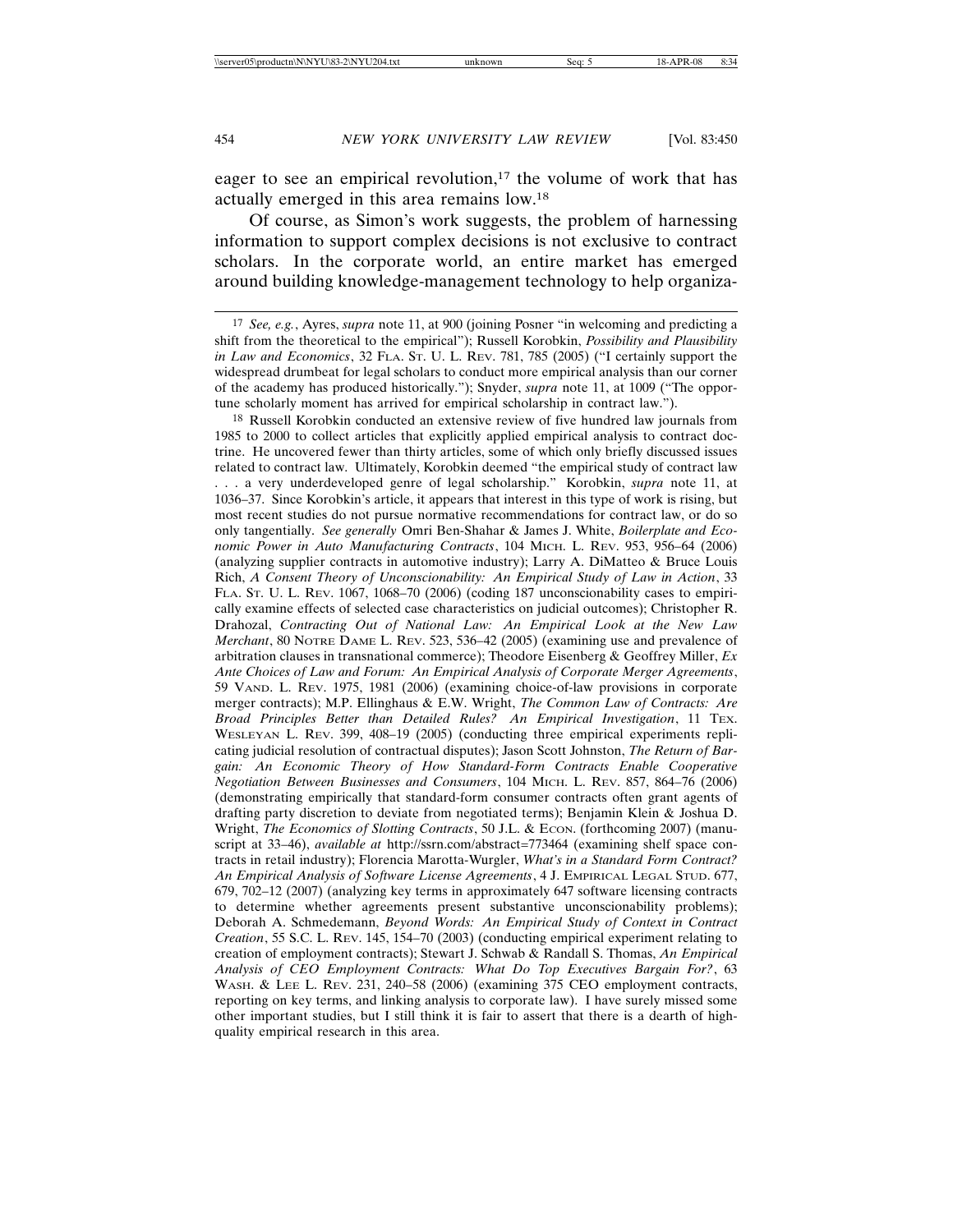tions deal with vast volumes of unstructured information.19 Some of these tools are straightforward: more powerful databases, better search engines, or systematic processes for getting the right information in front of researchers and decisionmakers. Others, however, are more innovative, involving computer algorithms that couple information theory with statistics.20 These developments are leading to more powerful systems for managing text, voice, and video information, which large corporations, government security agencies, and others are already using with some success.21 It is unfortunate that Simon died in 200122—the technological progress of the last six years undoubtedly would have intrigued him.

This Essay explores the possibility that innovation in organizational knowledge management may soon make it easier to conduct meaningful, large-scale empirical work in contract law. The general idea of using technology to augment legal research has a vast reach, and many of the concepts and tools that I will discuss could facilitate empirical projects in diverse areas of legal scholarship.23

I believe, however, that contract law is especially well suited to take advantage of knowledge management for two reasons. First, the choices that parties make when forming contracts often leave a data trail.24 The principals typically record the terms of their agreement in a way that is less likely to happen within the context of, say, tort or criminal law. Second, large, centralized repositories of contract data are now available, including databases of historically executed contracts, litigated case law, and other relevant sources. Conceivably,

<sup>&</sup>lt;sup>19</sup> For a collection of introductory articles related to knowledge management, see HARVARD BUSINESS REVIEW ON KNOWLEDGE MANAGEMENT (Harvard Bus. Review ed., 1998). For a more comprehensive synthesis of work in this area, see KIMIZ DALKIR, KNOWLEDGE MANAGEMENT IN THEORY AND PRACTICE (2005).

<sup>20</sup> *See infra* Part II.C.1.

<sup>21</sup> *See infra* Part II.

<sup>22</sup> Spice, *supra* note 6.

<sup>23</sup> This is particularly true for doctrinal or descriptive research, and the analytical methods explored *infra* Part III.A should be applicable to help automate work in *any* legal discipline with a robust body of judicial or administrative opinions. The analogy is even tighter for areas of the law that produce other large collections of unstructured data, such as business organizations or securities regulation.

<sup>24</sup> I say "often" because some contracts, such as implied-in-fact contracts or quasicontracts, leave little permanent record. It also may be hard to assemble historical data for some types of contracts, such as verbal agreements. It is worth noting, however, that the knowledge-management algorithms described in this Essay are successfully being used on voice recordings. *See, e.g.*, AUTONOMY SYS. LTD., AUDIO AND BROADCAST WHITE PAPER 5–10 (2003), http://www.autonomy.com/content/downloads/White%20Papers/index.en. html (follow "Autonomy Audio Broadcast White Paper 20031003" hyperlink; then fill out pop-up form for free customer membership; then reclick on same hyperlink) (last visited Mar. 3, 2008) (describing use of knowledge-management algorithms to manage voice and other digital multimedia data).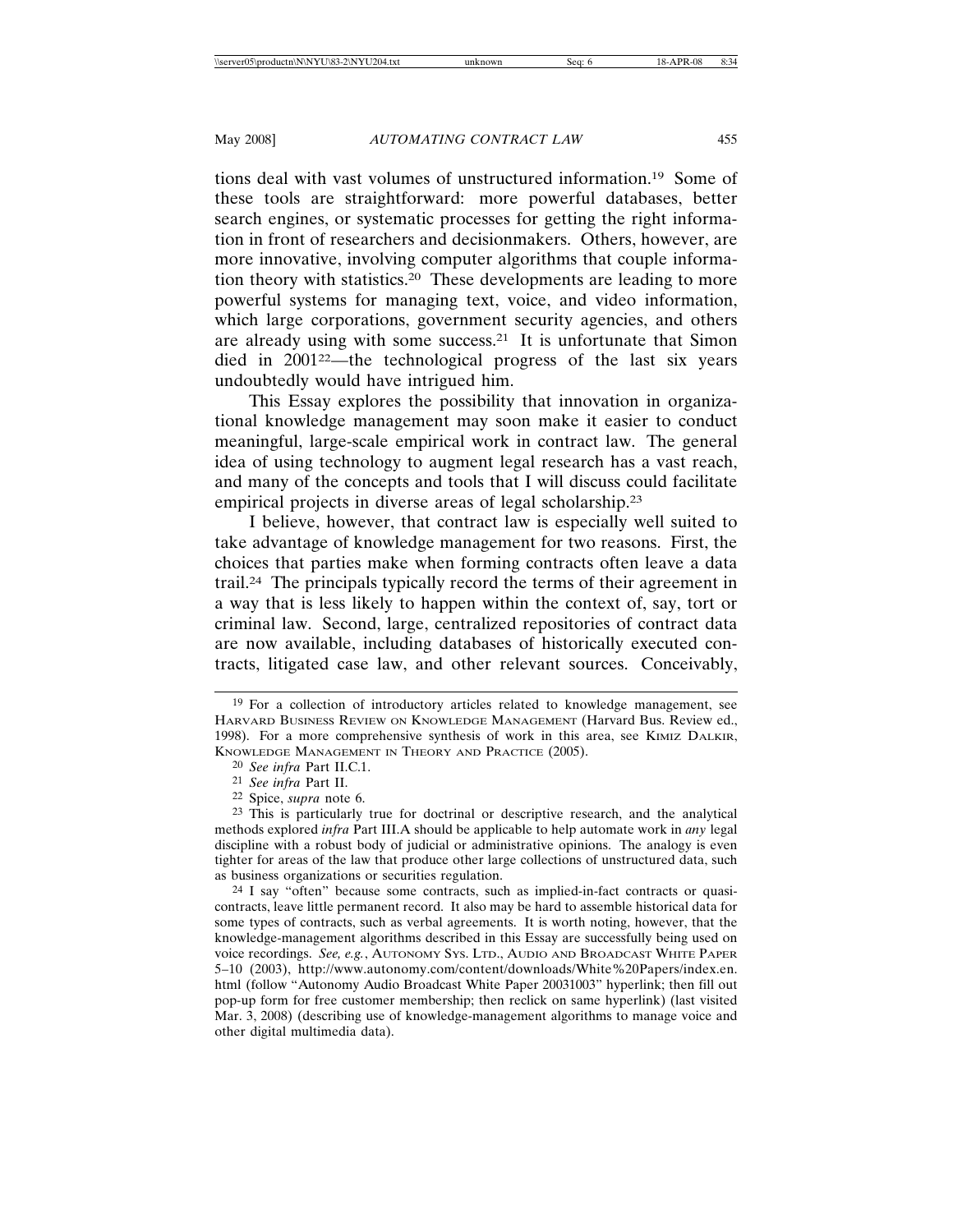scholars could tap and systematically study each of these digital information troves.

My primary claim is that we can, and soon will, conduct meaningful empirical work in contract law using cutting-edge knowledgemanagement technology. Furthermore, it will be possible to automate much of this work to allow constant updating and refreshing of the empirical studies. I want to remain cautious because contract law is complex; certainly I am not suggesting that we will reach uncontested results that allow us to make law without subjective judgment. Knowledge management offers some intriguing possibilities, however, and it is worth discussing how the tools that organizations use to manage unstructured information can assist scholarly inquiry into the incentives and effects of contract law.

I have divided this Essay into four main parts. Part I briefly reviews the current state of contract law scholarship, with a focus on economic analysis and the thirst for empirical data. Part II turns to recent technological advances in organizational knowledge management, such as algorithms that blend information theory and statistical methods to process and synthesize unstructured information. Part III illustrates some possible applications of this technology to empirical contract law research—including descriptive analysis, normative analysis, and predictive modeling. Part IV acknowledges some practical obstacles, and a brief conclusion summarizes the Essay's claims.

### I

## EMPIRICISM AND THE DESIGN OF CONTRACT LAW

# *A. The Cry for Empirical Analysis*

Over the past few decades, much of contract law scholarship has focused on developing economic theories that offer a normative approach to setting the legal rules governing binding promises.25 The literature in this area is well known and vast, and I will not try to review it here.26 Suffice to say, the economic framework is powerful

<sup>25</sup> Some of this work also offers a descriptive understanding of contract law, but more recent emphasis has been placed on the normative (either explicitly or implicitly). *See* Craswell, *supra* note 10, at 903–07 (describing contemporary preference for normative work).

<sup>&</sup>lt;sup>26</sup> For helpful discussions of economic analysis in contract law, see ROBERT COOTER  $\&$ THOMAS S. ULEN, LAW AND ECONOMICS, 188–294 (4th ed. 2004), RICHARD A. POSNER, ECONOMIC ANALYSIS OF THE LAW §§ 4.1–.15 (6th ed. 2003), 3 ENCYCLOPEDIA OF LAW AND ECONOMICS §§ 4000–4800 (Boudewijn Bouckaert & Gerrit De Geest eds., 2000), and Benjamin E. Hermalin et al., *Contract Law*, *in* THE HANDBOOK OF LAW AND ECONOMICS 7–128 (A. Mitchell Polinsky & Steven Shavell eds., 2007).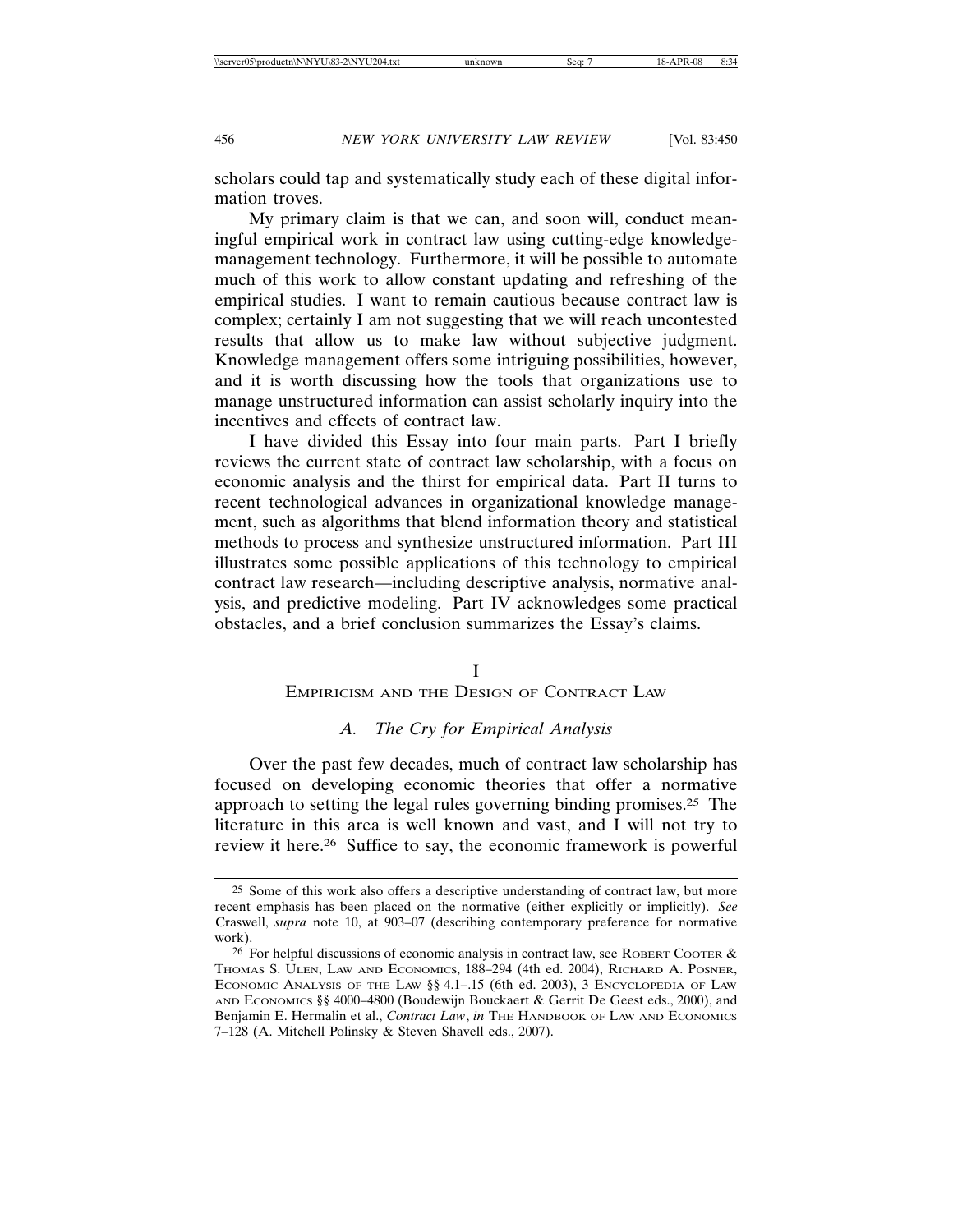because it can conceivably provide lawmakers with a principled basis for preferring one rule over another.27

Standard economic analysis consists of examining a project that has potential benefits for both buyer and seller.<sup>28</sup> After picking a specific deal, a researcher develops an economic model that considers various contingencies and contract terms and uses that model to explore how—and whether—the parties will trade and invest under different legal default rules. Based upon the model's results, the researcher may suggest that a particular rule is economically superior to the alternatives under either the theoretical framework offered or the model's assumptions.29

For example, Judge Richard Posner considers how economic analysis might aid courts in contract interpretation.30 He starts by stating an objective function for our legal system: "to minimize [contractual] transaction costs, broadly understood as obstacles to efforts voluntarily to shift resources to their most valuable use."31 Judge Posner then develops a cost function for contract formation, which includes initial efforts to draft an agreement, the probability that litigation over an ambiguous or missing term will ensue, the costs of potential litigation, and the costs of judicial error (broadly defined).32 After further analysis, he concludes that a formalist approach to contract interpretation, requiring that parties "do whatever is necessary" to avoid ambiguity, is inefficient because it will lead to excessive

<sup>27</sup> *See, e.g.*, Craswell, *supra* note 10, at 910–11 (describing ability of economic analysis to assess "individual pieces of the normative puzzle" even when it fails to "recommend the most efficient rule"); Alan Schwartz & Robert E. Scott, *Contract Theory and the Limits of Contract Law*, 113 YALE L.J. 541, 543–44 (2003) (using economic contract theory to develop "normative theory to guide decisionmakers in the regulation of business contracts"). Of course, the economic framework is not the only vehicle for understanding contract law. Other theories of contract law consider moral and philosophical arguments for determining which promises should be legally binding. *See, e.g.*, Randy E. Barnett, *A Consent Theory of Contract Law*, 86 COLUM. L. REV. 269, 269–89 (1986) (describing alternative theories of contract law).

<sup>28</sup> In other words, the buyer's valuation exceeds the seller's cost of production in at least some future states of the world. One or both parties may also be able to make relationship-specific investments at a future time to increase the gains from trade. This step provides additional justification for legal enforcement of time-deferred commitments in order to counter postreliance opportunism by the other party. *See* Schwartz & Scott, *supra* note 27, at 559–62 ("Enforcement . . . permits parties to make believable promises to each other when reputational or self-enforcement sanctions will not avail.").

<sup>29</sup> Economic superiority is usually defined in terms of welfare maximization through Pareto efficiency. *E.g.*, Posner, *supra* note 16, at 833 n.8.

<sup>30</sup> Richard A. Posner, *The Law and Economics of Contract Interpretation*, 83 TEX. L. REV. 1581, 1581–84 (2005).

<sup>31</sup> *Id*. at 1583.

<sup>32</sup> *Id*. at 1583–84.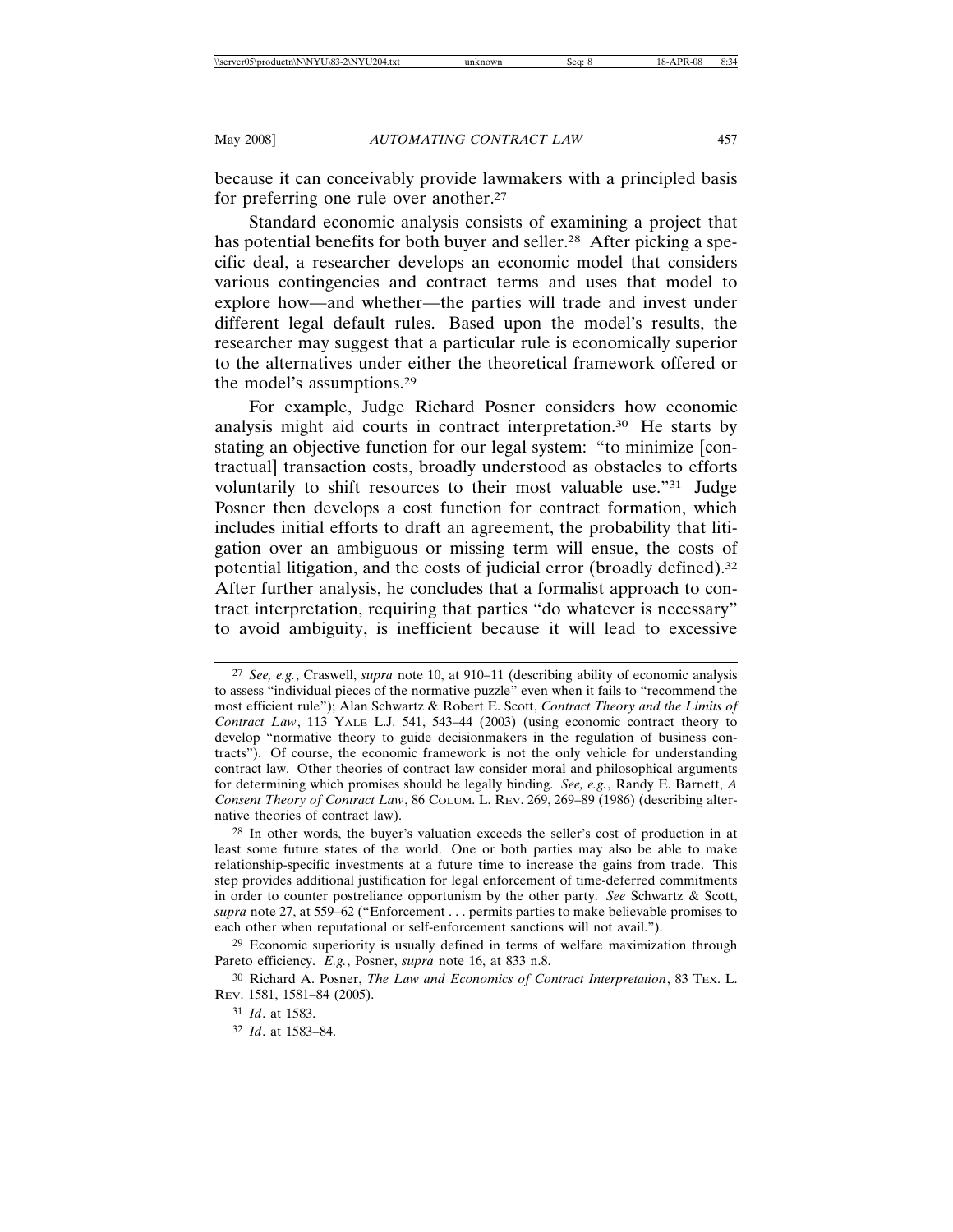upfront drafting costs.33 Moreover, Judge Posner's economic analysis informs the appropriate use of the indefiniteness doctrine (which is sometimes used to invalidate half-baked agreements).<sup>34</sup> Similar use of economic theories and models to advance normative claims permeates the contracts literature.35

The challenge, of course, is to determine whether these economic models are accurate reflections—or at least partial reflections—of the way the world really works. Are the variables complete enough? Are all incentives identified? Are the assumptions reasonable? And so on. In other words, economic analysis offers a powerful theoretical basis for evaluating contract law, but scholars must test these theories to determine whether normative assertions comport with real-world observations. If they do, economic analysis may actually provide a meaningful basis for making choices about our laws.

In field after field of the social sciences, scholars have made intellectual progress by creating, testing, revising, and retesting their theories in this manner. Many academic commentators believe the time has now come for contract law to follow the same path. Thomas Ulen nicely captures this sentiment: "The newer theorizing in law tends to make predictions about the real-world consequences of legal rules and standards. . . . [But] ultimately their worth turns on the extent to which they are borne out by careful empirical and experimental work."36 Other scholars have taken up this cry, eagerly heralding the promise of a new wave of empirical analysis in contract law.37

Yet I think it is fair to describe empirical contract scholarship as underdeveloped. Russell Korobkin surveyed the literature a few years ago and found a "surprising dearth of empirical research in contract law scholarship."38 There have been additional studies in recent

<sup>33</sup> *Id*.

<sup>34</sup> Judge Posner does not explicitly say this, but a natural extension of his work might contend that courts should enforce vague contracts only when parties make efficient tradeoffs between the various costs of contract formation. *See id.* ("The object of judicial enforcement of contracts is to minimize the sum of . . . the drafting-stage costs and the litigation-stage costs, rather than, as might seem tempting, to insist that parties do whatever is necessary at the first stage to minimize the likelihood of litigation.").

<sup>35</sup> Much of this work deals with economic analysis of contract remedies. *See, e.g.*, Posner, *supra* note 16, at 834–37 & 837 n.16 (discussing economic arguments related to remedies); Alan Schwartz, *The Case for Specific Performance*, 89 YALE L.J. 271, 274–78 (1979) (linking economic goals of contract law to alternative remedy regimes).

<sup>36</sup> Ulen, *supra* note 12, at 878; *see also* Thomas S. Ulen, *The Unexpected Guest: Law and Economics, Law and Other Cognate Disciplines, and the Future of Legal Scholarship*, 79 CHI.-KENT L. REV. 403, 409–14 (2004) (explaining how legal scholarship is moving away from doctrinalism and toward "proto-scientific" method of inquiry).

<sup>37</sup> *See* sources cited *supra* note 17.

<sup>38</sup> Korobkin, *supra* note 11, at 1061; *see also* D. Gordon Smith, *The "Branding Effect" of Contracts*, 12 HARV. NEGOT. L. REV. 189, 191 (2007) ("Instead of focusing on contract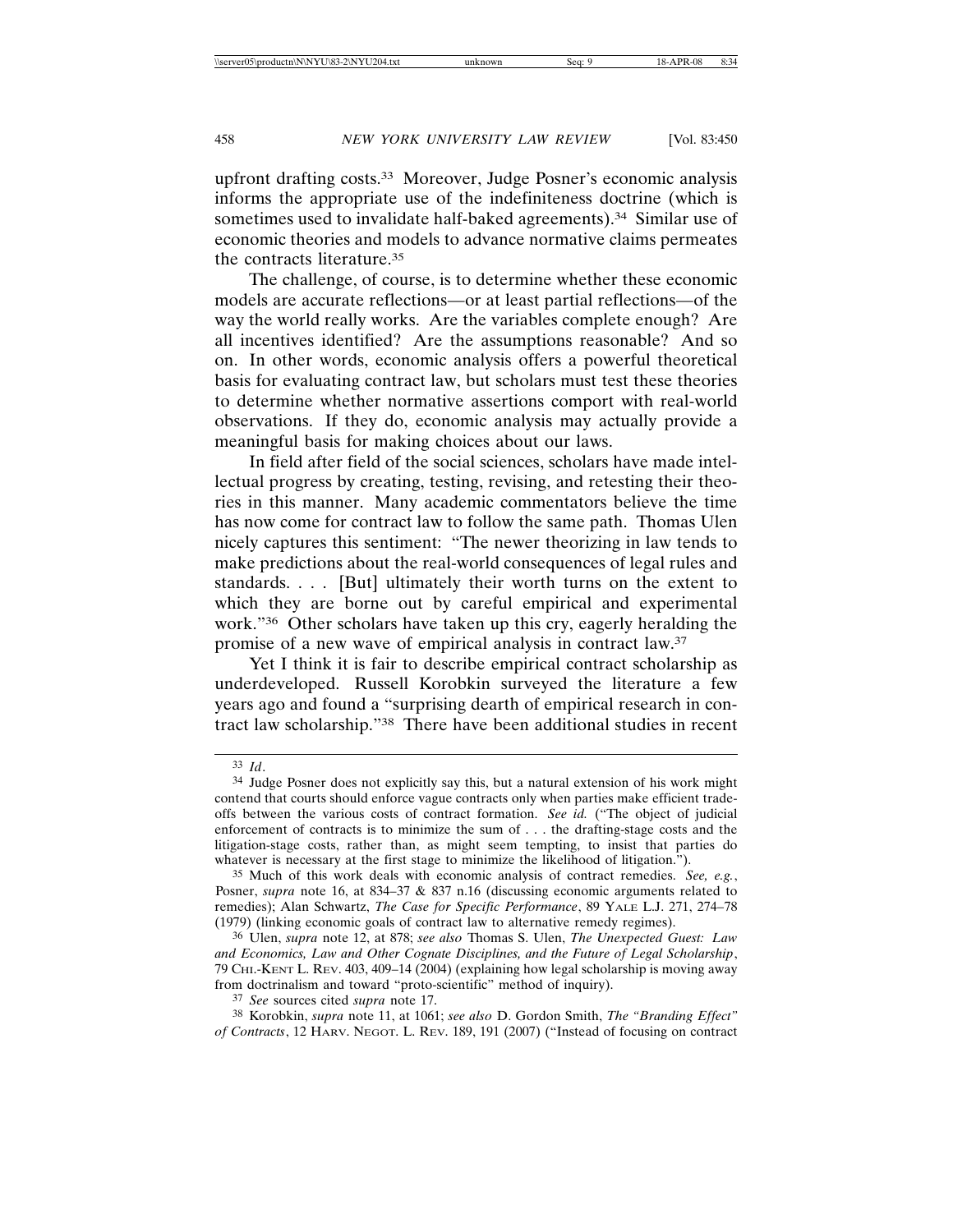years,39 but this work typically takes one of two approaches, neither of which provides direct empirical guidance for the development or reform of contract law.

The first approach focuses on understanding particular terms within a specialized collection of contracts. For example, recent studies have analyzed CEO compensation agreements<sup>40</sup> or corporate merger contracts<sup>41</sup> to identify the fundamental similarities and differences among individual agreements in these categories. Given its descriptive focus, this brand of empirical analysis rarely pursues normative recommendations for contract law (or does so only tangentially). This is not to say that such work is not valuable (it is) but rather that it may have more to say about other issues—such as labor law or corporate governance—than it does about contract law.

The second approach to empirical contract research uses empirical analysis to raise a puzzle or to motivate a primary research question. For example, Robert Scott has empirically examined cases involving incomplete contracts and shown that courts frequently annul these agreements under the indefiniteness doctrine.42 Scott's finding leads into his primary question: Why do parties continue to write these potentially nonbinding agreements?43 To take another recent example, Jason Scott Johnston has empirically demonstrated that employees often enjoy discretion to bargain around standard-form contracts, a fact he uses to launch into several theories of contractual interpretation and enforcement.44 Again, this is a valid and powerful use of empiricism, and I do not mean to denigrate it. But I am more interested in the possibility that we can use empirical analysis to explicitly test positive or normative claims about contract doctrine, rather than simply to motivate research.

Of course, there are exceptions to generalizations about the use of empirics in contract scholarship, and some scholars are indeed con-

43 Scott, *supra* note 42, at 1660.

doctrine or relationship management, legal scholars could have elected to study contract documents. For the better part of the last three decades, however, such studies have been performed primarily by economists and a smattering of others who work outside of the legal academy.").

<sup>39</sup> *See* sources cited *supra* note 18.

<sup>40</sup> Schwab & Thomas, *supra* note 18, at 232–33 (analyzing 375 employment contracts between CEOs and large public companies).

<sup>41</sup> Eisenberg & Miller, *supra* note 18, at 1981–85 (analyzing 412 public corporate merger agreements filed with SEC in 2002).

<sup>42</sup> Robert E. Scott, *A Theory of Self-Enforcing Indefinite Agreements*, 103 COLUM. L. REV. 1641, 1652–53, 1692 (2003). This work is discussed in more detail *infra* notes 117–20 and accompanying text.

<sup>44</sup> *See* Johnston, *supra* note 18, at 865–76 (presenting data from hospital industry, credit card industry, and other consumer contexts).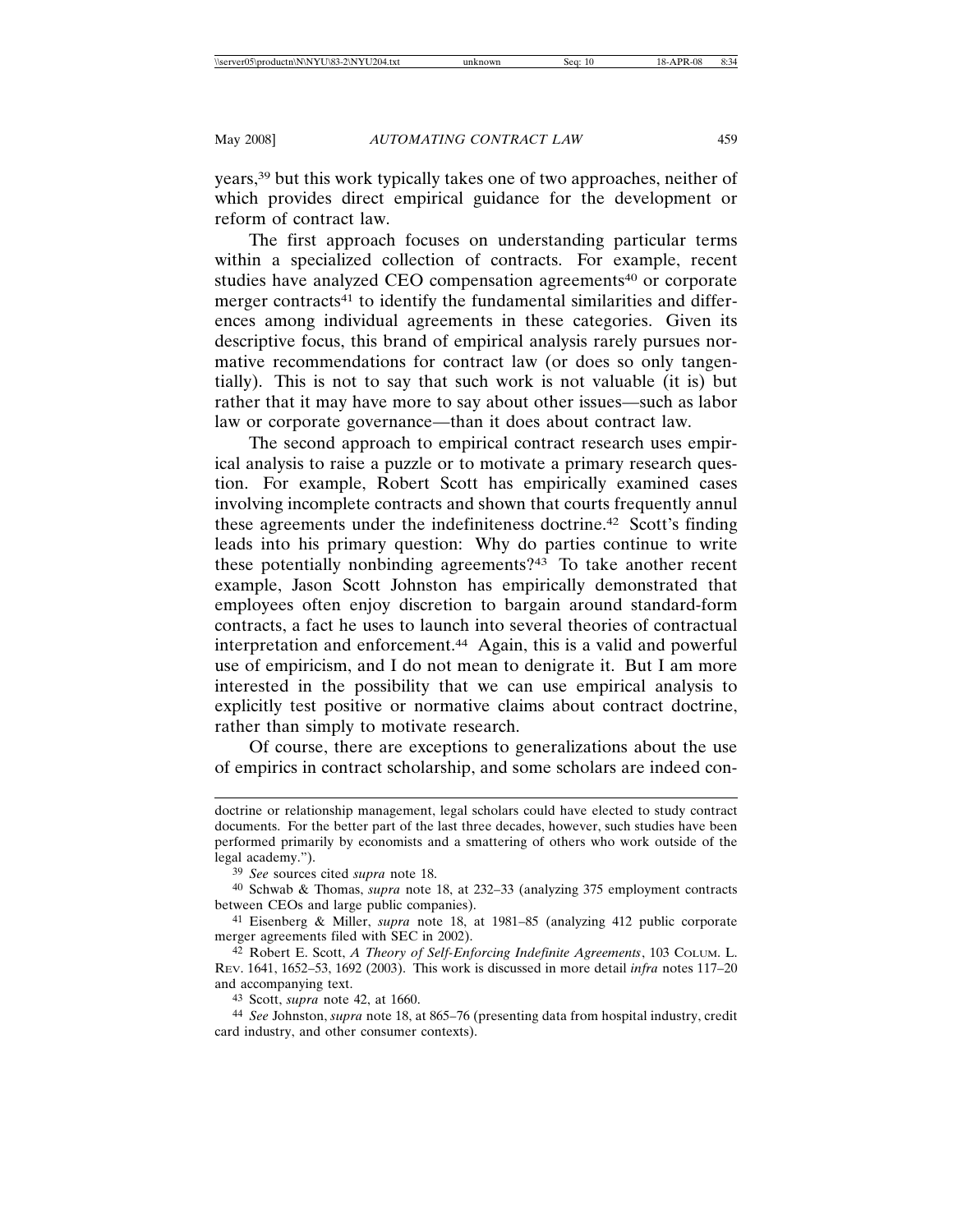ducting empirical analysis with the direct and explicit goal of reforming contract doctrine.45 Furthermore, assertions of an "empirical drought" focus mostly on a lack of quantitative empirical work, excluding a large body of doctrinal analysis that we might also consider empirical.46 In addition, there is a growing collection of work, sometimes conducted outside the legal academy, that empirically studies executed contracts.<sup>47</sup> Again, however, this research typically focuses on how parties structure their agreements when the law is taken as a given rather than on using empirical analysis to decide what the law should be.48

# *B. Addressing the Indeterminacy Problem*

Seizing upon the slow rate of progress in empirical contract law analysis, Eric Posner raises another pessimistic thought: Maybe this type of work just can't be done. In a provocative and widely read essay in the *Yale Law Journal*, Posner argues that there are two fundamental barriers damming a much-needed flood of empirical contracts research. First, data required to assess some economic theories of contract law are simply not available.49 As described above, economic

<sup>48</sup> While it is an important question, I do not want to spend too much time asking why there has not been more empirical work in contract law. Plenty of other thoughtful articles explore the challenges of that work, which include the need for training in statistics and quantitative methods, time delays arising from data collection or from painstaking efforts to code and analyze this data, and other institutional and logistical factors. *See, e.g.*, Epstein & King, *Rules of Inference*, *supra* note 12, at 114–33 (advocating for development of infrastructure to support empirical research in legal scholarship); Heise, *supra* note 12, at 810–24 (suggesting reasons for "dearth" of empirical research in legal scholarship).

49 *See* Posner, *supra* note 16, at 837 ("[T]he relevant variables are too complex and too hard to determine. We do not observe doctrine incorporating them, nor do we have

<sup>45</sup> *See, e.g.*, Ben-Shahar & White, *supra* note 18, at 954–55 (studying automotive supply contracts and arguing that "the way the form contracts are drafted gives a detailed understanding of how and when tailoring of terms takes place and how internal organizational features are harnessed to affect the outcome of negotiations over contract terms"); Marotta-Wurgler, *supra* note 18, at 678–81 (examining collection of terms in roughly 650 standard-form software-licensing contracts to shed light on what rules should govern such agreements).

<sup>46</sup> In other words, the analysis in a judicial opinion is itself an assessment of how the world works based on observation or experience, and thus it meets the definition of qualitative empirical research. *Cf.* Korobkin, *supra* note 11, at 1035 ("[Empiricism] include[s] any attempt to collect and analyze a set of data for more than anecdotal purposes . . . .").

<sup>47</sup> *See, e.g.*, ROGER D. BLAIR & FRANCINE LAFONTAINE, THE ECONOMICS OF FRANCHISING 54–81 (2005) (analyzing franchise contracts); Stephen J. Choi & G. Mitu Gulati, *Innovation in Boilerplate Contracts: An Empirical Examination of Sovereign Bonds*, 53 EMORY L.J. 929, 931–32 (2004) (analyzing sovereign bond contracts); Marcel Kahan & David Yermack, *Investment Opportunities and the Design of Debt Securities*, 14 J.L. ECON. & ORG. 136, 136–37 (1998) (analyzing bond indentures); Steven N. Kaplan & Per Stromberg, *Characteristics, Contracts, and Actions: Evidence from Venture Capital Analyses*, 59 J. FIN. 2177, 2177 (2004) (analyzing venture capital contracts).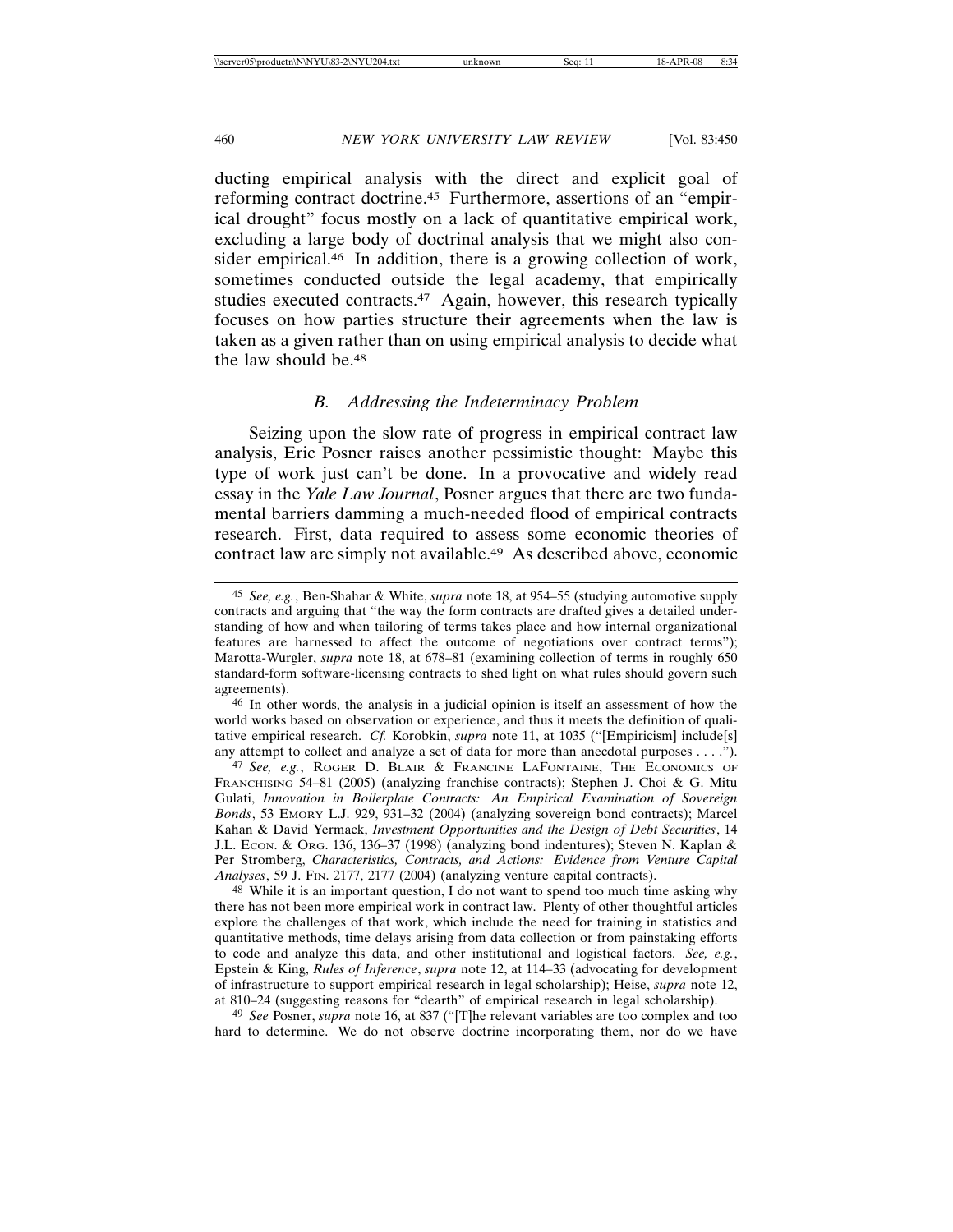models evaluating alternative contract rules might make assumptions about buyer-valuation distributions, seller cost curves, specialized investment opportunities, the willingness to negotiate around information asymmetries, transaction costs, judicial administration costs, and other nuanced variables.50 Posner doubts that empirical data can be found to challenge (or support) these assumptions.<sup>51</sup>

Second, even if it is possible to get at some (or all) of the necessary data, Posner contends that it will be difficult to sum up the effects of numerous variables into probabilistic choice models that might coherently suggest the superiority of a particular legal rule.52 In other words, even if we can empirically support assumptions for the most important variables in an economic analysis, how can we possibly model the complex interactions among these variables to arrive at an optimal normative prescription for courts or legislators?53 Further, how should we evaluate situations in which the variables point in different directions? Ultimately, Posner claims that these modeling and evaluation limitations render economic models of contract law indeterminate54—a damning accusation.

I agree with Posner that empirical analysis is taxing and that it can be difficult to gather and aggregate the information necessary to reach sound conclusions.55 But I would also argue that the future of empirical contracts analysis need not be so bleak. While Posner's con-

[W]e cannot decide which remedy is "best" in any overall sense . . . unless we have some way of measuring the relevant effects, both good and bad, and then summing them to come up with a combined score for each of the possible remedies. But if we lack empirical data to measure the magnitudes of the various effects, any such sum will be difficult—or even impossible—to construct, so we will never know which remedy is truly the most efficient.

Craswell, *supra* note 10, at 908.

54 *See* Posner, *supra* note 16, at 880 (concluding that economic analysis leaves decisionmaker with "little guidance" as to how best to reform contract law).

55 I have tried to conduct some of it myself and have had to qualify most of the conclusions because certain variables are grounded in assumptions. *See* George S. Geis, *Empirically Assessing* Hadley v. Baxendale, 32 FLA. ST. U. L. REV. 897, 921–49 (2005) [hereinafter Geis, *Empirically Assessing* Hadley] (modeling and testing *Hadley* rule barring unforeseeable consequential damages); George S. Geis, *An Experiment in the Optimal Precision of Contract Default Rules*, 80 TUL. L. REV. 1109, 1139–47 (2006) [hereinafter Geis, *Optimal Precision*] (extending *Hadley* analysis into sample economy comprised of five diverse markets).

enough empirical data to be able to guess which rule is based on assumptions that are closer to reality.").

<sup>50</sup> *See supra* notes 28–35 and accompanying text.

<sup>51</sup> *See* Posner, *supra* note 16, at 880 ("Models that have been proposed . . . make optimal doctrine a function of variables that cannot realistically be observed, measured, or estimated.").

<sup>52</sup> *Id.* at 853–54.

<sup>53</sup> Richard Craswell nicely synthesizes Posner's concerns: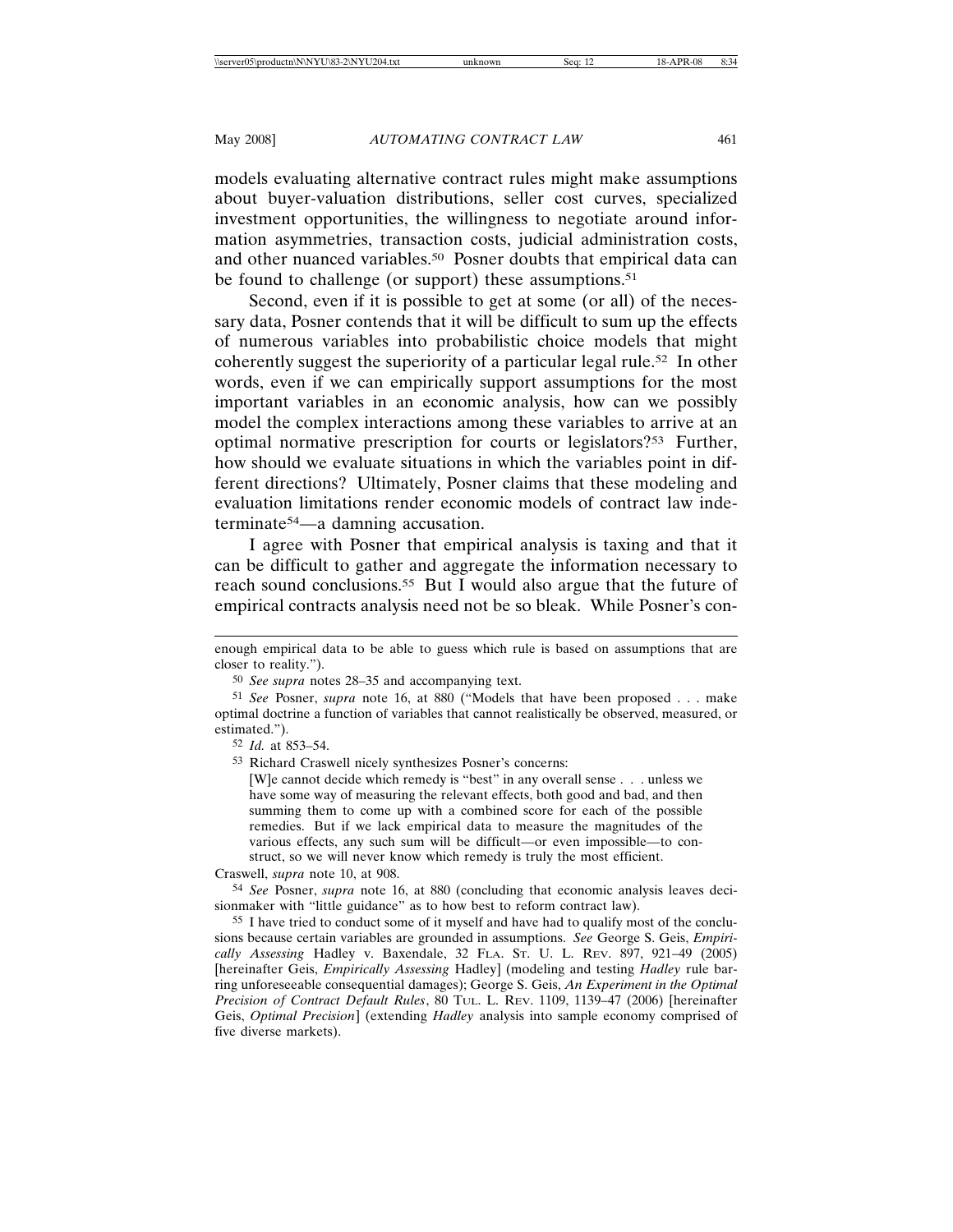cerns about a dearth of information may once have been accurate, we are now entering an era where more and more data on variables related to contractual choice—including human preferences and economic cost structures—are becoming available. In fact, two sources of such data are close at hand: collections of published court opinions and digital aggregations of executed contracts.

The availability of full-text court opinions through Westlaw, Lexis, and other avenues is familiar. Some may be less aware, however, that as the cost of data storage decreases, more organizations are building centralized databases of executed contracts for public research. For example, the Digital Contracts Library, hosted by the Contracting and Organizations Research Institute (CORI), has amassed an impressive collection of over 440,000 contracts.56 CORI gathers these contracts from both public and private organizations (much of the data comes from filings with the Securities and Exchange Commission<sup>57</sup>), and they are freely available for research purposes. The breadth of coverage is impressive—sports stadium leases, container shipping agreements, physician/HMO provider agreements, and so on—and CORI adds thousands of contracts daily. Moreover, there are many other contract collection initiatives underway.58 I believe that the data now available through these sources can help jump-start empirical research.

<sup>56</sup> Contracting and Organizations Research Institute, Digital Contracts Library, http:// cori.missouri.edu/pages/ksearch.htm (last visited Jan. 28, 2008).

<sup>57</sup> Public firms are required to file material contracts with the SEC when they register securities under the Securities Act of 1933, 15 U.S.C. § 77aa (2000). The public can easily access these contracts through EDGAR, through Lexis, or, increasingly, through thirdparty aggregators who collect, update, and host full-text contract databases. One organization, ONECLE, http://www.onecle.com (last visited Jan. 28, 2007), lists over ten thousand business contracts from SEC filings, sorted by industry and transaction type. This information is worth studying, but it is important to note two selection-bias concerns. First, most "nonmaterial" contracts are not disclosed. *See, e.g.*, Michael P. Vandenbergh, *The New Wal-Mart Effect: The Role of Private Contracting in Global Governance*, 54 UCLA L. REV. 913, 936–37 (2007) (describing how SEC filing obligations only extend to material contracts). Second, there is likely to be an underrepresentation of contracts involving private companies.

<sup>58</sup> The World Intellectual Property Organization is compiling a database of contracts related to biodiversity. World Intellectual Property Organization, Contracts Database, http://www.wipo.int/tk/en/databases/contracts/index.html (last visited Jan. 28, 2007). The University of California, Berkeley has a project collecting labor contracts. Institute for Research on Labor and Employment, Labor Contracts Database, http://www.irle.berkeley. edu/library/index.php?page=3 (last visited Jan. 28, 2008). The Kansas City Regional Purchasing Cooperative, a partnership of regional councils and local governments, gathers full-text versions of government purchase contracts. Kansas City Regional Purchasing Cooperative, Contract Database, http://www.marc.org/kcrpc/contracts.htm (last visited Jan. 28, 2008).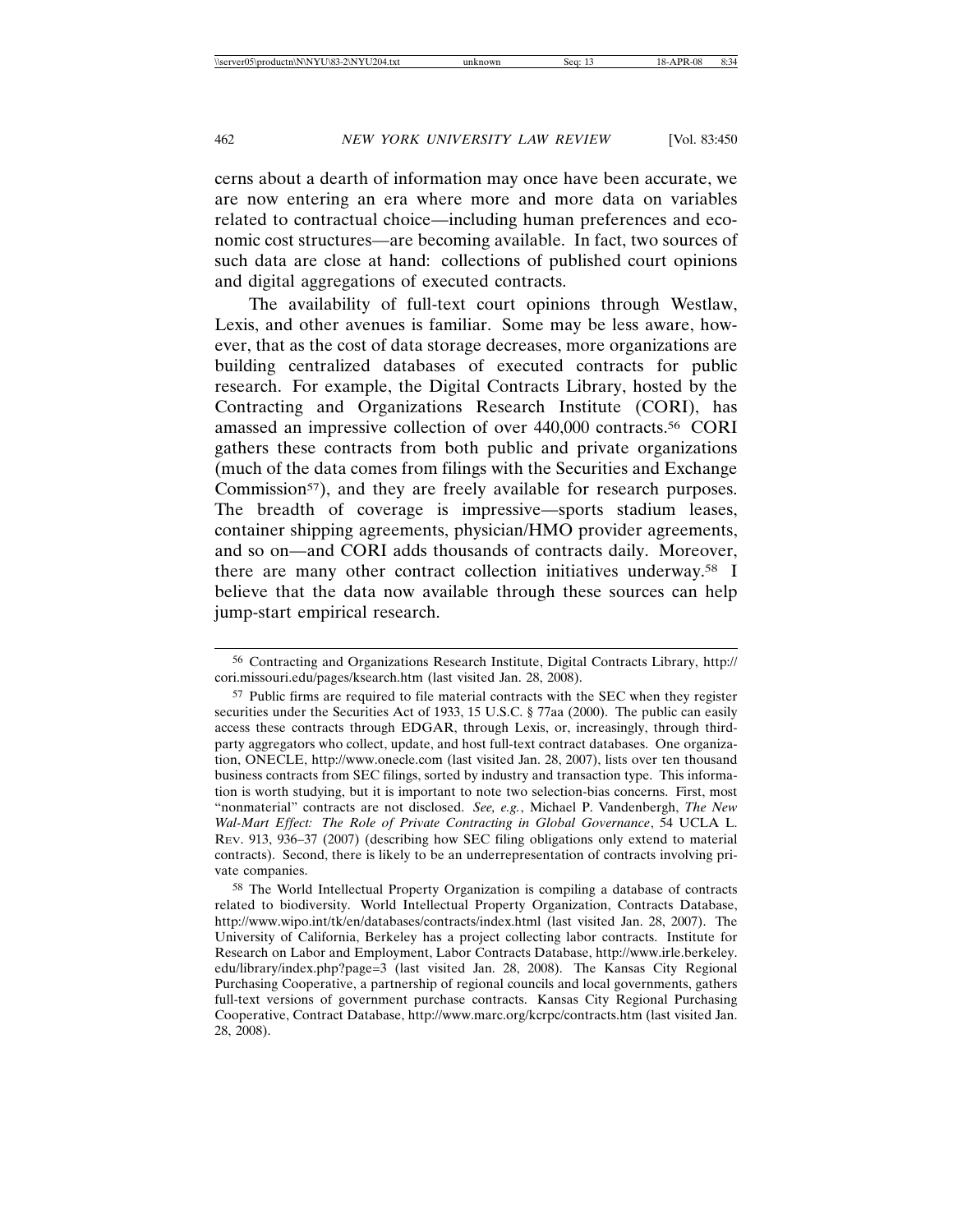Similarly, I am optimistic that scholars can use analytical techniques, such as random sampling and simulation, to combine the most important variables underlying economic models of contract law—and to move us beyond the indeterminate results that Posner describes. As I discuss below, engineers have developed a number of new computer applications over the past several years that have revolutionized our ability to process and analyze vast amounts of data.59 The methods underlying these applications provide a principled way to aggregate the effects of many different variables; applying them to contract analysis may allow us to develop new insights into the potential superiority of one approach to a contract problem over another. Indeed, some have argued that we are rapidly moving toward a world where more of our decisions will be guided by empirical efforts to gather and crunch massive amounts of data.<sup>60</sup> By tapping into recently amassed contract data and harnessing the power of new analytical technology, I believe we can launch such an effort in contract law scholarship. In doing so, we may be able to improve both our descriptive analysis of the law and our ability to provide meaningful normative solutions.

# *C. Limits of an Automated Solution*

Unfortunately, the techniques described in this Essay are not perfect, and they are unlikely to prove helpful for all avenues of empirical inquiry or for all problems related to the design of contract law. It is important, therefore, to acknowledge at the outset several limitations to the solutions I am proposing.

### *1. Methodological Limitations*

First, contract law is a social and linguistic construct, as well as an instrument for the regulation and promotion of exchange. No computer on Earth can plumb the depths of human society or language, and there will always be limits on the use of computer-aided empiricism to survey the contours of contract.

Consider one example: Richard Brooks, in an interesting and thoughtful essay, challenges the economic justification for the efficient-breach hypothesis.61 Under this hypothesis, the option of nonperformance is awarded to the promisor, who is free to substitute

<sup>59</sup> *See infra* Part II.C.1.

<sup>60</sup> *See, e.g.*, IAN AYRES, SUPER CRUNCHERS: WHY THINKING-BY-NUMBERS IS THE NEW WAY TO BE SMART 9–13 (2007) (describing use of large empirical databases as basis for reaching better decisions in wide variety of contexts).

<sup>61</sup> Richard R.W. Brooks, *The Efficient Performance Hypothesis*, 116 YALE L.J. 568, 573–74 (2006).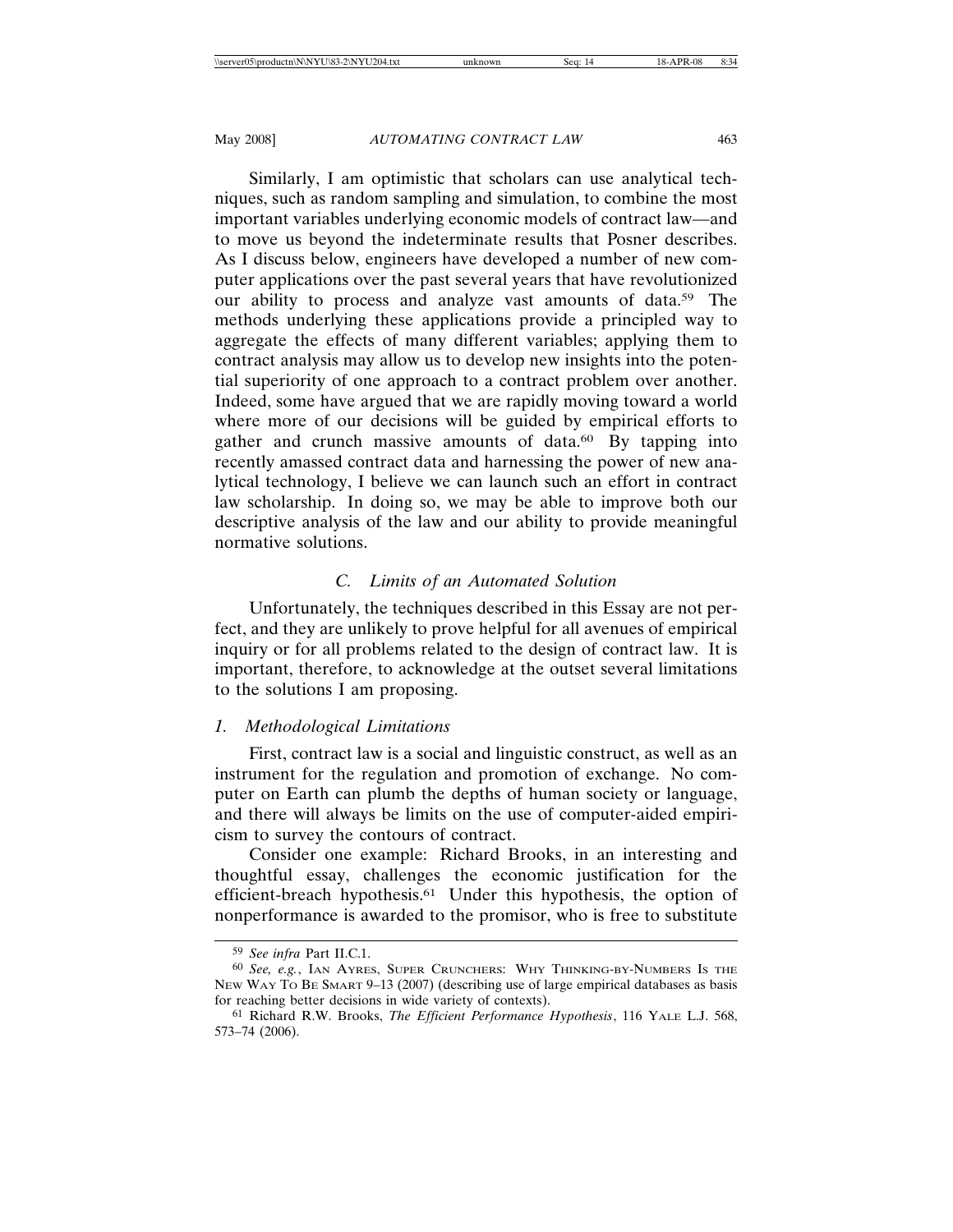a payment of expectation damages to the promisee in lieu of performance.62 Brooks questions why the entitlement should run this way and proceeds to demonstrate that an alternative rule—one allowing the promisee to demand performance or to compel breach and receive the promisor's cost of performance—is also economically efficient.63

If Brooks has removed the efficiency basis for preferring one remedy over the other, deciding where to place the entitlement may depend on the answer to a different empirical question: What did the parties intend by their promise? Did they mean to include the option for efficient breach, or was this simply a naked promise to perform? Brooks regrets that scholars have made little effort to identify empirically the social meaning of contractual promises, leaving us with no intention-based grounds for preferring an efficient-breach or an efficient-performance hypothesis.64

An empirical journey into the social meaning of contractual promises is certainly possible,65 but nothing I discuss in this Essay can directly help with such an effort. Likewise, computer-aided empiricism may not have much to add to moral or philosophical frameworks for selecting contract rules.

A second and different sort of problem arises from the perfectrationality assumption that underlies many economic theories of contract law. Most normative arguments in favor of a given contract rule hinge upon a fundamental belief: Contracting parties will respond rationally to the incentives created through legal rules. Yet experiment after experiment suggests that our actual behavior may not

64 Given this efficiency toss-up, Brooks goes on to advocate the efficient-performance hypothesis by turning to moral and philosophical reasoning. *Id.* at 591–95. An alternative approach, in the face of multiple equilibria, might be to conduct further inquiry into the relative administrative costs of each alternative—for example, will it cost more to figure out seller cost or buyer valuation? *See* Eric A. Posner, *What the Efficient Performance Hypothesis Means for Contracts Scholarship*, 116 YALE L.J. POCKET PART 438, 439–40 (2007), http://yalelawjournal.org/2007/07/23/posner.html (discussing significance of administrative costs given multiple equilibria).

65 Lisa Bernstein, for example, has explored the underlying intentions of promisors in the diamond industry. *See* Lisa Bernstein, *Opting Out of the Legal System: Extralegal Contractual Relations in the Diamond Industry*, 21 J. LEGAL STUD. 115, 115–16 (1992) (outlining possible reasons why diamond trade has unique system of private governance).

<sup>62</sup> For further implications of the options framework in contract law, see Robert E. Scott & George G. Triantis, *Embedded Options and the Case Against Compensation in Contract Law*, 104 COLUM. L. REV. 1428, 1429–30 (2004).

<sup>63</sup> Brooks, *supra* note 61, at 581–84. This is true because both rules cause one party to internalize the marginal costs and benefits of performance. *Id.* It is interesting to ask, however, whether distortions from a promisee's incentive to overrely with expectation damages (because he sets the probability of breach at zero) might differ from distortions caused by promisor incentives to take inadequate precautions against breach (because she sets the probability of actually performing at less than one).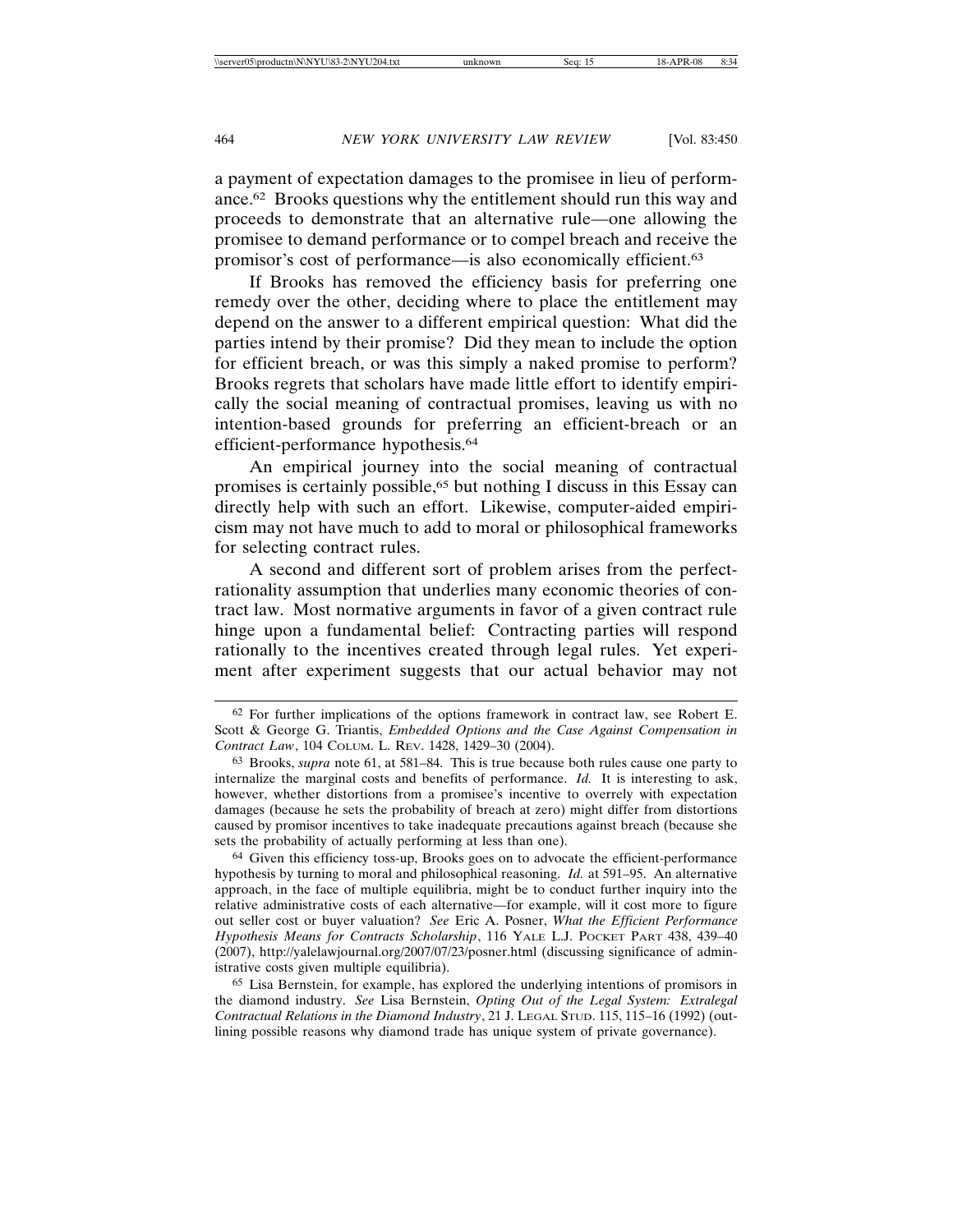come close to perfect rationality.66 If this is true, it poses concerns both for economic models themselves and for the empirical work seeking to reform them. In short, it will be difficult to form an economic basis for advancing any given rule when the parties may not respond as expected to the incentives it creates.

Despite the shortcomings just described, I believe that it is important to pursue computer-aided empirical analysis of contract law. As I show in the remainder of this Essay, such efforts have the potential to provide powerful insights into the ways that we do—and should structure our contractual relationships. We should not disregard this potential simply because it will not address every problem we may confront.

# *2. Informational Limitations*

Beyond its theoretical limitations, economic analysis of contract law faces some practical problems related to data. Eric Posner is surely correct that it will be difficult (and maybe impossible) to get at some of the variables that are important to economic models of contract law. The ideas presented in this Essay depend upon data availability; they will not be applicable in situations where necessary information is lacking. Of course, as discussed above, we already have access to more than enough contract data to get started; there is no reason to wait until we have covered every possible variable.

Empirical scholars should also be concerned about an entirely different data issue that has received much less attention in the contract-law literature: There is an extraordinary amount of data available on the collective choices we make in our contractual trades.67 As the volume (and availability) of information grows, it may become more difficult to whittle it down to what really matters. Thus, while we should heed Posner's concern about data limitations,

<sup>66</sup> Indeed, I argue throughout this Essay that it is rarely possible to gather enough information to lift decisional ambiguity like a stage curtain and reveal the "rational" decision. *See infra* notes 69–70 and accompanying text.

<sup>67</sup> The diversity of this information can most easily be seen in the marketing literature. *See, e.g.*, Randolph E. Bucklin & Catarina Sismeiro, *A Model of Web Site Browsing Behavior Estimated on Clickstream Data*, 40 J. MARKETING RES. 249 (2003) (examining browsing behavior of 5000 random visitors to the website of an Internet automotive reseller); Ganesh Iyer, *Coordinating Channels Under Price and Nonprice Competition*, 17 MARKETING SCI. 338, 352–53 (1998) (exploring how sellers should coordinate distribution channels when retailers compete on both price and nonprice terms); Sanjeev Swami et al., *SilverScreener: A Modeling Approach to Movie Screens Management*, 18 MARKETING SCI. 352, 354–58 (1999) (offering a decision support system based on media industry data).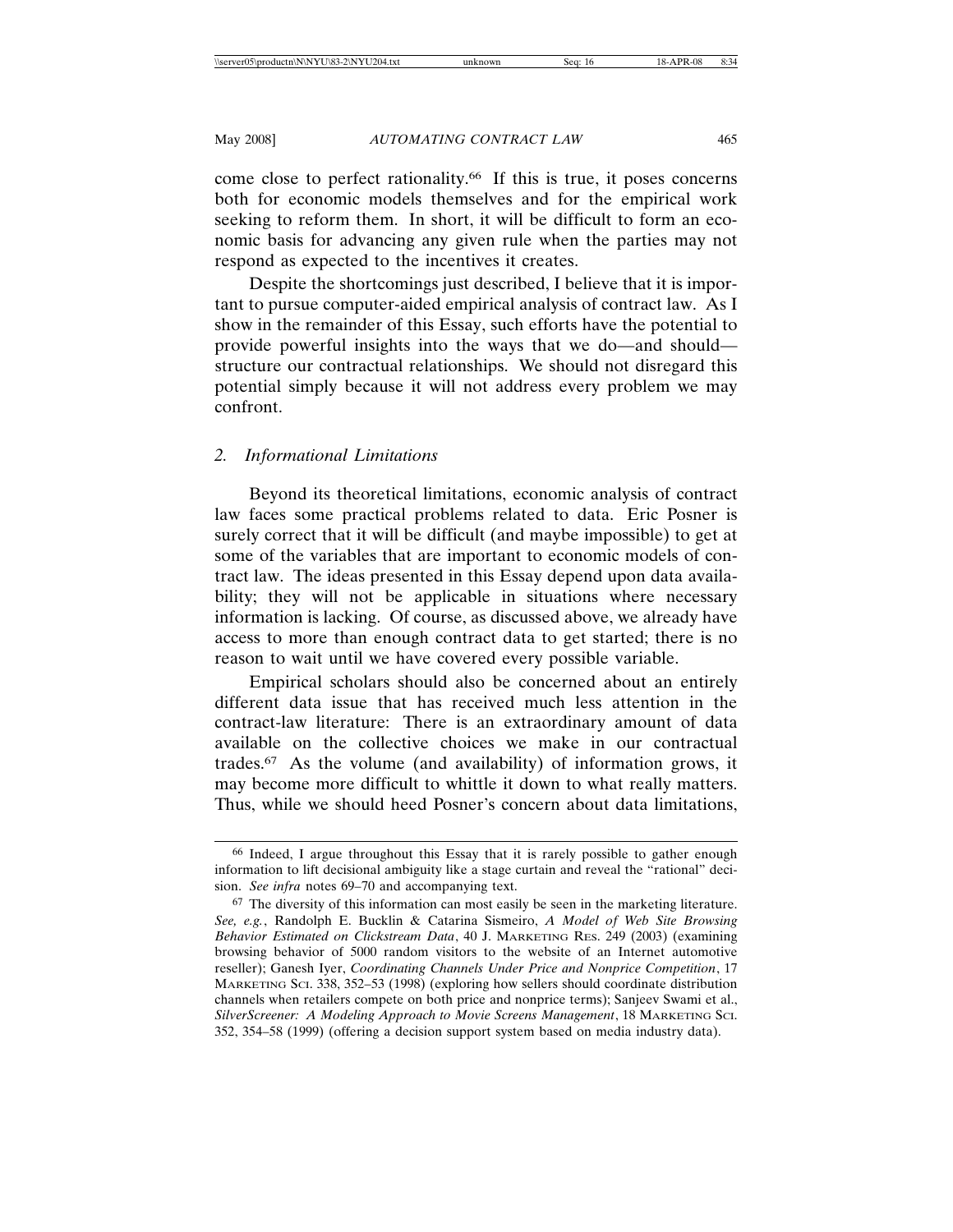we should also be mindful that there is—or may soon be—too much information on some subjects.68

Of course, fears that decisionmakers might drown in a sea of data are not new. Limits on the human cognitive ability to absorb information have led to interesting experiments in bounded rationality,69 which behavioral theorists seize upon to argue that we are forced to resort to "mental shortcuts" in decisionmaking.70 Information overload also gets some play in the popular press,<sup>71</sup> which often emphasizes how too much information can doom consumers to less meaningful choices—or even decision paralysis.72

While I am skeptical of this "freezing-up" phenomenon,<sup>73</sup> I do worry about the ability of organizational decisionmakers—including the lawmakers establishing contract law—to make the best use of all the information that is out there. There are an awful lot of economic theories about contract law and millions of contracts that might be examined to test the impact of these theories. Similarly, as the

71 See, for example, BARRY SCHWARTZ, THE PARADOX OF CHOICE: WHY MORE IS LESS 1–6 (2004), bemoaning modern-day anxieties such as choosing a pair of jeans at clothing retailer The Gap: "I just want regular jeans. You know, the kind that used to be the only kind."

<sup>68</sup> Both of these concerns can be seen as relating to the problem of obtaining *relevant* data to analyze and evaluate economic models of contract law.

<sup>69</sup> For some helpful collections of this work, see CHOICES, VALUES, AND FRAMES (Daniel Kahneman & Amos Tversky eds., 2000), and JONATHAN BARON, THINKING AND DECIDING (2000).

<sup>70</sup> *See* JUDGMENT UNDER UNCERTAINTY: HEURISTICS AND BIASES (Daniel Kahneman et al. eds., 1982) (arguing that people rely on heuristics as aids in decisionmaking). There are some examples of these ideas being applied in contract law. *See* Melvin Aron Eisenberg, *The Limits of Cognition and the Limits of Contract*, 47 STAN. L. REV. 211, 225–48 (1995) (exploring links between cognitive bias and contractual decisions across wide range of issues, including liquidated damages, form contracts, and express conditions); Robert A. Hillman, *The Limits of Behavioral Decision Theory in Legal Analysis: The Case of Liquidated Damages*, 85 CORNELL L. REV. 717, 718–19 (2000) (describing various forms of cognitive bias and using this work to inform judicial treatment of liquidated-damages provisions in contract law); Russell Korobkin, *Bounded Rationality, Standard Form Contracts, and Unconscionability*, 70 U. CHI. L. REV. 1203, 1255–78 (2003) (examining impact of cognitive bias on unconscionability doctrine).

<sup>72</sup> *See, e.g.*, Naresh K. Malhotra, *Reflections on the Information Overload Paradigm in Consumer Decision Making*, 10 J. CONSUMER RES. 436, 437 (1984) ("[L]imited processing capacity can become cognitively overloaded if [consumers] attempt to process 'too much' information in a limited time, and this can result in confusion, cognitive strain, and other dysfunctional consequences.").

<sup>73</sup> *See* David M. Grether et al., *The Irrelevance of Information Overload: An Analysis of Search and Disclosure*, 59 S. CAL. L. REV. 277, 279 (1986) (arguing that consumers are more likely to "satisfice" than to freeze up); Robert E. Scott, *Error and Rationality in Individual Decisionmaking: An Essay on the Relationship Between Cognitive Illusions and the Management of Choices*, 59 S. CAL. L. REV. 329, 331 (1986) ("[T]he traditional model of rational choice remains a useful norm for evaluating consumer behavior in market settings.").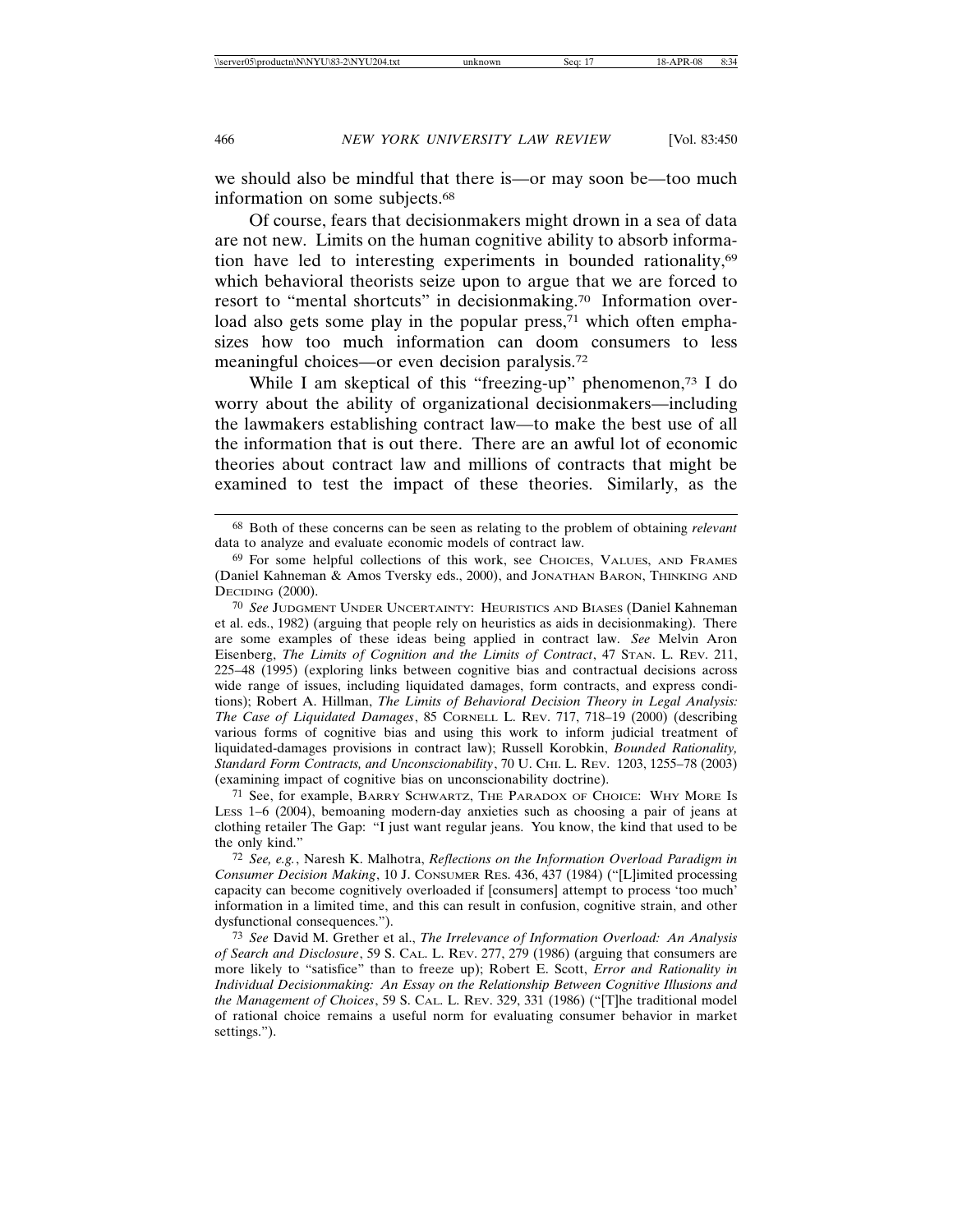volume of published legal opinions grows exponentially, it may become more difficult to determine how courts are really applying a given rule. Without some means of effectively processing or sorting through all this information, decisionmakers may make poorly informed choices or may simply throw up their hands in despair and abandon data analysis altogether.

Fortunately, the challenge of managing massive quantities of information arises in many different contexts, and some well-funded organizations have profit motives for inventing sophisticated datamanagement tools to aid sound decisionmaking. It is therefore worth asking whether some of the recent innovations in organizational knowledge management might also be helpful for studying and testing our theories of contract law; it is to this inquiry that I now turn.

### II

# RECENT TECHNOLOGICAL ADVANCES IN KNOWLEDGE MANAGEMENT

We live in an uncertain world, and every day we are bombarded with information related to our decisions. Some of this information is structured—that is, placed in a database or other format that can be readily defined, accessed, and manipulated at an atomic level. More and more, however, we must wade through unstructured information: the management memo from last month, the video news clip from Tuesday night, this morning's phone call, or the collection of emails lingering in our inboxes.

Constant streams of information—whether structured or unstructured—can often complicate decisionmaking: We face greater uncertainty about what information to consider when deciding and greater risk that we will consider the wrong thing. By gathering, processing, and synthesizing information, however, we can improve decisionmaking by reducing that uncertainty and risk to a collection of probabilistic assessments.74 Difficult questions cannot be answered with mathematical certainty, of course, and we will always need social context, subjective judgment, and intuition. But the disciplined tools of decision analysis—and their focus on identifying relevant variables and on gathering the empirical facts necessary to attach probabilities and payoffs to these variables—can help us seek sound results. In this regard, the last five years have led to some remarkable innovations in

<sup>74</sup> For helpful overviews of probability theory, see PAUL GOODWIN & GEORGE WRIGHT, DECISION ANALYSIS FOR MANAGEMENT JUDGMENT (2004), and HOWARD RAIFFA, DECISION ANALYSIS: INTRODUCTORY LECTURES ON CHOICES UNDER UNCER-TAINTY (1997).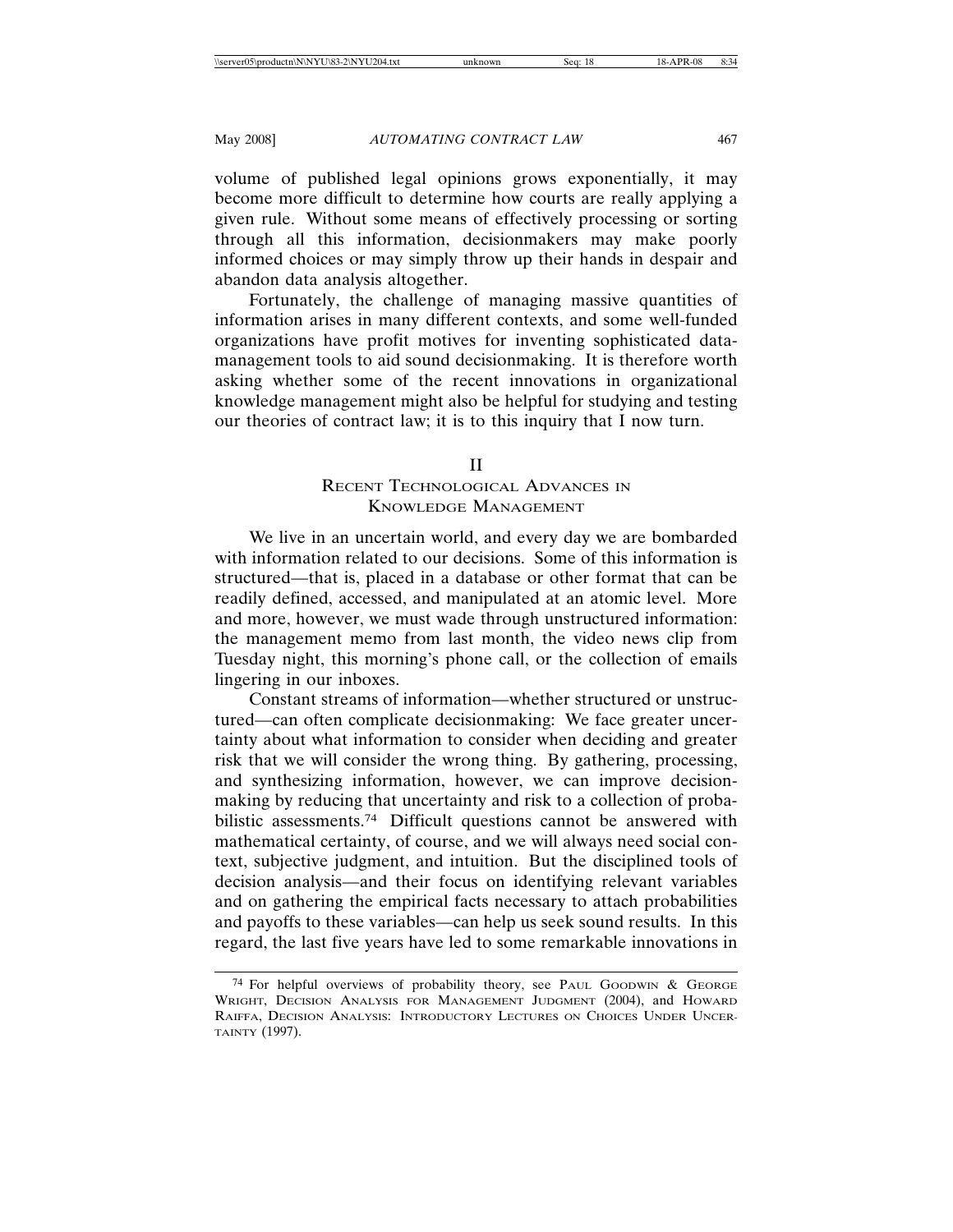knowledge-management technology. This Part considers how these new tools are changing the way decisionmakers harness unstructured information.

# *A. The Challenge Presented by Unstructured Information*

For a long time now, we have used technology to organize and process structured information, including the use of database fields or tabular data that can be manipulated in a predetermined manner. This is the type of information that ancient punch-card computers accepted; each punched-out chad corresponded to a predefined data format. Address fields in a contact management program or billing records in a firm's financial software are also good examples of structured data. Both contain singularly defined fields specifying an enforced composition of relationships that can be used to print mailing labels or to compile financial reports.

As we empower computers to handle richer forms of content, however, more and more of our information becomes unstructured. This might include free-form text with no data-type definition, such as an email or a memo drafted in a word-processing program. This Essay itself is an example of unstructured—perhaps very unstructured information. Digitized voice and video are still other forms of unstructured information.75

While the proliferation of unstructured information is not necessarily a bad thing (we enjoy using this richer content), it does complicate life for organizational decisionmakers seeking to use data to reduce uncertainty and risk. A string of old emails, for example, is harder to process and synthesize than a financial database. A collection of research papers scattered throughout remote corporate outposts is hard to incorporate into new product design decisions. There are various ways to finesse the problem, such as tagging unstructured data elements with keywords in an attempt to "force" the data into more structured formats, but these classification schemes present some obvious concerns. Most importantly, they might miscategorize data or exclude important information.76

In response to the challenges created by unstructured data, researchers are developing new algorithms, blending information theory, statistical inference, and other ideas to provide deci-

<sup>75</sup> For more on the difference between structured and unstructured information, see Geoffrey Weglarz, *Two Worlds of Data—Unstructured and Structured*, DM REV., Sept. 2004, at 19, 19.

<sup>76</sup> *See infra* Part II.C.2.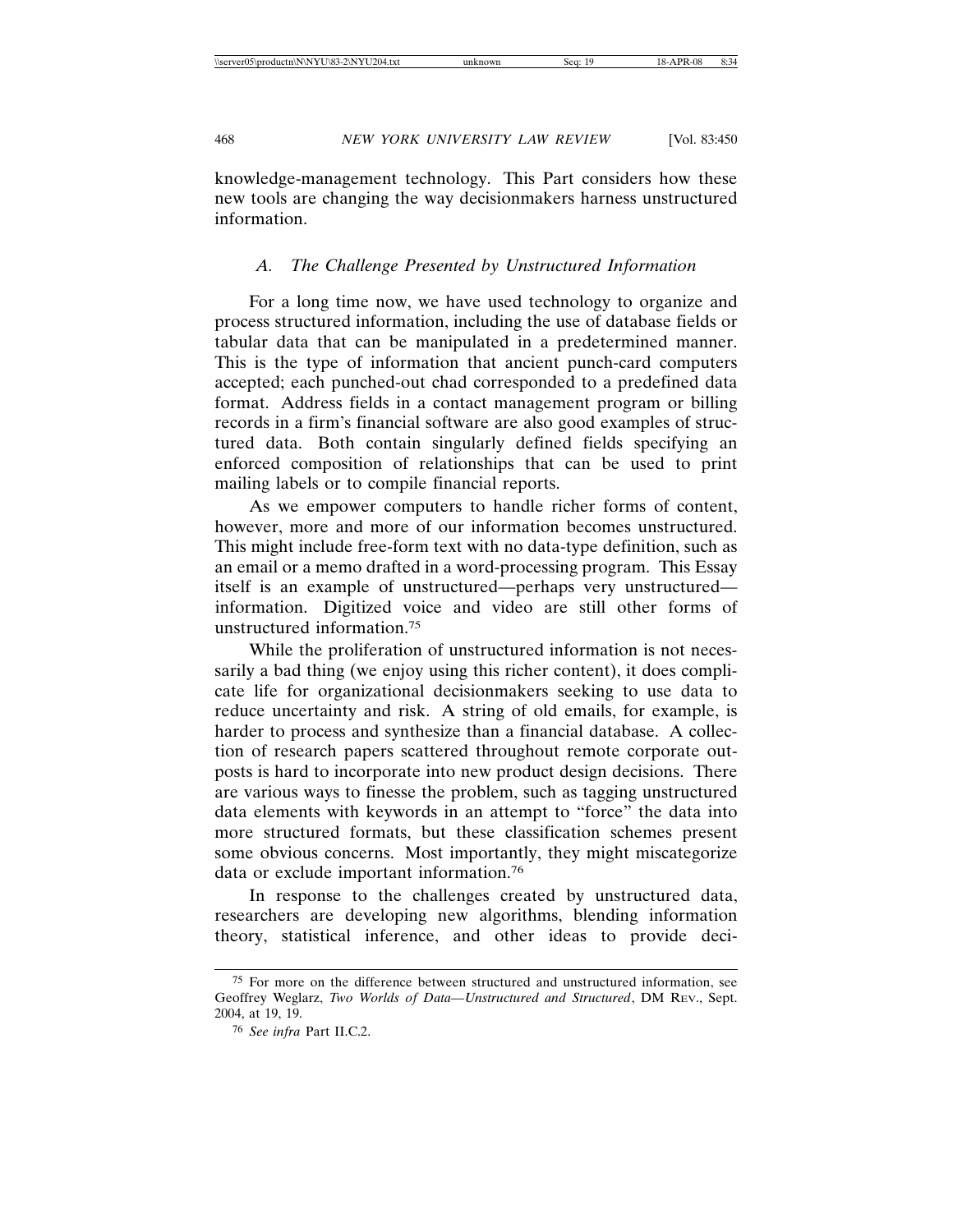sionmakers with better tools for taming information.<sup>77</sup> This field is a close cousin to Internet search, which also entails the daunting task of organizing and categorizing unstructured information.78 Therefore, it is helpful background to consider briefly how web-search algorithms have evolved over the past fifteen years.

# *B. Search Versus Knowledge Management*

The rapid expansion of the Internet in the mid-1990s led to an exponential increase in unstructured information and created a need for search engines to navigate this universe of data. Early products were crude, focusing on webpage titles or URLs for content-based classification and retrieval.79 The next generation of search engines improved results, however, by using web crawlers to scan the entire text of a webpage and score the document on various keywordrelevance metrics.80 This worked well for a while, but spammers soon started to sabotage search engines by embedding unrelated words throughout their pages.81

In response, search engines grew more sophisticated, turning to webpage links and cross-references in order to increase accuracy and relevance. Lycos, a once-popular search engine, analyzed the anchor text around a webpage's outbound links in order to determine that referring page's content.82 For example, if I publish a website with the phrase "Here is a terrific academic article discussing contract law" next to a hyperlink, then Lycos might use that information to infer that my site deals with contract law scholarship.

Google's celebrated PageRank algorithm took the hyperlink concept one step further with the idea of linking sites as a way to retrieve meaningful search results.83 In a nutshell, Google crawls the web to

82 *Id.* at 53–54.

<sup>77</sup> *See, e.g.*, Miguel Helft, *Xerox's Strategy Pays Off with a New Search Venture*, N.Y. TIMES, Feb. 9, 2007, at C3 (describing recent advances in search algorithms); Javed Mostafa, *Seeking Better Web Searches*, SCI. AM., Feb. 2005, at 66, 67 (same).

<sup>78</sup> The two disciplines can be distinguished, however. *See infra* notes 86–87 and accompanying text.

<sup>79</sup> JOHN BATTELLE, THE SEARCH: HOW GOOGLE AND ITS RIVALS REWROTE THE RULES OF BUSINESS AND TRANSFORMED OUR CULTURE 39–41 (2005).

<sup>80</sup> AltaVista and Excite were two pioneers in this type of search technology. Notably, Excite conducted statistical analysis of word relationships to evaluate a webpage's underlying concepts*. Id.* at 45–47, 55.

<sup>81</sup> As search expert John Battelle describes, "spammers . . . could capture traffic for high-traffic keywords like 'cars' by hiding those keywords all over their sites (often in small white letters on a white background . . . )." *Id.* at 104.

<sup>83</sup> *See* Sergey Brin & Lawrence Page, The Anatomy of a Large-Scale Hypertextual Web Search Engine (1998), http://infolab.stanford.edu/~backrub/google.html (explaining concepts of PageRank and other components of original Google search algorithm). PageRank is just one of many different algorithms used by Google to determine search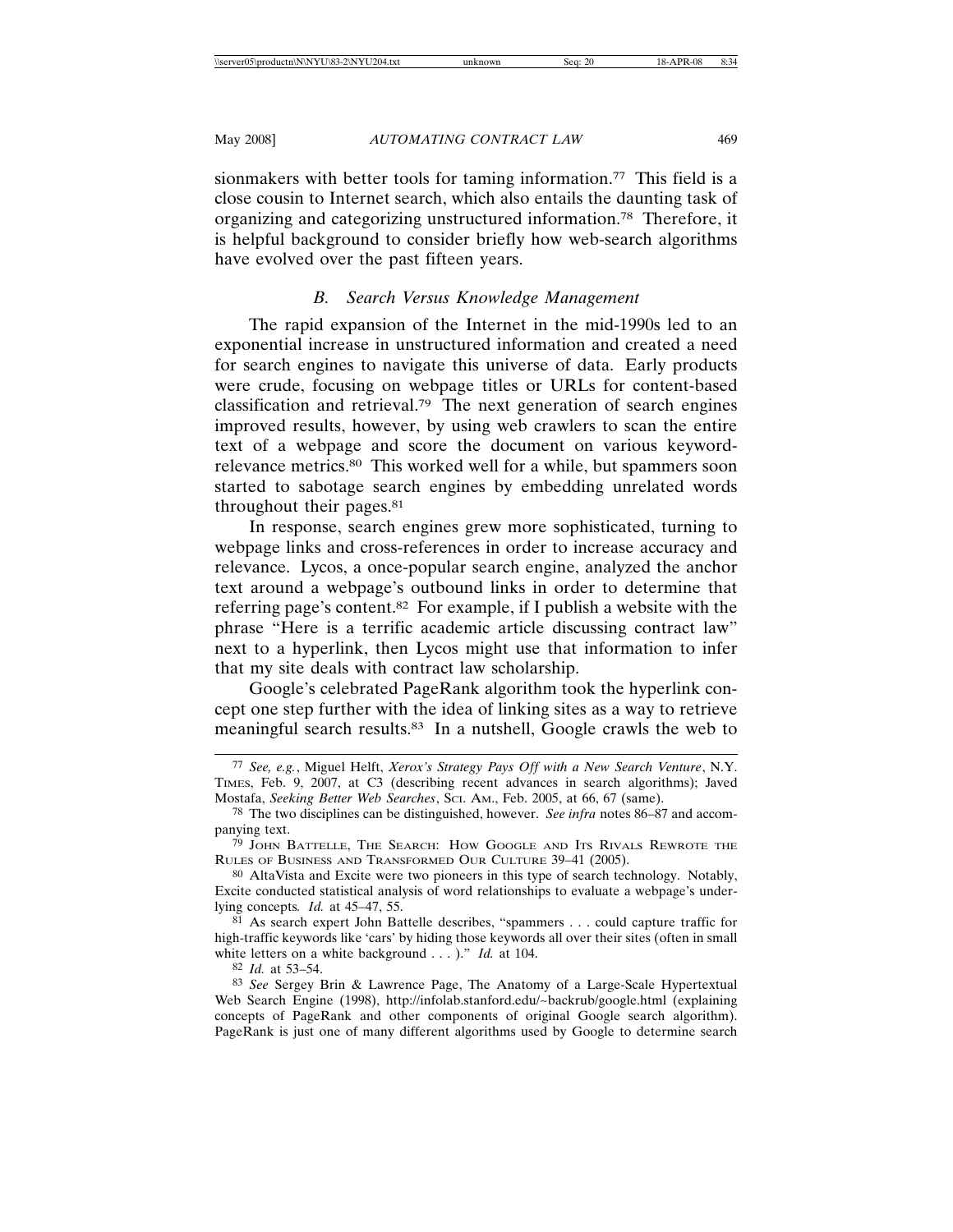determine how many other sites link to a given webpage. Yet not all links are created equal: Google has devised a mathematical formula for weighing the importance of each linking site based on the number of links attached to it.84 Google then assigns each webpage a ranking score for keywords in Google's index. Overall, the Google system produces famously relevant search results.85

The ability to search and classify a linked system of information, such as the relation of one website to another, is useful for knowledge management.<sup>86</sup> Organizations are successfully adapting web-search technologies to manage information in a closed organizational

85 Of course, the Google search system has also produced a cottage industry dedicated to farming links and using other methods to boost a site's PageRank score, which is one reason why Google constantly updates its algorithms to exclude certain parts of the Internet. *See* BATTELLE, *supra* note 79, at 156–63 (describing growth of both optimization industry and search-engine marketing and noting Google's responses).

86 As an aside, there is a very interesting research (and perhaps business) opportunity involving the "Googleization" of all U.S. published court opinions and legal scholarship. As discussed above, Google's PageRank algorithm relies on linked citations—and on the relative importance of the citing source—to return the most relevant pages for a given keyword. Intriguingly, this is the same format used in case law: Court opinions cite (or link) to one another to support their claims, and the linking opinions are then cited with differing frequency in support of various legal doctrines. Thus, it should be possible to create a program that crawls the entire digital collection of published court opinions and uses Google's algorithm to calculate a "CaseRank" for each case. This would allow scholars, practicing lawyers, or other researchers to type in search keywords and, presumably, retrieve the most relevant and authoritative cases on point (although the accuracy of the search results is an empirical question that would need to be tested). I will present some similar ideas *infra* Part III.A, but Googleization is different because it relies on the networked web of legal citations instead of on the use of meaning-based computing to "understand" and cluster court opinions. Either approach is likely to be better than our current, awkward framework for legal research.

relevancy, but the firm maintains that PageRank continues to "play a central role in many of [its] web search tools." Our Search: Google Technology, http://www.google.com/ technology/ (last visited Jan. 28, 2008).

<sup>84</sup> BATTELLE, *supra* note 79, at 69–76 (describing history of and rationale for PageRank algorithm); Brin & Page, *supra* note 83 (explaining that PageRank does not count all links equally in approximating page importance). This description is a slight simplification of the PageRank algorithm, but the main focus is on the number and quality of inbound links. For example, after setting up a webpage, I might wonder, "How many people link to my site?" Before Google, there was no way to know the answer. But with access to Google's internal data, I can now find out because Google has crawled the entire web to determine who is linking to each site. Furthermore, Google assigns weights to the linking sites based, again, on the number of links coming in to those sites. So my high school friend's website linking to my site might get a low hypothetical score of 10 (if no one links to him), my home city newspaper's website linking to my site might garner a score of 1000, and the U.S. Supreme Court's website linking to my site might earn an additional score of 10,000. My total score of 11,010 could then be compared to the scores of all other sites dealing with, say, contract law, and the results would be served up in ranked order (after any paid search ads) to an interested searcher.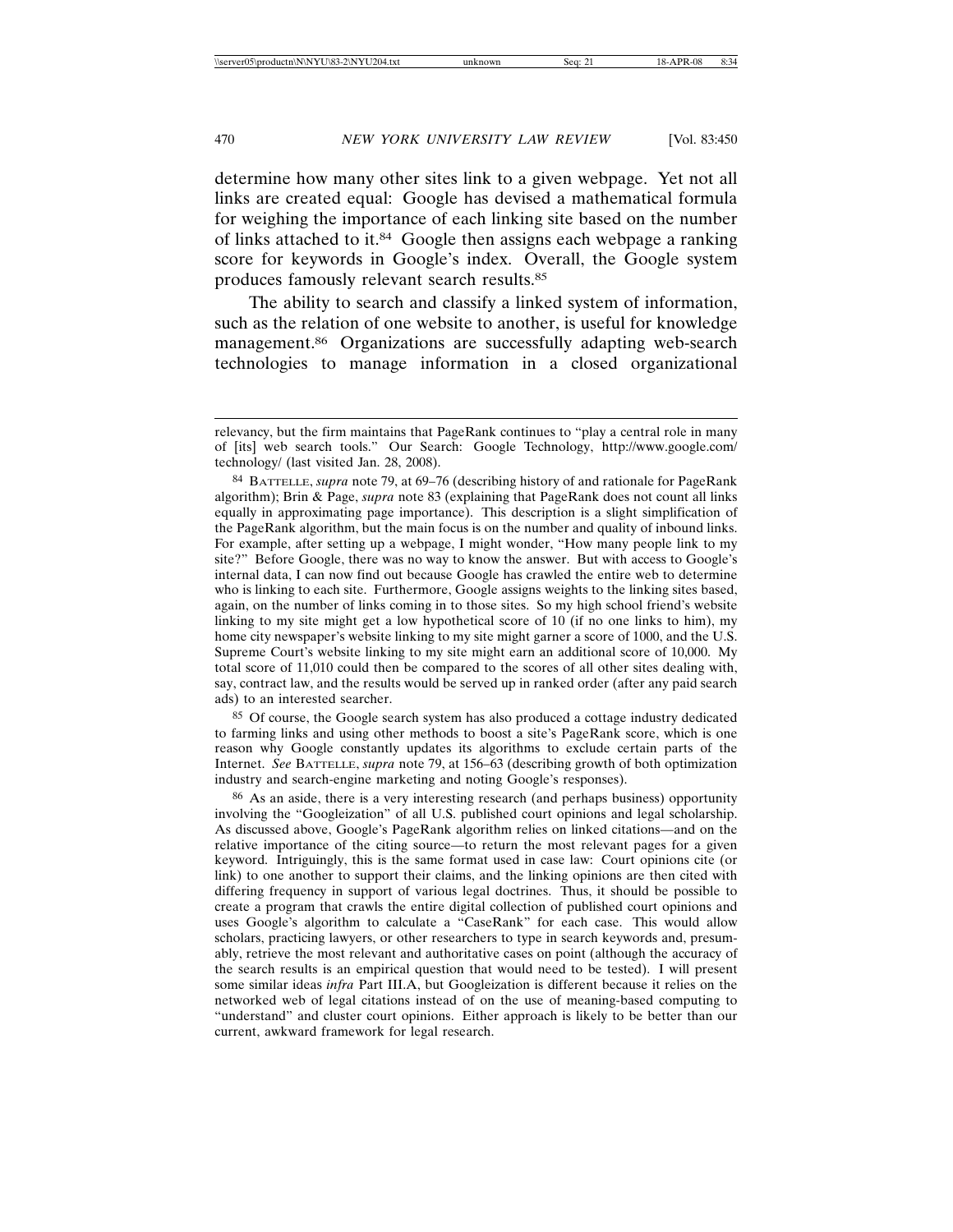system.87 Unstructured information often stands alone, however, independent from a web of interlinking documents like the Internet. Thus, the broader field of knowledge management seeks to organize and muster both discrete and linked information in order to improve organizational decisions.

One of the most recent innovations in knowledge management involves meaning-based computing. The general idea is to organize unstructured information in a way that does not depend on keyword tagging, anchor-text references, or linking citations. In other words, meaning-based computing goes beyond most search algorithms in that it tries to estimate (I won't say understand) what the information actually *means*. How is this possible, and what does it look like in practice? To answer these questions, let me turn to the theories underlying meaning-based computing and then to some of its applications.

# *C. Meaning-Based Computing Algorithms*

### *1. Theoretical Underpinnings*

Many path-breaking firms are working to create technology that can help organizations manage unstructured information.<sup>88</sup> These projects' primary goals are to uncloak important data and to enable informed decisionmaking, both by forming contextual understandings of the key ideas contained in individual units of communication and

<sup>87</sup> For example, Google offers a corporate appliance in which its search technology queries and retrieves organizational information from multiple business applications. *See* Google Enterprise: Google Search Appliance, http://www.google.com/enterprise/gsa/ #utm\_medium=et&utm\_source=bizsols&utm\_campaign=gsa (last visited Jan. 28, 2008) (describing Google's corporate appliance).

<sup>88</sup> One leader in this area is a British firm named Autonomy, founded by Cambridge graduate Michael Lynch. *See* Autonomy's Board of Directors, http://www.autonomy.com/ content/Autonomy/Management/index.en.html (last visited Jan. 23, 2008) (describing Lynch's background); *see also Business by Numbers: Algorithms*, ECONOMIST, Sept. 15, 2007, at 94, 94 (quoting Lynch in story on increasing use of algorithms by consumers and corporations to make sense of unstructured data). Some of the discussion in this section comes from an analysis of Autonomy's technological algorithms. *See, e.g.*, AUTONOMY SYS. LTD., TECHNOLOGY WHITE PAPER 3–7, http://www.autonomy.com/content/ downloads/White%20Papers/index.en.html (outlining Autonomy's technologies). The Xerox Palo Alto Research Center lab is also researching technology for natural-language information retrieval. Helft, *supra* note 77 (discussing Xerox's business strategy in researching natural-language search technology). Oracle Corporation's purchase of Hyperion Solutions signals its eagerness to compete in this space. *See* Vauhini Vara, *Oracle Adds Business-Intelligence Firm Hyperion*, WALL ST. J., Mar. 2, 2007, at B3 (describing Oracle's acquisition of Hyperion as part of strategy of "snapping up players in fast-growing niches" like business-intelligence software). And Microsoft, perhaps not surprisingly, also has some dogs in the fight. *See* Mostafa, *supra* note 77, at 70 (noting rumors of Microsoft's planned release of implicit speech function).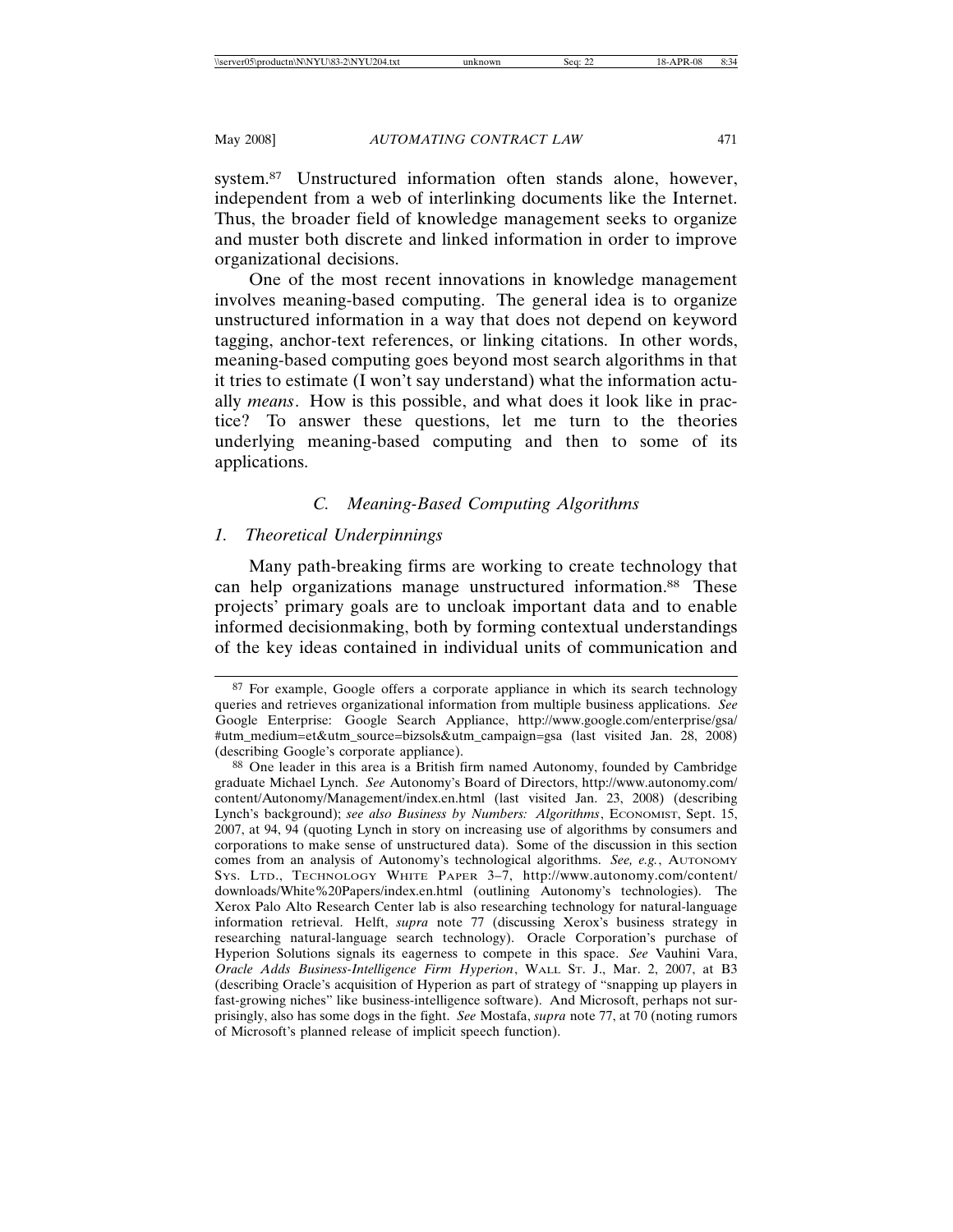by relating disparate units to each other. Knowledge management's complex algorithms draw upon ideas from linguistics, information theory, statistics, and other disciplines to achieve these goals. Two of its most important concepts are Shannon's information theory and Bayesian inference.

In 1948, Claude Shannon, a mathematician in AT&T's Bell Labs, wrote an important paper on the efficient communication of information.89 His main contention is counterintuitive because it equates information with disorder. Nonetheless, Shannon's paper is a foundational work in the field of information theory, and his ideas have been used to analyze topics as diverse as psychology, philosophy, biology, physics, and economics.90

The easiest way to understand Shannon's theory is to consider his diagram of the essential elements in a communication system (portrayed in Figure 1).91 The system breaks down communication streams into four main pieces: the information source; the transmitter (encoding and dispatching the information along a channel of communication);92 the receiver (obtaining and decoding); and the destination. Along the way, there might also be a noise source that threatens to corrupt the signal carrying the information.

Within this model, Shannon's challenge was to encode information so that it could be communicated accurately and efficiently, meaning that a message could still get through even if noise altered the signal. Shannon recognized that a great deal of information is redundant.93 We can get the gist of a newspaper article by skimming a few sentences. Students can keep up with a law school class without hanging on the professor's every word. He wondered, therefore, whether it was possible to quantify certain units of communication as more important for conveying meaning than others. The answer was

<sup>89</sup> C.E. Shannon, *A Mathematical Theory of Communication* (pts. 1 & 2), 27 BELL SYS. TECH. J. 379, 623 (1948).

<sup>90</sup> L. DAVID RITCHIE, COMMUNICATION CONCEPTS 2: INFORMATION 7 (Steven H. Chaffee ed., 1991) (describing influence of Shannon's essay). Shannon's work has appeared less frequently in legal scholarship, although some creative articles address it. *See, e.g.*, Alan L. Durham, *Copyright and Information Theory: Toward an Alternative Model of "Authorship*,*"* 2004 BYU L. REV. 69, 73–92, 111–23 (using information theory to offer alternative conception of authorship in copyright law); Paul H. Edelman, *The Dimension of the Supreme Court*, 20 CONST. COMMENT 557, 557–63 (2003) (reviewing use of information theory to analyze voting patterns on second Rehnquist Court).

 $91$  Figure 1 is adapted from the diagram used in CLAUDE E. SHANNON & WARREN WEAVER, THE MATHEMATICAL THEORY OF COMMUNICATION 34 fig.1 (1964).

<sup>92</sup> This channel might consist of a phone line, but it could also refer to letters on a piece of paper, laser signals in an optical network, or any other medium for sending a message. *See* Durham, *supra* note 90, at 75 (discussing encoded symbols).

<sup>93</sup> *Id.* at 74–76.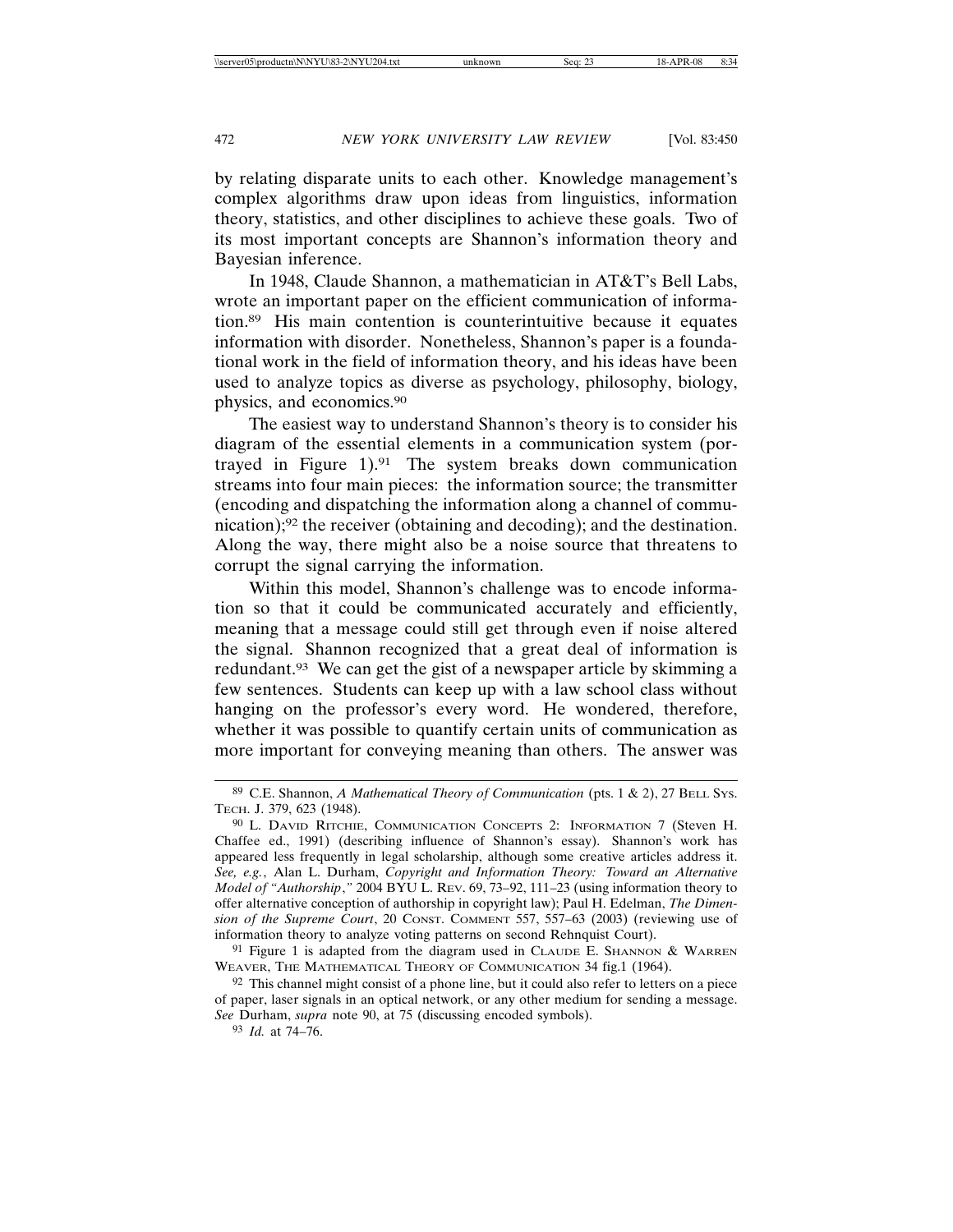FIGURE 1 ELEMENTARY COMMUNICATION SYSTEM



surprising: The most disordered, or unexpected, term will often denote the most meaning.94

Suppose, for example, you are standing in the middle of a noisy cocktail party trying to decide which of three conversations to join. The room is buzzing, and you can hear only snippets of the discussions:

*"Yesterday . . . Iraq . . . disheartening" "Believe . . . NASDAQ . . . lately" "Arizona . . . see . . . Super Bowl"*

With these fairly limited—and distorted—units of communication, you can still probably get a decent sense of each group's conversation topic. Sure, you do not know exactly what they are talking about (does the second speaker, for example, believe the stock market will rise or fall?), but you can still orient yourself toward a discussion on politics, business, or sports—even when noise tattoos the full communication.

Furthermore, within snippets of conversation, a few words convey more meaning than others. "Iraq," "NASDAQ," and "Super Bowl" all present strong clues. According to Shannon, this is because infrequently occurring words convey greater meaning than common ones.95 He goes on to provide a basis for quantifying the level of meaning that a given unit of communication provides.<sup>96</sup>

So how does Shannon's information theory help programmers write knowledge-management algorithms? Essentially, algorithms that incorporate Shannon's ideas weigh rarer words more heavily when determining a communication's meaning. For example, in the sentence "I'm flying to Arizona tomorrow to see the Super Bowl," the words "Arizona," "Super," and "Bowl" probably occur most infre-

<sup>94</sup> SHANNON & WEAVER, *supra* note 91, at 51. For further discussion of this insight, see Durham, *supra* note 90, at 73–92.

<sup>95</sup> SHANNON & WEAVER, *supra* note 91, at 48–53.

<sup>96</sup> Durham, *supra* note 90, at 76–81.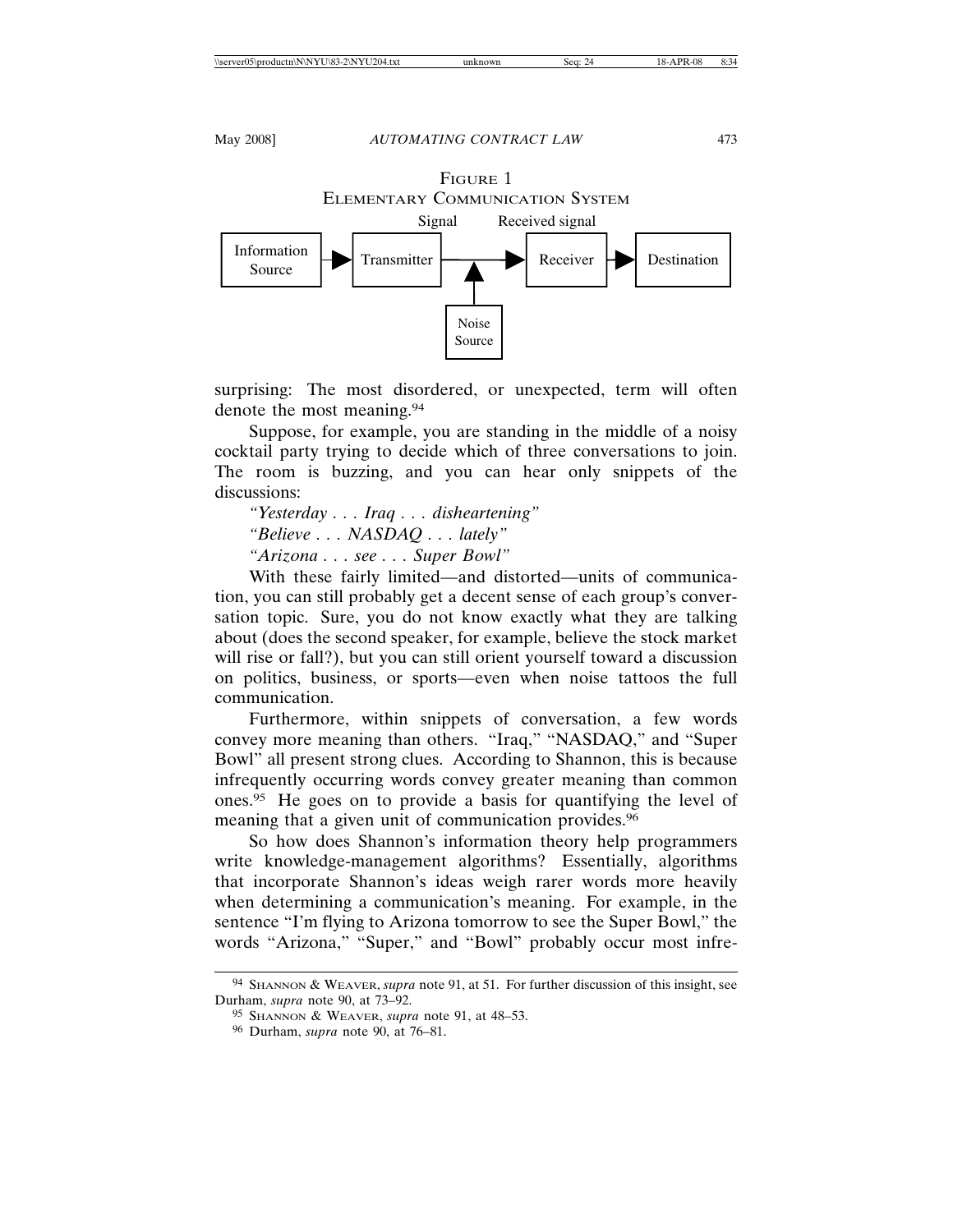quently.97 Thus, the algorithm would treat them as more indicative of the sentence's meaning.98 Knowledge-management software uses this concept on a much grander scale to estimate the most important terms in a piece of unstructured information.

Yet even infrequently occurring words can be ambiguous and subject to multiple meanings.<sup>99</sup> In the sentence quoted in the last paragraph, for example, is the speaker talking about a football game or her grandmother's terrific china? To help with this problem, meaningbased algorithms use a second important concept: the statistical notion of Bayesian inference.

I will not spend as much time discussing Bayesian inference, as it should be more familiar.<sup>100</sup> In a nutshell, this is a statistical technique used to update the probability that a prior belief is true in light of newly received information. One obvious application of Bayesian inference is to the law of evidence. If a jury is sixty percent sure that a criminal defendant is guilty, how should it update this belief when the prosecution presents new physical evidence showing the defendant's fingerprints in the victim's apartment? Bayesian inference provides a mathematical framework for answering this and other questions though not one that is free from controversy.101

In the field of knowledge management, Bayesian inference is used to calculate probabilistic relationships between multiple variables and to determine how one variable impacts or relates to another.102 These relationships are important in two ways. First, within a bundled communication such as a letter or phone call, they

100 For more background on Bayesian inference, see ANDREW GELMAN ET AL., BAYESIAN DATA ANALYSIS (2d ed. 2004), and Ulen, *supra* note 12, at 888–93.

102 *See* AUTONOMY SYS. LTD., *supra* note 88, at 4–5 (explaining Bayesian inference).

<sup>&</sup>lt;sup>97</sup> This would need to be determined in the overall context of the body of information under analysis.

<sup>98</sup> To take a related example, Amazon.com employs technology to identify "statistically improbable phrases" that may convey a sense of a book's subject matter. *See* Amazon.com Statistically Improbable Phrases, http://www.amazon.com/gp/search-inside/sipshelp.html (last visited Jan. 23, 2008) (discussing process by which "statistically improbable phrases" are identified).

<sup>99</sup> Another problem arises when there are no rare words in a search phrase. BATTELLE, *supra* note 79, at 24.

<sup>101</sup> *See, e.g.*, Ronald J. Allen & Brian Leiter, *Naturalized Epistemology and the Law of Evidence*, 87 VA. L. REV. 1491, 1507–10 (2001) ("Naturalized epistemology . . . recommends considerable skepticism about Bayesianism for thinking seriously about evidence."); Ronald J. Allen & Michael S. Pardo, *The Problematic Value of Mathematical Models of Evidence*, 36 J. LEGAL STUD. 107, 114–28 (2007) (discussing epistemological limitations of mathematical models of evidence); Roger C. Park & Michael J. Saks, *Evidence Scholarship Reconsidered: Results of the Interdisciplinary Turn*, 47 B.C. L. REV. 949, 988–95 (2006) (summarizing views of Bayesian "skeptics and enthusiasts" regarding evidence law).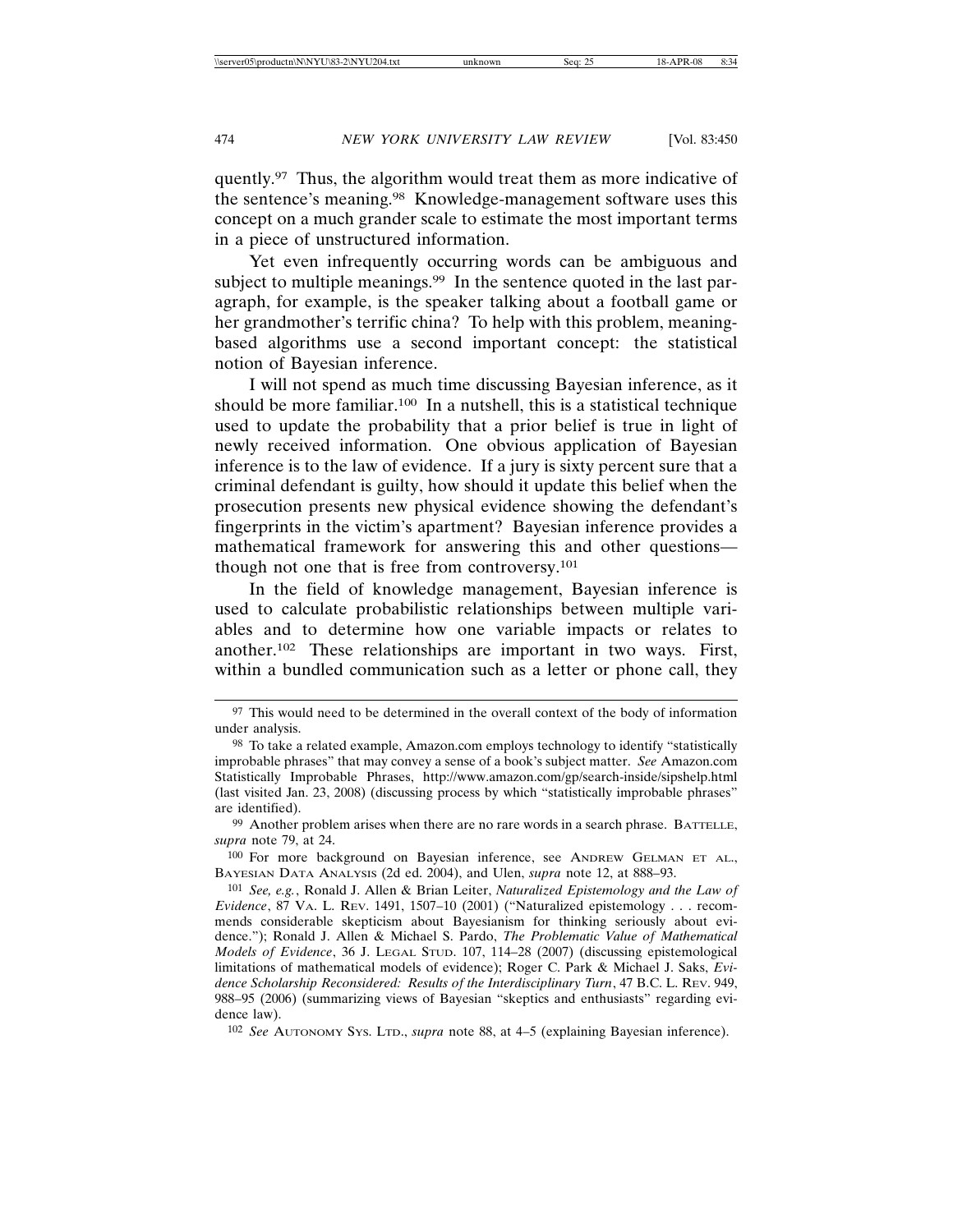can help us to refine or deduce the meaning of the message. Second, researchers can apply Bayesian inference to a larger universe of data in order to estimate which parcels of unstructured information are likely to deal with similar concepts or messages.

Let me illustrate these applications of Bayesian inference by returning to our earlier sentence: "I'm flying to Arizona tomorrow to see the Super Bowl." We might have a prior belief that any time the word "bowl" is used, it refers to something you would use to eat soup or cereal sixty percent of the time; a form of casual recreation involving ten pins and a heavy ball thirty percent of the time; and a forum for a football game just ten percent of the time.103 But using Bayesian inference, we might modify that prior belief from a 60-30-10 split to a 10-10-80 split once we discover that the word "super" occurs in close proximity to "bowl" and to a 1-1-98 split when the word "Arizona" (the 2008 location of the contest) appears in the same sentence.

Once it has been determined that our message probably relates to a championship football game, an algorithm can then use Bayesian inference to find other parcels of unstructured information that probably relate to the same concept. By examining the multivariate relationships across many documents, the algorithm can determine that communications relating to the NASDAQ or Iraq are less relevant than ones discussing the quarterback prospects of the New York Giants or the New England Patriots.

# *2. Knowledge-Management Applications*

Assuming that knowledge-management technology really works—that a combination of Shannon's information theory, Bayesian inference networks, and other techniques can estimate the meaning of unstructured information—what is it good for? One likely application is a better search engine. Imagine how much more relevant search results might become when users query on the meaning of the data, instead of on keywords or the frequency of inbound links.104

The applications of knowledge management transcend search techniques, however. Once a universe of data is processed, it becomes possible to conduct clustering analyses or to obtain especially relevant

<sup>103</sup> These numbers are merely illustrative; I have no idea how often "bowl" refers to each of these three concepts.

<sup>104</sup> There is, however, a potential concern with using meaning-based technology to build a search engine in an open universe like the Internet: Because there are commercial incentives to attract attention, spammers may again seek to undermine the algorithm by hiding irrelevant keywords throughout a webpage. Fortunately, I suspect that this problem is less likely to emerge in the analysis of information related to contract law.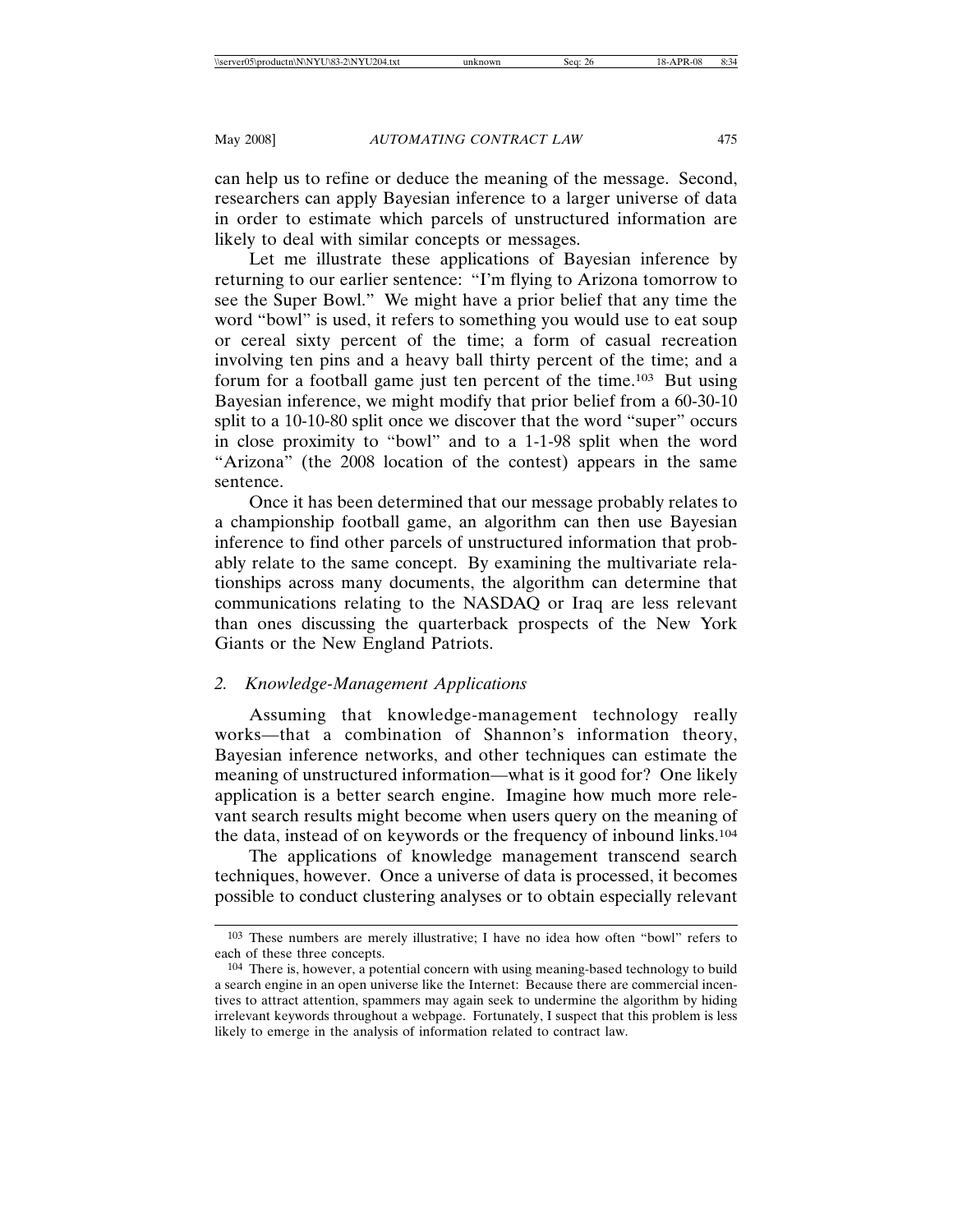information automatically. If I am writing an article on contract remedies, for example, my computer can scan everything I have ever downloaded on the topic and habitually present the most relevant results in a sidebar window as I type.105 Or I might program my computer to cluster all previous academic articles on the topic in order to determine the different analytical approaches to remedy selection. This type of knowledge management is proving useful in a wide variety of fields.106

Further, meaning-based computing is becoming popular with organizational decisionmakers because the technology is more accurate and efficient than other methods of processing unstructured information, such as keyword searches or manual tagging schemes. Most keyword search engines simply scan an information index which technicians must manually seed and update—looking for documents where the keyword occurs frequently.107 Typically, these systems also require users to write more complex and syntax-specific queries in order to weed out irrelevant results. Similarly, while manually tagging each document with predefined taxonomies<sup>108</sup> can help force some structure around information, human inconsistency may create accuracy problems. Manual tagging also takes a lot of time and does not scale.

The relative advantages of meaning-based computing offer some intriguing possibilities for empirical legal research. Contract law, in particular, may lend itself to this sort of analysis because private agreements generate a great deal of unstructured information, more and more of which is becoming available for examination. Yet I am unaware of any previous attempt to use this technology to study the law. I will try to fill this gap by sketching out some ways in which knowledge-management tools may be able to facilitate meaningful empirical contract analysis.

# III

# SOME POSSIBILITIES FOR THE EMPIRICAL ANALYSIS OF CONTRACT LAW

As I discussed earlier, gathering the unstructured information necessary to automate empirical analysis of contract law seems like a daunting task. The availability of databases of court opinions and exe-

<sup>105</sup> Several recent Microsoft projects (codenamed "Stuff I've Seen," "PowerScout," and "Watson") seek to accomplish this type of implicit search. Mostafa, *supra* note 77, at 70.

<sup>106</sup> *See* sources cited *supra* notes 19, 88.

<sup>107</sup> *See* AUTONOMY SYS. LTD., *supra* note 88, at 26–28 (describing some limitations of keyword searching and Boolean query).

<sup>108</sup> Technology standards such as XML facilitate this sort of information tagging.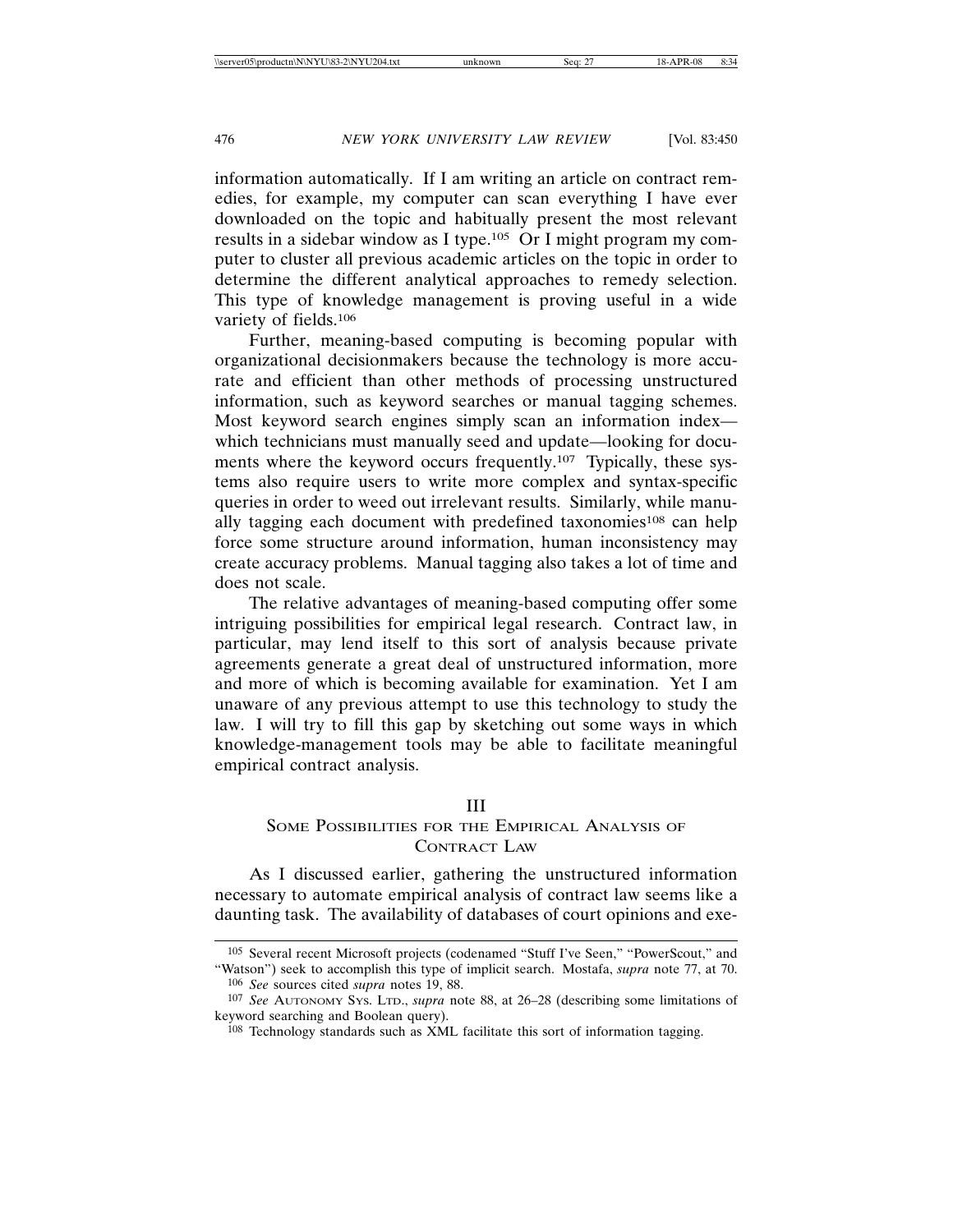cuted contracts, however, opens the door to an immense store of information. Processing this information will not allow us to test every economic theory of contract law,109 but it is a good place to start.

While Lexis, Westlaw, and other avenues for retrieving the full text of judicial opinions have been available to legal scholars for decades, we have yet to fully exploit their empirical potential. I devote much of this section to exploring some ideas for using this information. For the moment, however, I want to focus on CORI, which now contains the full text of nearly half a million contracts each of which can be sorted by SIC code, date range, transaction type, and other key attributes. In addition, other private databases, while potentially harder to access, may provide meaningful information on buyer valuation, seller cost, and additional variables of interest to contracts scholars.110 Within these databases, some contracts are tagged with simple descriptors, such as the date and type of contract or the industry involved. But these tags do not always cluster contract types precisely,111 nor do they provide enough structure to easily analyze and compare key terms.

How, then, might scholars combine this data with knowledgemanagement algorithms to better study contract theory and contract law? There are three broad possibilities. First, we might use meaningbased computing to improve our descriptive analysis of contract doctrine. Second, data-gathering technology could help us operationalize or revise normative economic theories of contract law. And finally, the information we generate might help us to conduct what I call predictive modeling—that is, to run massive computer simulations on various economic models of contract law in an attempt to derive a pretty good, though not necessarily perfect, rule.

Hopefully, these ideas will become clearer as we go. I will take them on in order of difficulty, from the least to the most ambitious

<sup>109</sup> *See infra* Part IV.

<sup>110</sup> *See supra* notes 56–58 and accompanying text.

<sup>111</sup> For example, the ONECLE database, described *supra* note 57, lumps several thousand service contracts into a single group. Within this cluster are contracts as diverse as a large business outsourcing project, a small website development contract, and a telecomservices arrangement. *See, e.g.*, Framework Agreement Between BP Amoco PLC and Exult, Inc. (Dec. 7, 1999), http://contracts.onecle.com/exult/bpamoco.svc.1999.12.07.shtml (last visited Jan. 8, 2008) (business outsourcing contract); Website Services Agreement Between iVillage, Inc. and Hearst Communications, Inc. (Dec. 19, 2003), http:// contracts.onecle.com/ivillage/hearst.svc.2003.12.19.shtml (last visited Jan. 8, 2008) (website development contract); SynchroNet Service Agreement Between Southern/South Central Bell Telephone Company and InterCept Systems, Inc., http://contracts.onecle.com/ intercept/bellsouth.svc-synchronet.shtml (last visited Jan. 8, 2008) (telecom-services contract).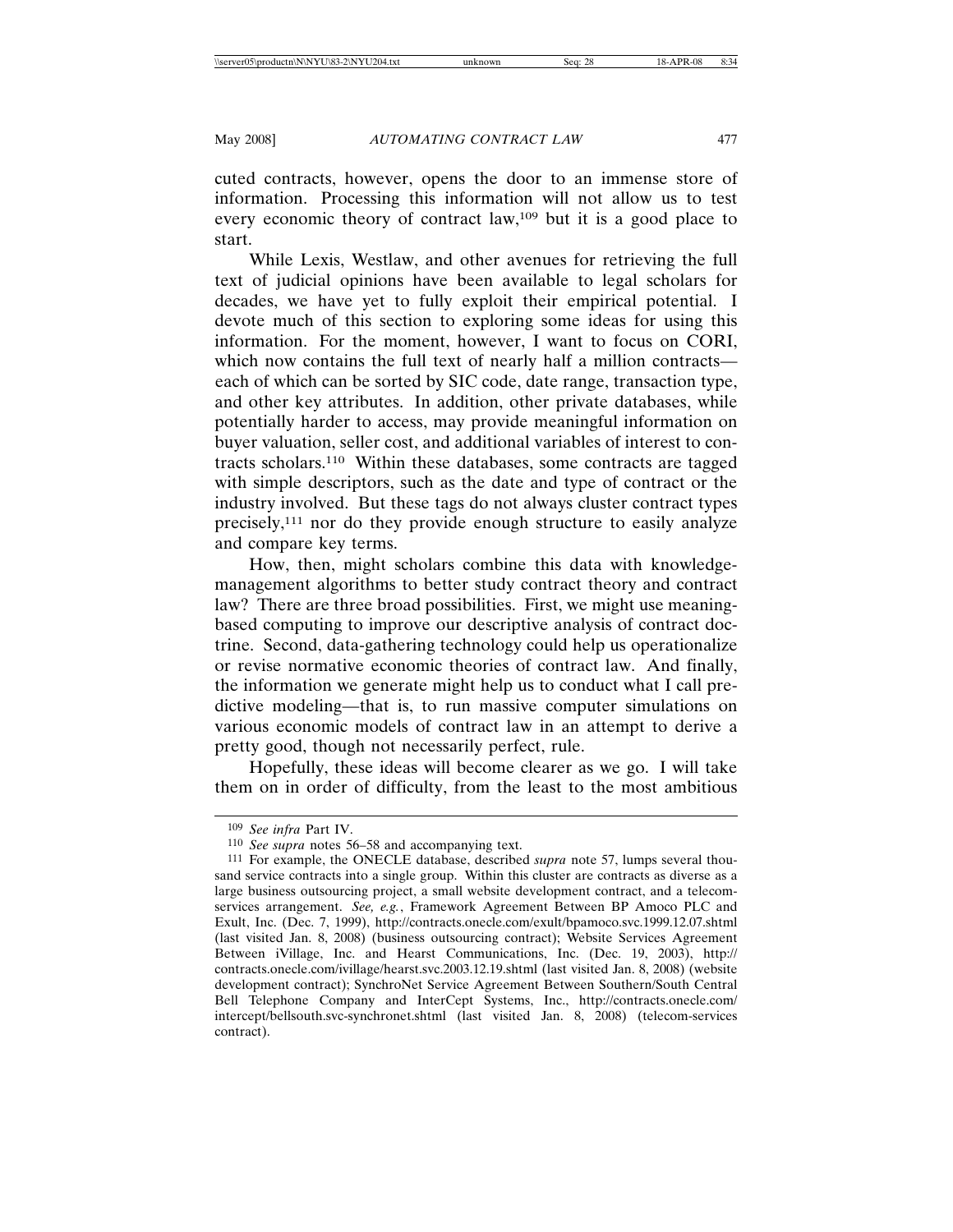(although this is a matter of degree, and a fair-minded critic might still term all three sections "excessively ambitious").

# *A. Descriptive Analysis*

# *1. Supercharged Doctrinal Analysis (Without Tagging)*

Doctrinal research involves examining published court decisions in order to determine how judges implement legal principles. A contracts scholar, for example, might read several hundred cases on the mistake doctrine to study how courts differentiate between unilateral and bilateral mistakes and to clarify the conditions necessary to excuse contractual liability.112

There are a variety of approaches to doctrinal scholarship. The most ambitious work seeks to glean legal principles from an analysis of the cases.113 Less ambitious studies simply conduct doctrinal analysis as a legal reasoning exercise where various cases are harmonized, distinguished, or criticized in light of earlier precedent. A third approach uses doctrinal analysis to present a puzzle—that is, to show that courts are deciding certain cases in a manner inconsistent with prevailing conventional wisdom.

All three types of doctrinal research present some methodological concerns,114 and focusing on doctrine seems to have fallen out of favor in recent years.115 After all, the fact that a lot of courts *are* deciding cases in a certain way does not necessarily mean that they should be doing so.<sup>116</sup>

But criticisms of doctrinal analysis are often overstated, and this work can provide important insights into our legal system. For example, in a recent article on the indefiniteness doctrine, Robert Scott gathered, coded, and analyzed 238 indefiniteness cases in state

<sup>112</sup> *E.g.*, Melvin A. Eisenberg, *Mistake in Contract Law*, 91 CAL. L. REV. 1573, 1576–78 (2003) (analyzing cases to present functional approach to mistake doctrine).

<sup>113</sup> One example of this is Farnsworth's derivation of a "dependence" principle in contract law. *See* E. ALLAN FARNSWORTH, CHANGING YOUR MIND: THE LAW OF REGRETTED DECISIONS 89–96 (1998) (examining distinction between dependence based on promise and dependence based on conduct).

 $114$  For example, there is a potential problem with selection bias because the analysis is based only on the results of decided and published cases. All data on settled or unpublished disputes are excluded by necessity—even though inclusion of this information might change the results. *Cf.* Epstein & King, *Rules of Inference*, *supra* note 12, at 110–12 (describing how selection of which cases to study automatically introduces bias into analysis).

<sup>115</sup> *See* Craswell, *supra* note 10, at 904–07 (discussing decline of descriptive hypotheses in law and economics); Posner, *supra* note 16, at 877–78 (considering whether scholars should return to doctrinal analysis).

<sup>116</sup> As Craswell puts it, it is hard to find a useful null hypothesis to test empirically with descriptive analysis. Craswell, *supra* note 10, at 905–06.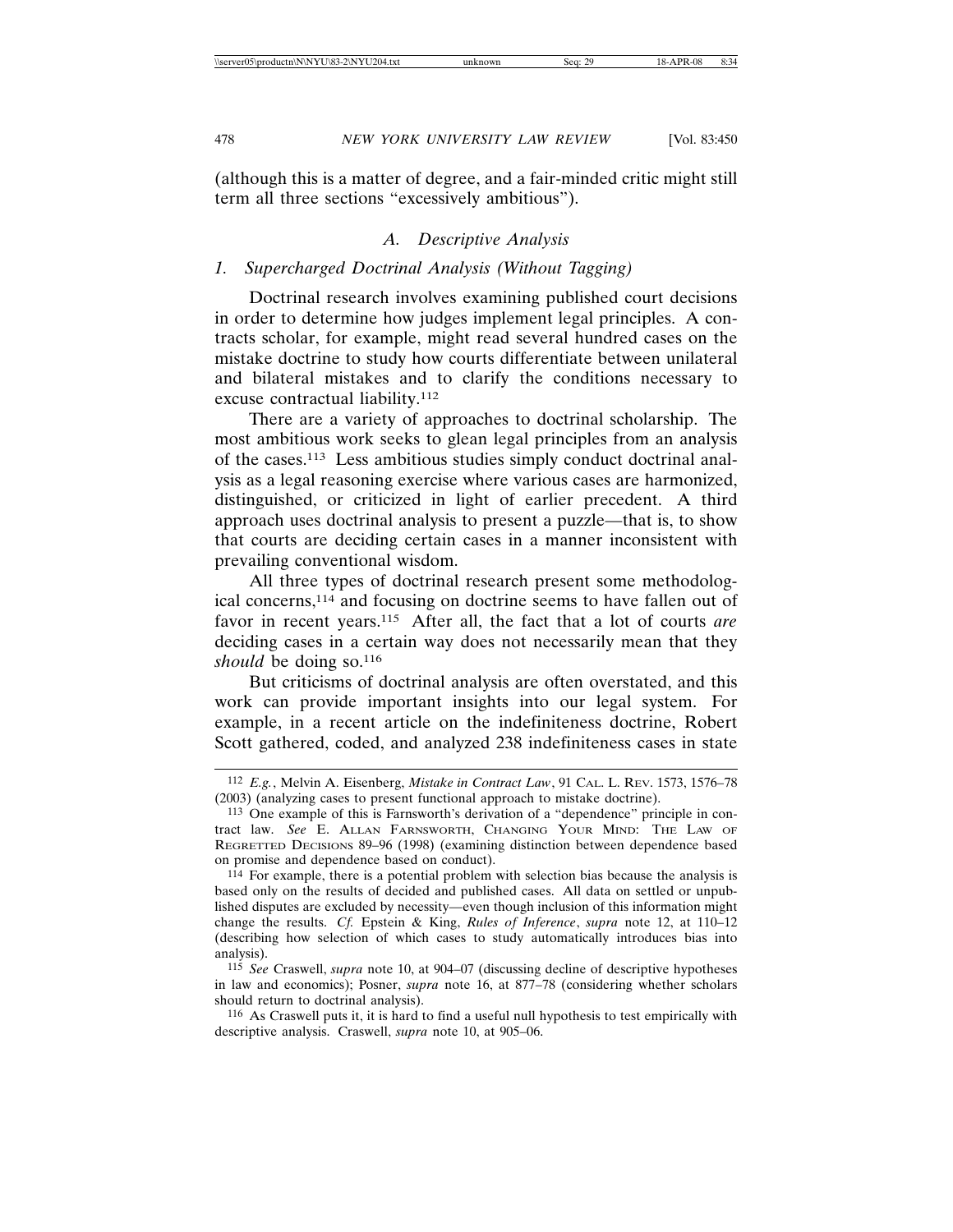and federal court.<sup>117</sup> He concluded that the conventional wisdom which condemns the indefiniteness doctrine as dead-letter law—is entirely wrong.118 According to Scott's analysis, courts often continue to invalidate agreements when contracts are too uncertain to be legally enforced.119 Having offered evidence of the persistent risk that courts will annul contracts for indefiniteness, Scott goes on to explore why parties might continue to make indefinite agreements.<sup>120</sup> Scott's work shows that it is important to know what courts are really doing in order to develop and test hypotheses on the incentives that contract law creates. Or, as Stephen Smith puts it: "Legal scholarship is done with various purposes in mind, but the basic aim of legal scholarship is to understand the law better. Even if our ultimate goal is law reform, we need first to understand what it is we are trying to reform.<sup>"121</sup>

Unfortunately, any scholar launching a doctrinal study runs into hurdles: There are an awful lot of court decisions out there, and it is hard to unearth all of the cases that matter.<sup>122</sup> Furthermore, because this information is primarily unstructured, comprehensive analysis typically requires intensive tagging, coding, and interpretation. Random sampling could help reduce the caseload and simplify the work, but it introduces questions of accuracy and replication. Put differently, doctrinal analysis does not always scale efficiently.

Meaning-based computing algorithms could help doctrinal scholars in two different ways. First, they might make it easier to identify relevant cases. Go back, for a moment, to Scott's indefiniteness study. To identify cases involving the indefiniteness doctrine, Scott queried a Westlaw Key number<sup>123</sup> related to the requirements for contractual certainty.124 I am sure West does a decent job tagging legal cases with subject-matter descriptors, but some cases involving this rule might use different terms or concepts—such as "preliminary

<sup>117</sup> Scott, *supra* note 42, at 1652–53.

<sup>118</sup> *Id.* at 1659 (discussing cases in which courts have invalidated agreements due to indefiniteness)*.*

<sup>119</sup> *Id.* at 1653.

<sup>120</sup> Scott's hypothesis is that some parties may be motivated by a behavioral sense of reciprocal fairness and that an ambiguous agreement can serve as a type of signal. *Id.* at 1660–63.

<sup>121</sup> Stephen A. Smith, *Taking Law Seriously*, 50 U. TORONTO L.J. 241, 249 (2000).

<sup>122</sup> For example, a recent Westlaw search for the phrase "contract" in the ALLCASES database for every state and federal opinion in the past ninety days located 7897 results as of February 2, 2008.

<sup>123</sup> Westlaw Key numbers organize cases by general and specific legal topics.

<sup>124</sup> Specifically, Scott used Westlaw's 95k9(1) database: "Contracts: Requisites and Validity: Nature and Essentials in General: Certainty as to Subject Matter: In General." He then chose a random subset of these cases in order to construct a manageable dataset. Scott, *supra* note 42, at 1652–53.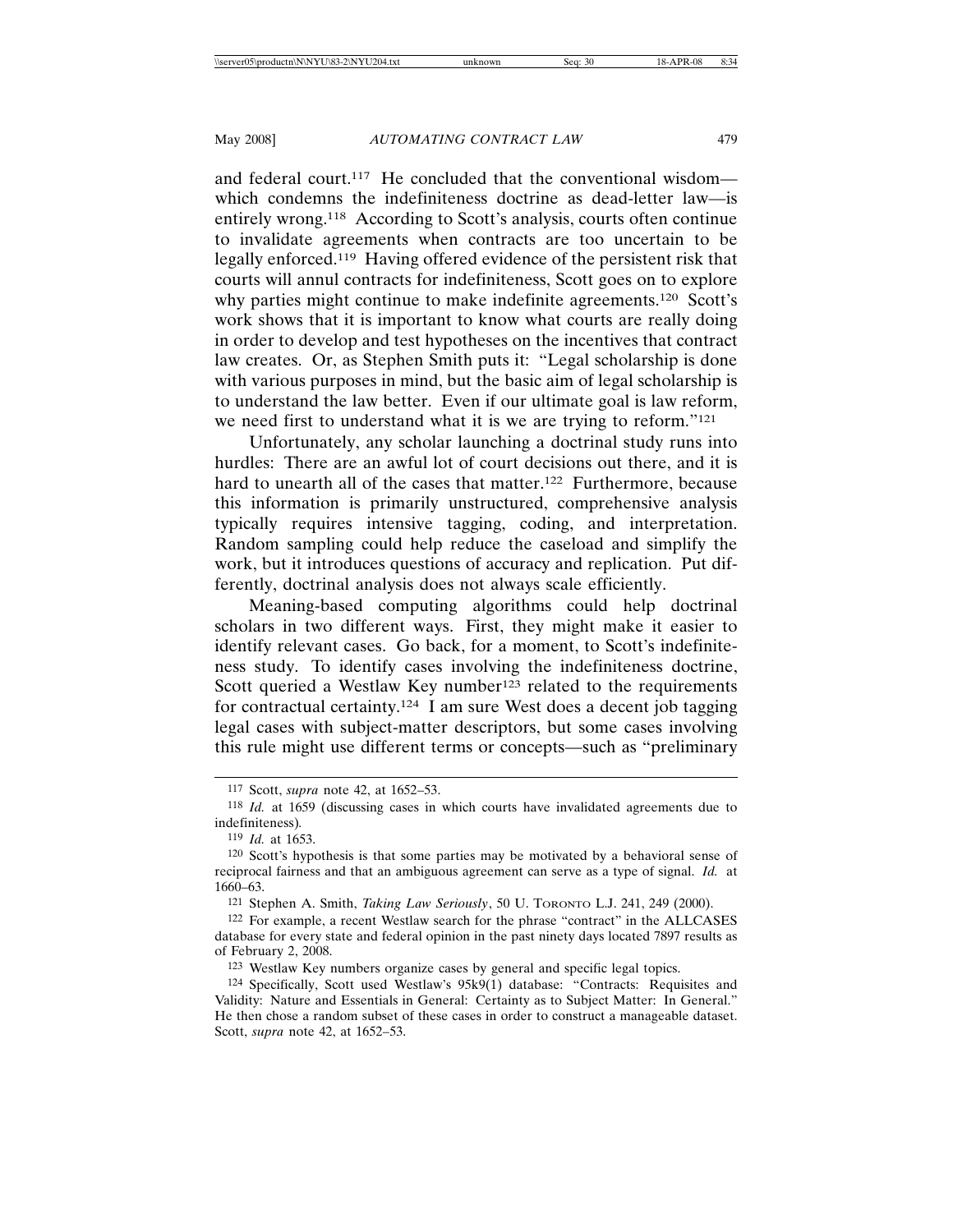agreements," "incomplete contracts," "partial deals," or "agreements to agree." If West employees neglect any of these possibilities, then they may miss relevant opinions.125 This will not necessarily lead to bias, but it would be more powerful to scan every single case involving contract law with meaning-based algorithms that can look for all cases involving annulment by indefiniteness—even those using unorthodox terminology.126 Scholars could also use this technology to find relevant cases for legal questions or concepts where West has not yet established a key number taxonomy.

Second, meaning-based computing can help synthesize the key factors that influence courts in borderline cases. Ultimately, everyone conducting this type of research must simplify large amounts of unstructured information into manageable distinctions; prior contextual understanding will usually shape this synthesis. Compounding the problem, research assistants and professors working on the same project might analyze cases in a slightly different manner.

In contrast, unleashing the statistical objectivity of meaningbased computing might lead to a more consistent synthesis of contract doctrine. How would this work? In theory, we could add every contracts case to a centralized database and process each case with a meaning-based algorithm in order to develop an initial subject-matter impression. This sounds like a lot of work, but organizational knowledge-management systems routinely process hundreds of thousands or millions of documents. From here, researchers could cluster the information according to key concepts, and perhaps tune the results by "teaching" the algorithm which connections are the most important.127

<sup>125</sup> This concern is less important for Scott's claim that a meaningful number of courts still use the indefiniteness doctrine, which his analysis clearly demonstrates. *See id.* (discussing results of search for use of indefiniteness doctrine by courts). But missing cases would be potentially more damaging to any work asserting a more comprehensive claim on the exact contours of a rule in contract law.

<sup>126</sup> Taking this idea to its extreme, researchers might conceivably scan every single court opinion ever published in the United States with a meaning-based computing algorithm to look for interesting connections across disciplines.

<sup>127</sup> By "teaching," I mean updating the Bayesian networks that reflect the strength of links between words and concepts (either through human understanding and intervention or through automated review of additional, related content). Many knowledgemanagement programs allow users to tune systems in this manner. *See, e.g.*, AUTONOMY SYS. LTD., *supra* note 88, at 24 (describing "learning" capabilities of knowledgemanagement software). For example, after scanning all court opinions on contract law, I might tell the computer that "consideration" is less likely to be associated with "kindness" and more likely to involve bargained-for contractual requirements of detriment and benefit. Or, even better, I might scan several dozen casebooks and treatises on the topic and use this information to retroactively update the Bayesian linkages between words and concepts in the case database.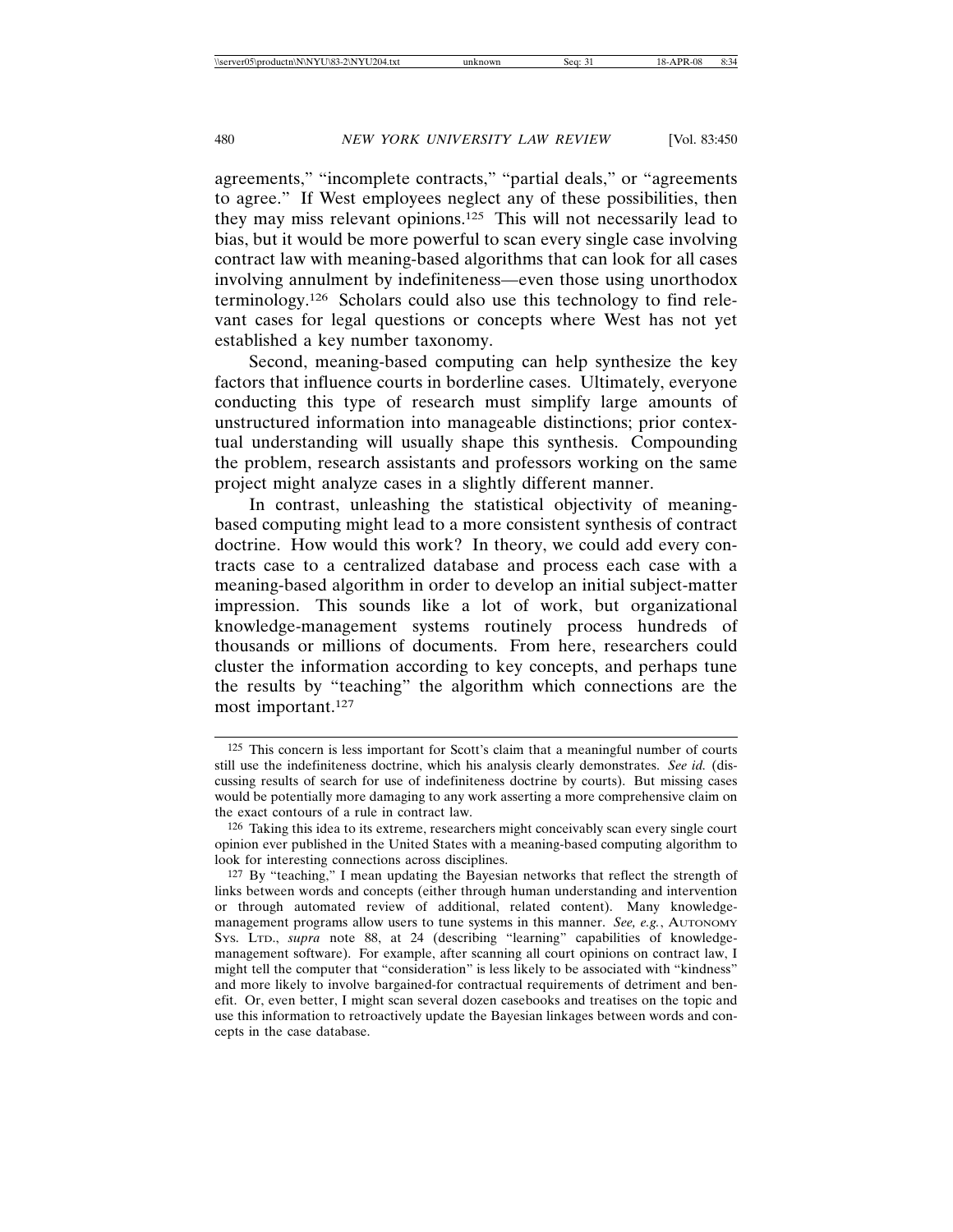After that, there are multiple ways to proceed. One option is to seed an analysis with a leading case or treatise discussion on, say, indefiniteness and ask the computer to return all relevant cases. We could then cluster these results on two, three, or more dimensions and use the analysis to refine theories on how and why courts are deciding cases. This sort of analysis might suggest, hypothetically, that courts enforce indefinite agreements when it would be hard to specify clear, verifiable metrics for a key contingency, but not when, in hindsight, such a task would have been easy.<sup>128</sup> Thus, by automatically clustering all relevant court opinions across many dimensions, computer systems might help scholars synthesize doctrinal results.

Let me give another illustration of how automated analysis could assist scholars studying a familiar event—the circuit split. Consider a specific example from contract law: Federal circuit courts have taken a divided approach in applying the elusive concept of unconscionability, a doctrine used to invalidate outrageously lopsided contracts. Many courts require the demonstration of both procedural and substantive unconscionability before they will annul a contract.129 Other jurisdictions, however, find that just one type of unconscionability corrupts the agreement.130 How extensive is this schism? And why are courts coming out differently?

One possible way to answer these questions is to gather every historical case on unconscionability and manually code the facts of interest—including the judicial test (procedural, substantive, both, something else), the holding (contract voided, contract upheld, contract reformed), the parties' demographics (sophisticated, educated, poor), and so on.131 This might convey useful information, but it is unlikely to capture everything that matters.132

<sup>128</sup> I borrow here from Scott's musings on the topic. *See* Scott, *supra* note 42, at 1659 ("[T]he indefiniteness was endogenous to the contract, and the courts appear to infer from that fact that the parties either do not intend or do not deserve legal enforcement.").

<sup>129</sup> Procedural unconscionability represents a flaw in the bargaining process, while substantive unconscionability goes to the outrageousness of specific terms. E. ALLAN FARNSWORTH, CONTRACTS § 4.28 (4th ed. 2004). For the origins of the procedural/ substantive distinction, see Arthur Allen Leff, *Unconscionability and the Code—The Emperor's New Clause*, 115 U. PA. L. REV. 485, 489–93 (1967).

<sup>130</sup> *E.g.*, Maxwell v. Fid. Fin. Servs., 907 P.2d 51, 59 (Ariz. 1995) (holding that unconscionability can be established without procedural flaws but also recognizing that many courts require both).

<sup>131</sup> Other factors might include whether the contract involves a consumer or commercial transaction, the nature of the disputed term (price, an arbitration clause, or something else), and the term of the contract. For one recent study presenting some variables to consider, see DiMatteo & Rich, *supra* note 18, at 1093–94.

<sup>132</sup> A recent study, for example, attempts this sort of exercise by coding unconscionability cases across ten different dimensions. While this is an impressive effort, the authors have almost certainly left out some important factors. *See* DiMatteo & Rich, *supra* note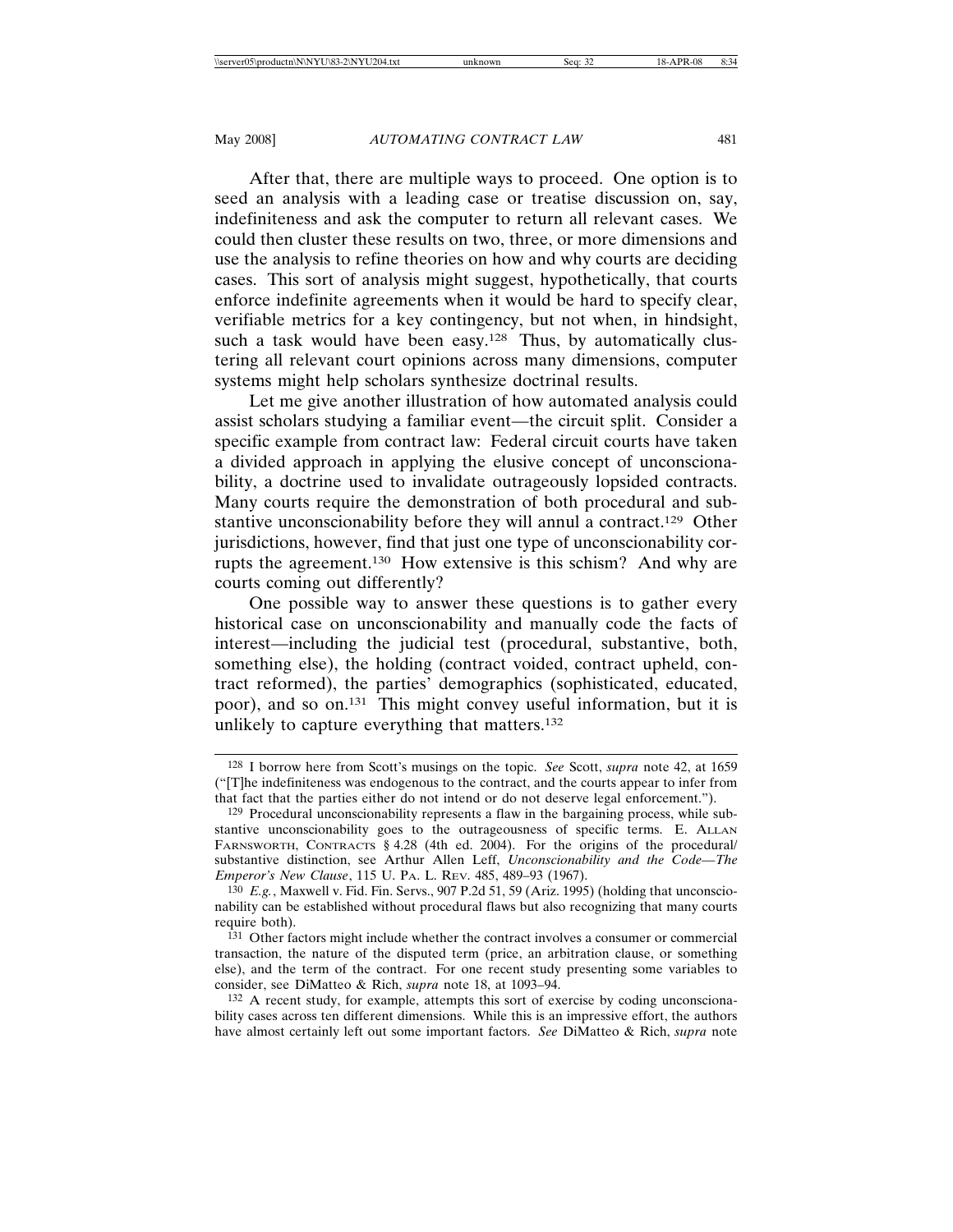Now, imagine how knowledge-management technology might improve the analysis. With a meaning-based algorithm in place, it would be possible to run a consistent review of every single case.<sup>133</sup> After completing this review, we could automatically sort and cluster the unstructured cases on any number of dimensions—including jurisdiction, date, outcome, legal test, contractual subject matter, and anything else—to clarify the scope and substance of the circuit split. Furthermore, the algorithm could search for notable factors relating to the doctrinal split that we may have overlooked. And, importantly, there would be no need for human recoding if we needed to extract another variable from the cases. In other words, automated analysis eliminates the need to predetermine which factors will be included in the tagging taxonomy for doctrinal review.

Knowledge management's ability to eliminate factor predetermination could improve all sorts of doctrinal analyses, and thus merits additional emphasis beyond the circuit split context. One frequent criticism of empirical work is that researchers have incentives to form hypotheses based on the data, instead of gathering data to test a given hypothesis.<sup>134</sup> Or by analogy, they throw all the darts and then draw the bull's-eye wherever the missiles land. This tendency is understandable (though unfortunate) because researchers hate to report insignificant findings after conducting copious research. Automation, therefore, could free researchers to boldly state and test various hypotheses, as they can easily run a different inquiry if proven wrong.

Moreover, even if the results of an empirical study are significant, automation makes it easier to introduce another explanatory variable after the fact. Suppose, for instance, that after the above-mentioned unconscionability study is published, the authors have an "ah-ha" moment, in which they stumble upon another potential explanatory variable. A diligent researcher might return to the cases and reread every opinion to search out and code for this new factor. Some of us more indolent scholars, however, might simply mark the notion as an interesting postscript and move on to the next project. By making it

<sup>18,</sup> app. A (listing factors considered). These factors include the ones mentioned above, *see supra* note 131 and accompanying text, along with whether the parties were represented by an attorney, whether other legal doctrines such as good faith and fraud were discussed, whether the contract involved goods, and a few other issues. DiMatteo & Rich, *supra* note 18, app. A.

<sup>133</sup> DiMatteo and Rich seek consistency by having two different coders analyze each case, and they arrive at an impressive ninety-three percent agreement rate. *Id.* at 1094. But how should the discrepancies be handled?

<sup>134</sup> *See, e.g.*, Epstein & King, *Rules of Inference*, *supra* note 12, at 76–80 (discussing failure to consider rival hypotheses and related problem of searching only for data to confirm, but not refute, given hypothesis).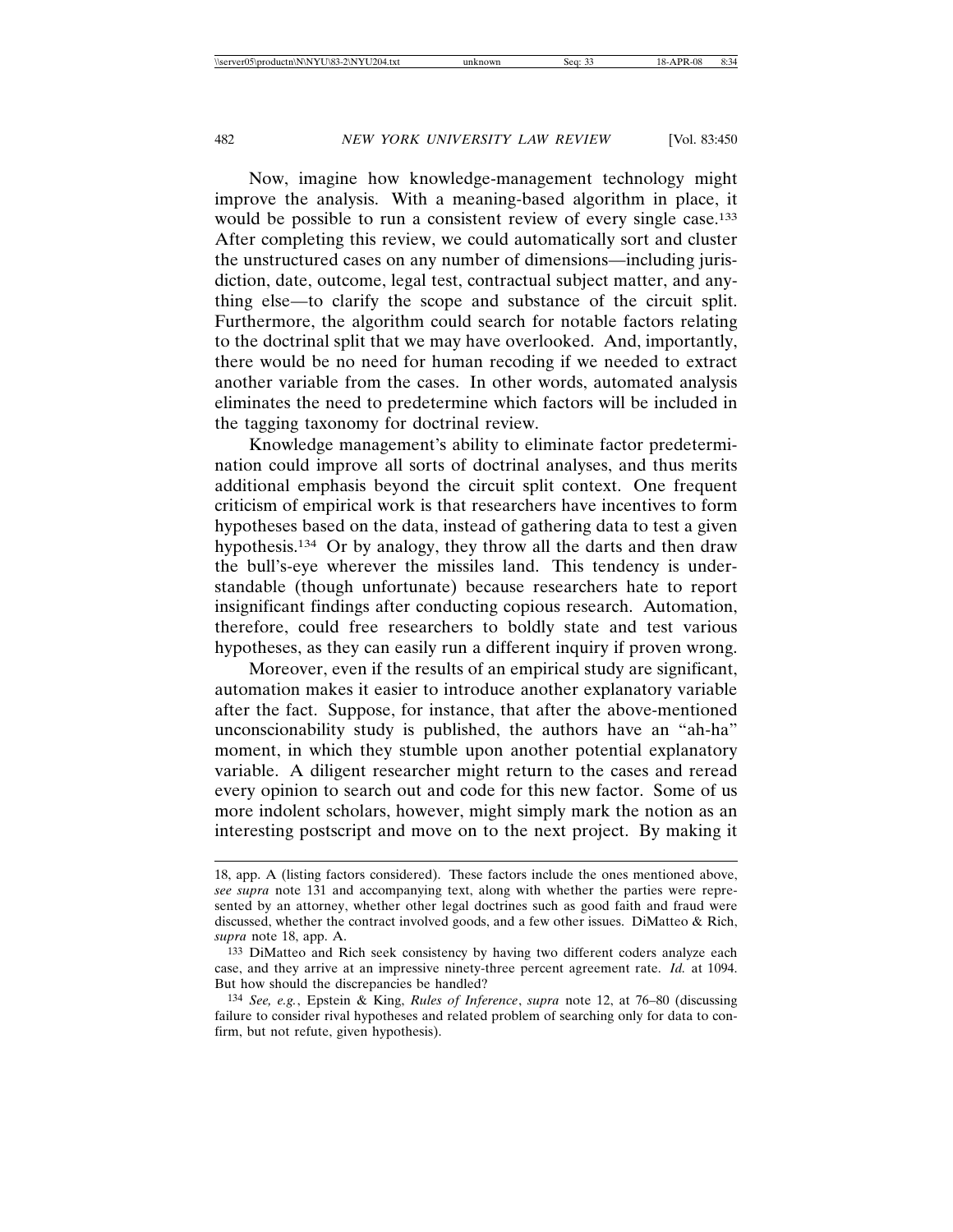easy to process data, automated analysis simplifies reevaluation, which should encourage scholars to refine earlier hypotheses in search of a more robust explanation for doctrinal outcomes.

To be sure, even with automation, doctrinal analysis will not yield normative conclusions. We still don't know which court is doing it best. Nonetheless, it is always important to better understand the rules with which we work, and we should be eager to embrace new technologies that might further the pursuit of such knowledge.

To finish this discussion of computer-aided descriptive analysis, consider one final application: the replication (or automation) of doctrinal research over multiple periods in time.

# *2. Time-Series Analysis*

In 1969, Stanley Henderson completed a landmark study on promissory estoppel—an alternative legal basis for enforcing promises in the event of reasonable detrimental reliance.135 Henderson decided to examine how courts had handled every single case from the previous decade that involved section 90 of the Restatement (which famously sets out the requirements for promissory estoppel).136 His work led to a surprising set of insights, including that courts primarily used promissory estoppel in situations where the parties also faced contractual liability for bargain promises—and not in other circumstances that also apparently met section 90's less stringent requirements.137

Henderson's results were puzzling, and sixteen years later Daniel Farber and John Matheson decided to update his analysis.<sup>138</sup> As before, the authors examined every single case from the previous ten years that involved promissory estoppel. Their work led to a very different set of conclusions: Courts were applying promissory estoppel in a wider range of contexts, rather than simply using it as a fallback

<sup>135</sup> Stanley D. Henderson, *Promissory Estoppel and Traditional Contract Doctrine*, 78 YALE L.J. 343 (1969).

<sup>136</sup> RESTATEMENT (SECOND) OF CONTRACTS § 90 (1981).

<sup>137</sup> Henderson, *supra* note 135, at 343–44. In other words, these older section 90 cases were often unwilling to enforce unilateral promises (without mutual consideration) even when they created the type of significant detrimental reliance contemplated by section 90. For further evaluation of Henderson's insights, showing that most promises upheld under section 90 involved commercial exchange, not gratuitous promises, see Ulen, *supra* note 12, at 902–05. For a discussion of the economics of promissory estoppel in which the author links the efficient normative use of promissory estoppel in prenegotiations to bargaining power, see Avery Katz, *When Should an Offer Stick? The Economics of Promissory Estoppel in Preliminary Negotiations*, 105 YALE L.J. 1249, 1253–59 (1996).

<sup>138</sup> Daniel A. Farber & John H. Matheson, *Beyond Promissory Estoppel: Contract Law and the "Invisible Handshake*,*"* 52 U. CHI. L. REV. 903, 904–06 (1985) (surveying over two hundred cases and finding expanded judicial acceptance of promissory estoppel).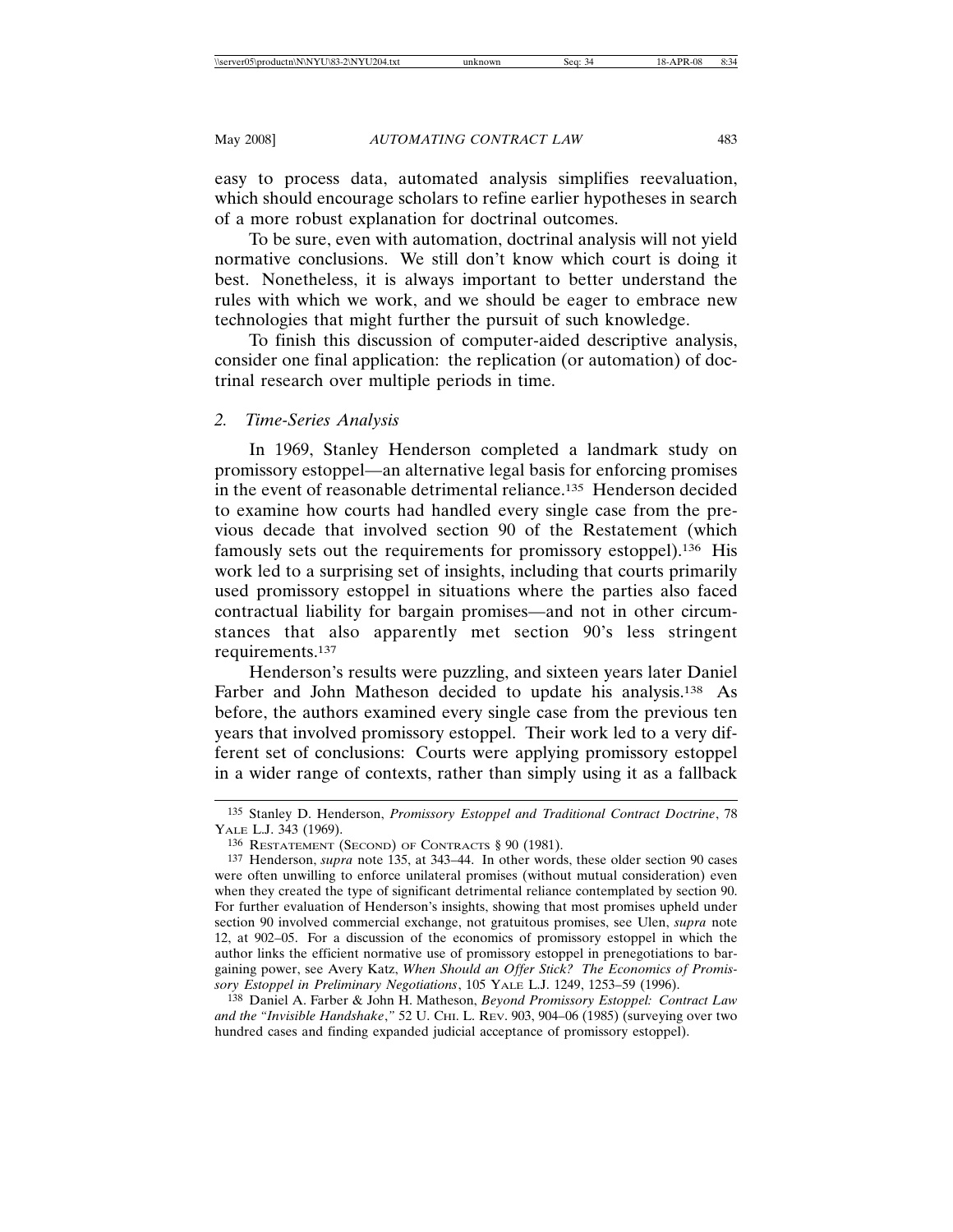provision for consideration.139 Richard Craswell, Robert Hillman, and others have continued the analysis in more recent work.140 But we still lack consensus on the scope and limits of promissory estoppel, and more doctrinal analysis is clearly necessary.

These promissory estoppel studies demonstrate that contract law is an evolving creature. They also highlight the benefits of repeating doctrinal projects over time to refine earlier analysis and assess the breadth and pace of adaptation. Yet repeated time-series analysis is an arduous task, and it is hard to know whether scholars are reading the cases consistently across the decades.

Fortunately, meaning-based computing again offers a way to assist scholars, this time by providing a technological framework for automatically replicating and updating intertemporal doctrinal analysis. The first step is to build a database of historical cases, as described above, and use knowledge-management algorithms to process, cluster, and synthesize them across a variety of dimensions. After that, as courts issue new opinions, scholars can process them with the same algorithms to unleash a constant stream of doctrinal studies. In fact, once a framework is established, scholars could automatically refresh standing studies every one, two, or five years—or even in real time to get immediate feedback on judicial treatment of the rule.

Thus, meaning-based computing algorithms might help us to conduct a wide variety of time-series studies, even when the number of cases is voluminous. The obvious advantage of this methodology is speed; we would no longer need to wait ten years for new insights related to the shifting glaciers of common law. Another less obvious advantage is consistency. Using the same technological algorithm to process each case ensures uniform analysis. We cannot comfortably say the same thing about the evaluation of multiple generations of legal scholars (and their research assistants). Furthermore, scholars may be reluctant to revisit a given issue if they feel that an article

<sup>139</sup> *Id.* at 904–05. More specifically, they argued that reliance was becoming less important in promissory estoppel claims and that estoppel was being used to enforce many promises that were made in furtherance of economic activity. *Id.* at 925–29.

<sup>140</sup> Craswell suggests that one important variable in the judicial resolution of these cases is whether the promise is made under circumstances in which it would be efficient to engage in precontractual reliance. Richard Craswell, *Offer, Acceptance, and Efficient Reliance*, 48 STAN. L. REV. 481, 503–04 (1996). Hillman questions whether promissory estoppel has really changed much. *See* Robert A. Hillman, *Questioning the "New Consensus" on Promissory Estoppel: An Empirical and Theoretical Study*, 98 COLUM. L. REV. 580, 580–84 (1998) (finding that, contrary to "new consensus," courts still consider reliance as substantive element of promissory estoppel). Eric Holmes suggests that the doctrine has gone through four evolutionary phases. Eric Mills Holmes, *The Four Phases of Promissory Estoppel*, 20 SEATTLE U. L. REV. 45, 49–51 (1996).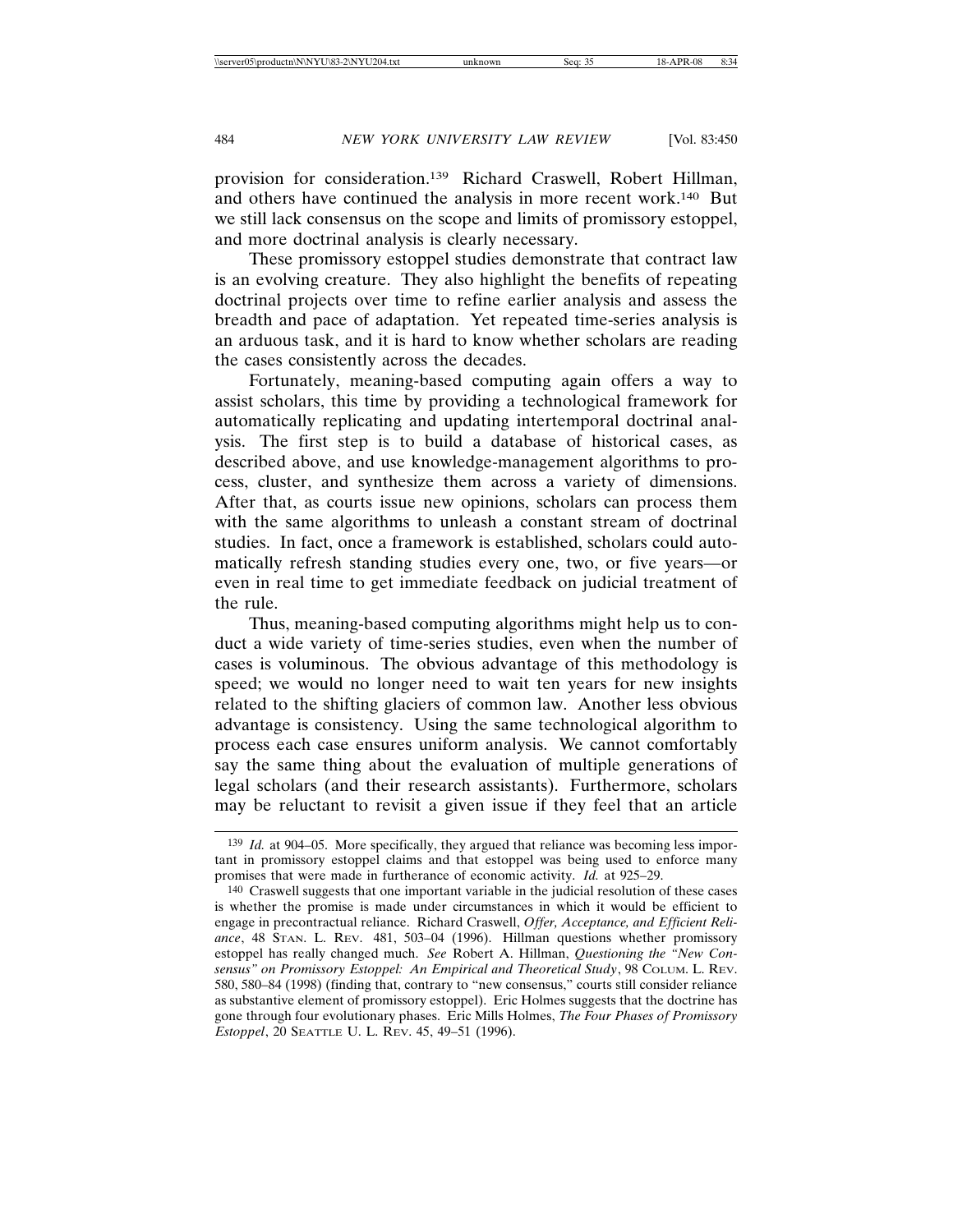cornered the topic a decade earlier. Automated time-series analysis and the possibility of standing queries on doctrinal issues—makes this a nonissue.

For practitioners and judges, automated time-series analysis might prove a potent legal research tool. For academics, it offers an intriguing methodological framework for understanding, critiquing, and comparing case law on an unprecedented scale.141 If successful, either application might lead to recurring insights that confirm or challenge our conventional understanding of how courts implement contract law.

Of course, as mentioned earlier, doctrinal analysis—even what I have called supercharged doctrinal analysis—can only go so far in helping us reform contract law. Knowing how courts *are* deciding cases does not tell us how they *should be* deciding cases. Ultimately, therefore, I believe that meaning-based computing's descriptive applications will be less important than its normative ones. Let me turn, then, to some possibilities for normative assessment.

### *B. Normative Analysis*

If we accept that economic efficiency is normatively relevant to the design of contract law142 (and while I do, some certainly do  $not<sup>143</sup>$ , then the issue confronting us is how to use meaning-based computing to uncover the incentives and economic effects of alternative rules. To this end, it is helpful to consider two different philosophies of the design and role of contract law. The first approach, incomplete-contracting theory, is taken by economists who treat contract law as a simple regime for specifically enforcing verifiable terms in an agreement.144 Work in this area considers how parties can write intelligent contract terms to maximize the economic benefits of trade

<sup>141</sup> It might be powerful, for instance, to cluster contract cases with tort, property, or agency cases in order to look for previously undeveloped linkages in the common law. Or it might be useful to cross-check the various ways in which courts or agencies deal with key constitutional or administrative principles.

<sup>142</sup> *See, e.g.*, Richard Craswell, *Contract Law, Default Rules, and the Philosophy of Promising*, 88 MICH. L. REV. 489, 489–91 (1988) (defending economic approach as uniquely suited to offer fine-grained rules); Schwartz & Scott, *supra* note 27, at 550–56 (justifying efficiency theory of contract).

<sup>143</sup> *See, e.g.*, CHARLES FRIED, CONTRACT AS PROMISE: A THEORY OF CONTRACTUAL OBLIGATION 5–6, 74–85 (1981) (arguing that contract law should be guided by moral principles instead of social policies such as economic efficiency); Seana Valentine Shiffrin, *The Divergence of Contract and Promise*, 120 HARV. L. REV. 708, 729–39 (2007) (discussing areas where morality and contract law diverge and advancing theory designed to accommodate "moral agency").

<sup>144</sup> *See* Posner, *supra* note 16, at 855–59 (discussing premises and objectives of incomplete-contracting theory).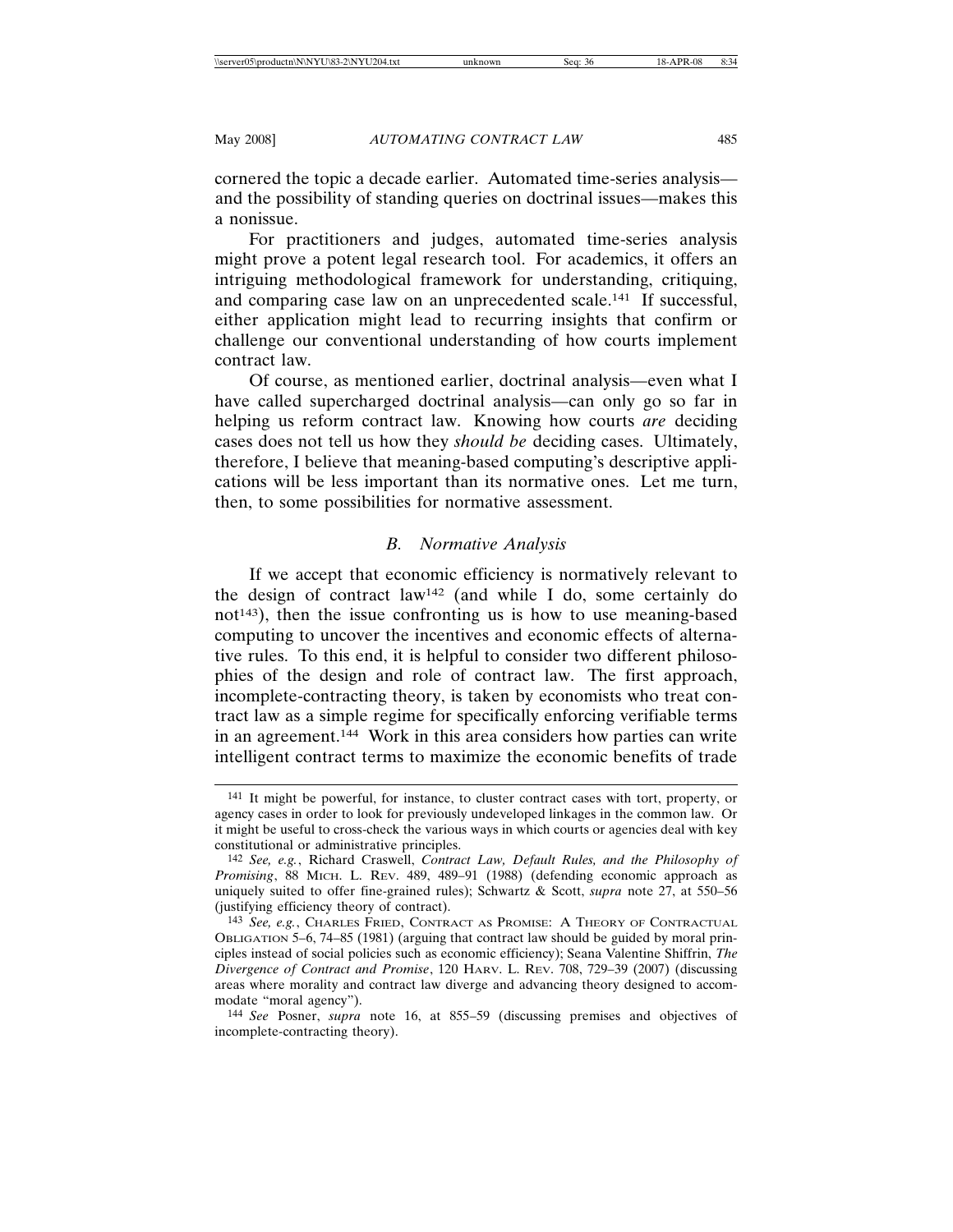and investment.145 The second approach, pursued more often by legal scholars, takes a very different tack: It assumes very simple contracts and asks what legal rules will promote efficient outcomes.146 This approach is often termed default-rule theory, because it asks how courts should fill contractual gaps in the absence of stated intent.147

Both approaches simplify reality—incomplete-contracting theory assumes simple law, and default-rule theory assumes simple contracts. Nonetheless, they provide useful bookends for considering how meaning-based computing might assist in normative analysis. I will start with the incomplete-contracting approach.

### *1. Incomplete-Contracting Theory*

The full scope of incomplete-contracting theory is beyond this Essay, but its goal is similar to that of default-rule theory: to determine how parties can form agreements that provide efficient incentives to trade and invest. For efficient trade, parties should go through with a deal only if the buyer's valuation exceeds the seller's cost at the time of exchange.148 For efficient investment, the parties should invest in a way that maximizes payoffs from performance—the classic example involves a seller building her factory next door to the buyer in order to minimize transportation costs. But the parties should also take into consideration the probability of breach in order to avoid inefficient overinvestment in reliance on the contract.<sup>149</sup>

Economists in this area have come up with a variety of creative contracting solutions.150 One typical trick is to ignore most substan-

150 *See generally* PATRICK BOLTON & MATHIAS DEWATRIPONT, CONTRACT THEORY 489–641 (2005) (aggregating and analyzing work in this area under wide range of contexts); Philippe Aghion et al., *Renegotiation Design with Unverifiable Information*, 62 ECONOMETRICA 257 (1994) (analyzing how possibility of ex post renegotiation affects design of original contract); Oliver Hart & John Moore, *Incomplete Contracts and Renegotiation*, 56 ECONOMETRICA 755 (1988) (suggesting that communication and renegotiation between parties can result in optimal contract); Georg Noldeke & Klaus M. Schmidt*, Option Contracts and Renegotiation: A Solution to the Hold-Up Problem*, 26 RAND J. ECON. 163 (1995) (exploring use of option contracts to overcome underinvestment problem).

<sup>145</sup> *Id.* at 856–58.

<sup>146</sup> *Id.* at 832–34 (setting out typical premises of legal approach to economic analysis). 147 *See* Ian Ayres & Robert Gertner, *Filling Gaps in Incomplete Contracts: An Economic Theory of Default Rules*, 99 YALE L.J. 87, 87–91 (1989) (providing background on concept and theory of default rules).

<sup>148</sup> Posner*, supra* note 16, at 856.

<sup>149</sup> *See* A. MITCHELL POLINSKY, AN INTRODUCTION TO LAW AND ECONOMICS 32–35 (1983) (explaining concept of inefficient overreliance and when we can expect it to arise). These two goals can conflict. For instance, a remedy that fully compensates the buyer's valuation in the event of breach (thus giving the seller incentives to trade when efficient) may cause the buyer to ignore the probability of breach and subsequently overinvest. Posner, *supra* note 16, at 834–36, 856.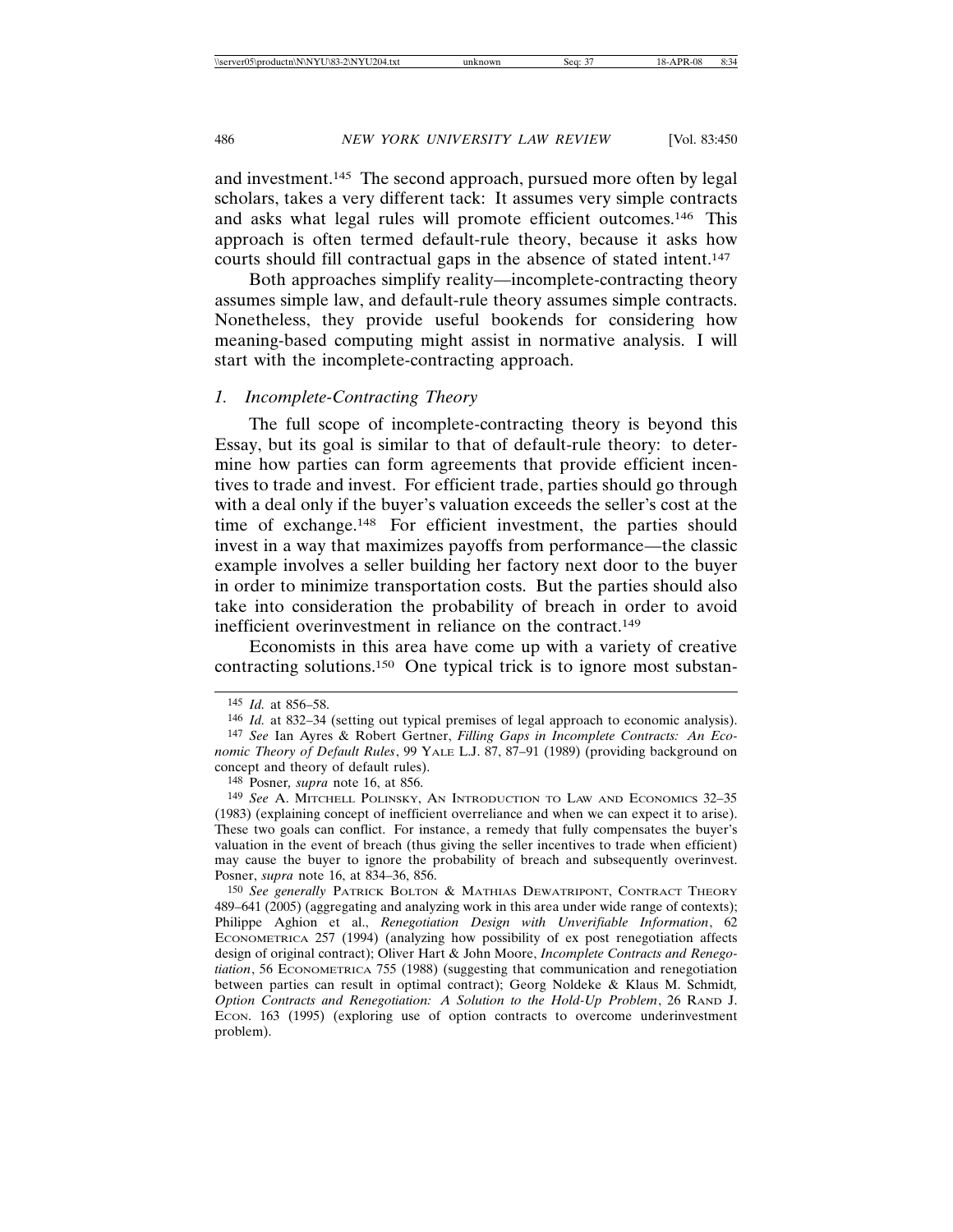tive contingencies (such as factory fires or rising interest rates) and to focus on designing bargaining procedures that will govern ex post negotiation over the terms of trade. For example, the parties may set up a process ex ante whereby the buyer will make a price offer at the time of performance, which the seller can accept or reject.151 Under this regime, and assuming (perhaps strongly) that the buyer can observe the seller's cost, the buyer will set a low price if the cost exceeds her valuation (recognizing that the seller will not perform below cost and thus avoiding the trade) and will set a price equal to the cost if her valuation is higher (in order to induce trade and capture all surplus above seller cost).152 This procedural framework should also encourage efficient investment because the buyer knows, again ex ante, that she will have to perform the contract only if her valuation exceeds the seller's cost.153

Incomplete-contracting theory can quickly become complicated in a world of asymmetrical information, two-sided investment, or third-party effects. It is a thriving literature, however, and has significant normative implications for contract law.154 Most importantly, if parties can install procedural bargaining mechanisms to avoid postexecution opportunism, then the role of contract law becomes much more limited. Rather than applying an extensive array of default rules, a court would simply enforce contractual terms as they are written.155

Unfortunately, incomplete-contracting theory faces a potential problem: Scholars have suggested that ex ante procedural frameworks do not commonly exist in real-world contracts.156 This is a somewhat puzzling observation, given the theoretical promise of incomplete-contracting scholarship. Critics have pointed out, however, that procedural models are too complex for ordinary contracting

156 *See* Posner, *supra* note 16, at 859 ("The contracts that the models predict do not exist in the world.").

<sup>151</sup> Posner, *supra* note 16, at 857.

<sup>152</sup> *Id.*

<sup>153</sup> *Id.* at 857–58.

<sup>154</sup> For a recent collection of work in this area, see BOLTON & DEWATRIPONT, *supra* note 150, at 489–641.

<sup>155</sup> *See, e.g.*, Robert E. Scott & George G. Triantis, *Incomplete Contracts and the Theory of Contract Design*, 56 CASE W. RES. L. REV. 187, 188–95 (2005) (relating incompletecontracting literature to contract law and judicial enforcement of terms). Some legal scholars have argued as much for certain groups of contracting parties. *See* Schwartz & Scott, *supra* note 27, at 549–50 (arguing that courts should usually enforce contracts between sophisticated economic actors as written).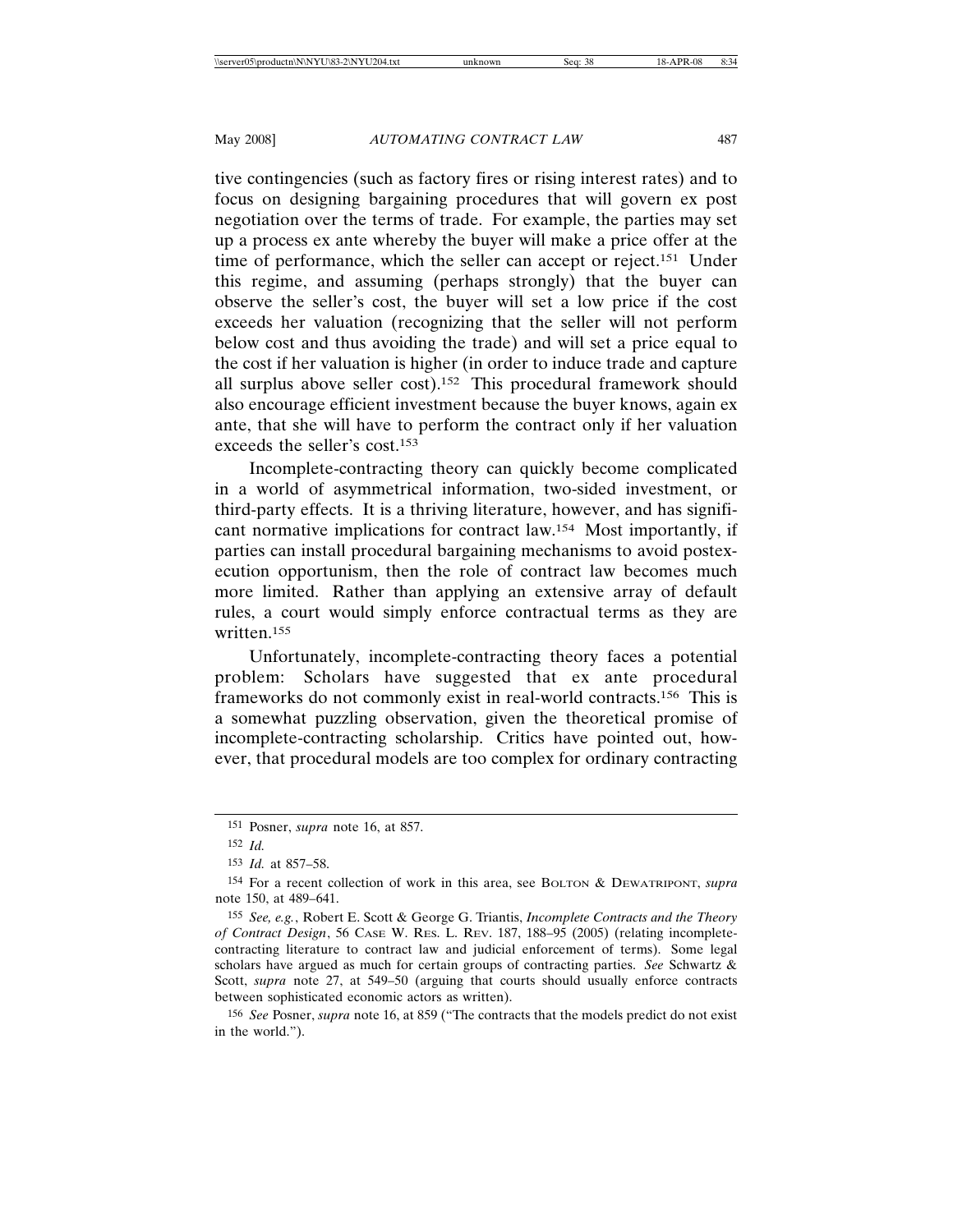parties, and this scholarship may be starting to drift into the realm of bounded rationality.157

I wonder, however, whether the contracts that economists envision are completely fictional. Some agreements do employ a variety of procedural contingencies or structures that roughly approximate some of incomplete-contracting theory's processes. Consider, for example, venture capital contracts, which investors use to fund entrepreneurial endeavors. These contracts often provide structural self-help protection in the event of entrepreneurial opportunism, meaning that venture capitalists are unlikely to care about underlying legal default rules.158 Other agreements also provide procedural mechanisms for terminating contractual relationships, often at a price and without substantive cause.159

If there are circumstances in which parties actually erect bargaining procedures to channel efficient investment and trade, then we know the normative implication: Courts should enforce these contracts as written. We cannot endorse this implication, however, unless we know whether such circumstances exist. It is here that meaningbased computing can play an important role. Using meaning-based algorithms, scholars could directly analyze thousands of contracts to determine when parties use procedural mechanisms to deal with future events. How, for example, do the contracts cluster in their treatment of exit rights? Are there similar patterns involving the use of take-or-pay terms? Do some agreements provide mechanisms that allow the buyer to benchmark the seller's cost and the seller to take or refuse the buyer's offer? By improving our ability to process unstruc-

<sup>157</sup> *See, e.g.*, Oliver Hart, *Is "Bounded Rationality" an Important Element of a Theory of Institutions?*, 146 J. INSTITUTIONAL & THEORETICAL ECON. 696, 700–01 (1990) (suggesting that bounded rationality is only way to explain why parties leave courts with discretion to fill contractual gaps); Eric Maskin & Jean Tirole, *Unforeseen Contingencies and Incomplete* Contracts, 66 REV. ECON. STUD. 83, 107-08 (1999) (questioning full rationality assumption). I will pick up on some concerns presented by bounded rationality and on some possible solutions through imperfect answers and predictive modeling *infra* Part III.C.

<sup>158</sup> This self-help is typically executed via preferred-stock contracts and involves techniques like increasing board representation, manager stock vesting, liquidation preferences, and other procedural events that are often tied to manager performance. For further discussion of venture capital contracts, see Robert P. Bartlett III, *Venture Capital, Agency Costs, and the False Dichotomy of the Corporation*, 54 UCLA L. REV. 37 (2006), Kaplan & Stromberg, *supra* note 47, at 2177–81, and D. Gordon Smith, *The Exit Structure of Venture Capital*, 53 UCLA L. REV. 315 (2005).

<sup>159</sup> For example, business-outsourcing contracts sometimes grant parties the procedural right to exit a long-term relationship by demonstrating inadequate service ("for cause" termination). Alternatively, a party may negotiate to end the deal "for convenience" by paying an exit fee. *See* George S. Geis, *Business Outsourcing and the Agency Cost Problem*, 82 NOTRE DAME L. REV. 955, 994–97 (2007) (discussing these procedural clauses in outsourcing context).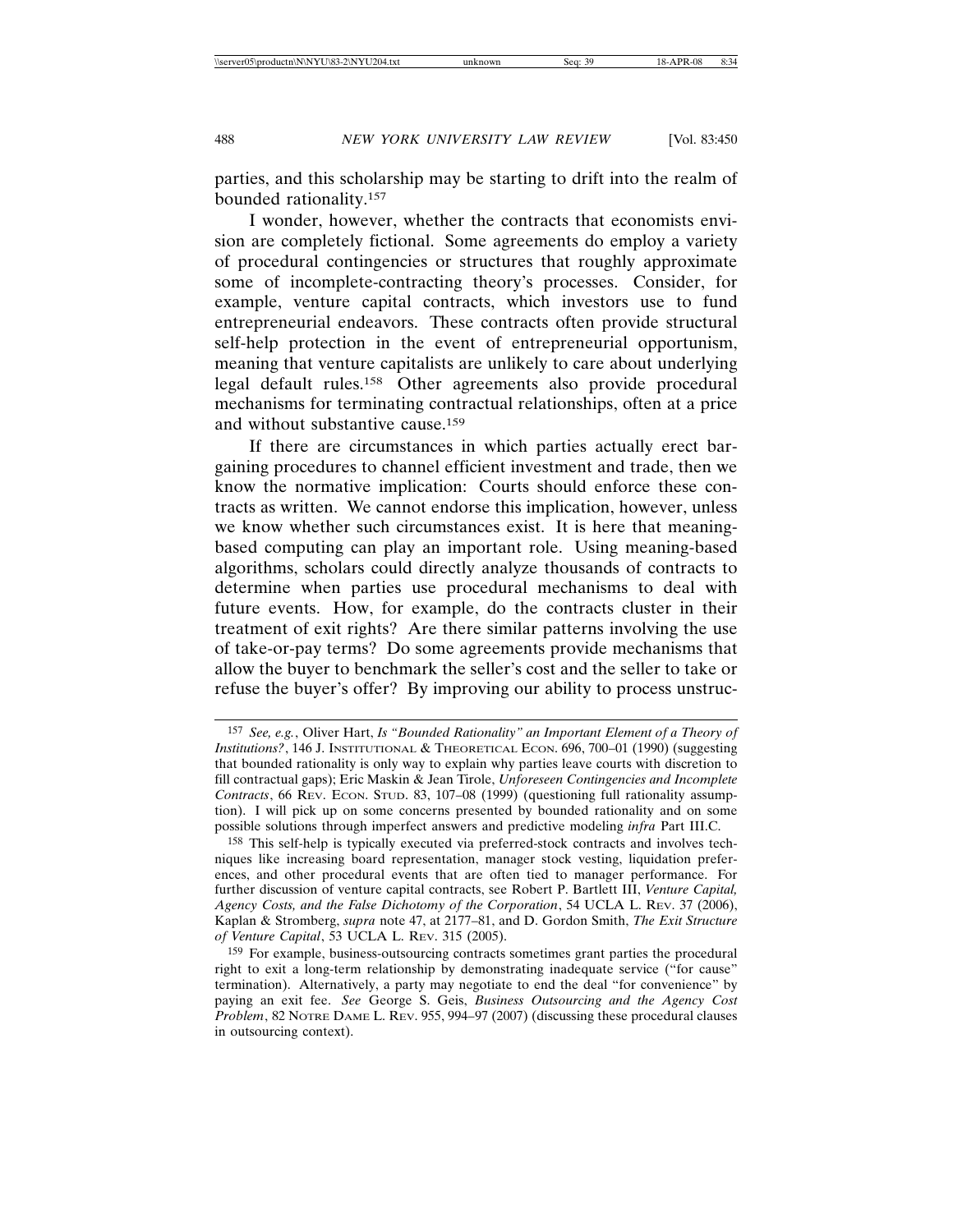tured information, meaning-based algorithms enable us to compare and evaluate terms on a massive scale. I suspect that this work, while complicated, would reveal some areas where parties have restructured their contracts in procedural terms.

To be sure, there is a granularity problem with this sort of meaning-based analysis. If, for example, eighty percent of venture capital contracts have procedural bargaining mechanisms—but a specific contract under dispute does not—then what approach should courts take? Should they enforce the agreement as it stands or look to default rules to plug gaps? Put differently, at what level of precision should contract law operate? One approach for everyone? One approach for all venture capital contracts? One approach for each contract? These are thorny questions, and I will discuss them further when considering default-rule theory.<sup>160</sup> Assuming, however, that we can establish a workable approach to granularity (as we really have had to do all along<sup>161</sup>), then meaning-based computing might help provide a principled basis for hiving off a subset of agreements that courts should specifically enforce as drafted.162

Yet even a quick glance through CORI or other contract databases suggests that many agreements do indeed lack the sort of procedural bargaining mechanisms prescribed in the incompletecontracting literature. They are simple fixed-price deals, or they focus more on substantive contingencies. What about these contracts? This question brings us into the realm of default-rule theory.

### *2. Default-Rule Theory*

According to default-rule theorists, contract law's primary task is to provide background rules to govern situations in which parties have not explicitly defined some aspect of their agreement in advance.163 An effective default-rule regime might provide a number of benefits, such as lowering transaction costs by freeing parties from specifying the minute details of their agreement. How, then, might we use

<sup>160</sup> *See infra* notes 171–73 and accompanying text.

<sup>161</sup> *See* Richard Craswell, *Contract Law: General Theories*, *in* 3 ENCYCLOPEDIA OF LAW AND ECONOMICS, *supra* note 26, § 4000, at 4–5 (describing general approach to precision in contract law default rules); Ian Ayres, *Preliminary Thoughts on Optimal Tailoring of Contractual Default Rules*, 3 S. CAL. INTERDISC. L.J. 1, 1, 9–15 (1993) (explicitly analyzing default-rule precision problem in contract law).

<sup>162</sup> It is an open question whether this subset should comprise a large or small portion of agreements made in our economy. Schwartz and Scott have argued, for example, that courts should take this exact approach for all agreements between commercially sophisticated entities. Schwartz & Scott, *supra* note 27, at 594–609.

<sup>163</sup> *See* Ayres & Gertner, *supra* note 147, at 87–91 (introducing theory of default rules).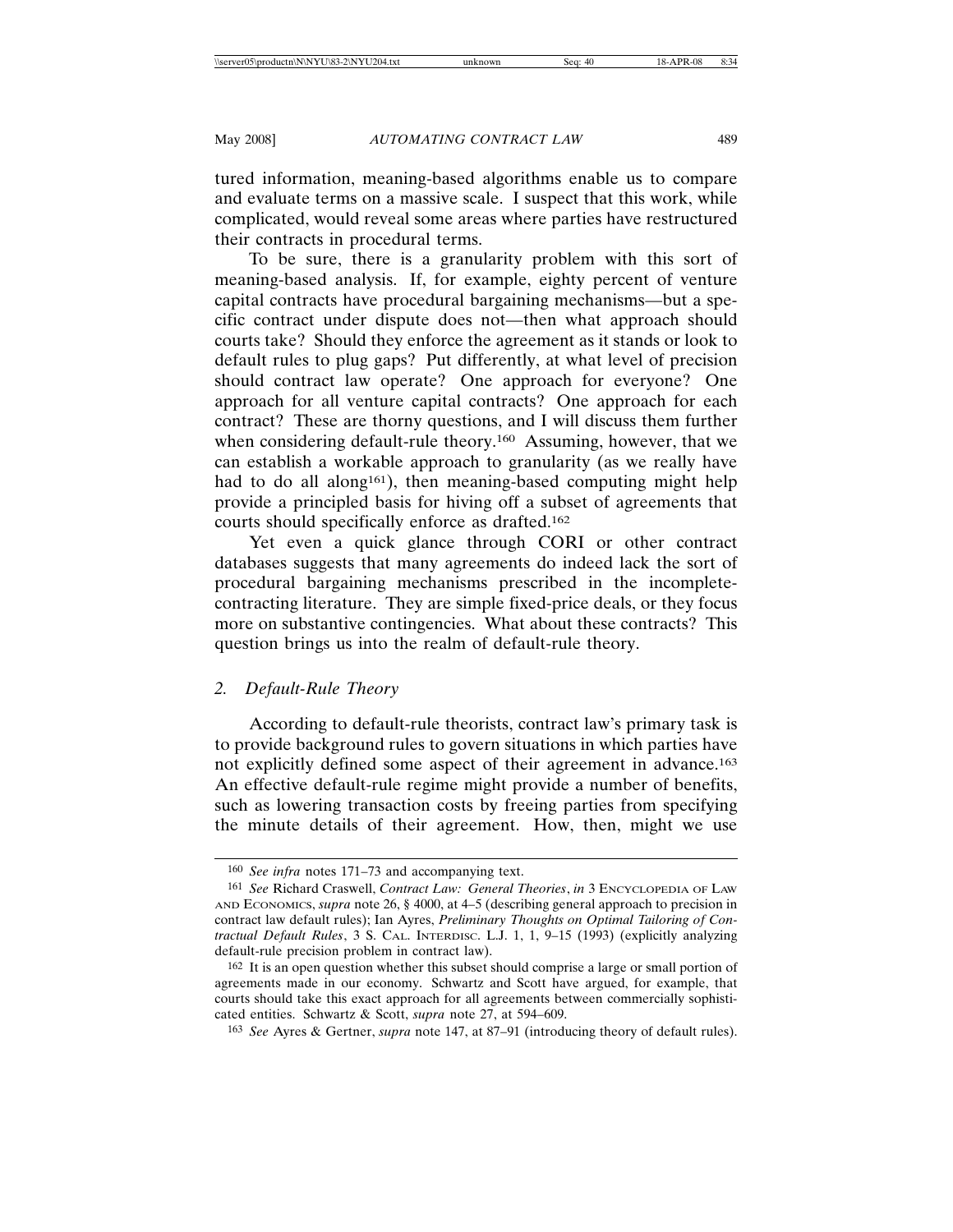meaning-based computing to inform the rules that should operate when parties' contractual intentions go unexpressed?

Here, unfortunately, the path is much steeper. Twenty years ago, I might have argued that we could simply examine a million contracts to glean the popular preferences of contracting parties across a wide variety of terms. For example, do most contracts require that the delivery of bulk goods occurs all at once, or will they permit a seller to deliver small lots of the product over time?164 Do most agreements limit damages for breach, and if so, how?165 In essence, each contract could serve as a ballot, and we could import the most-voted-for term as a majoritarian default rule. Meaning-based computing would simply be a way to tally the votes faster.

But work over the past two decades suggests that the selection of contract default rules is much more difficult than simply picking the most popular terms. There are at least three major complications: how to count silence, when to adopt penalty defaults that provide information by inducing parties to contract around disliked rules, and how to deal with the above-mentioned granularity problem. Let me touch briefly on each of these concerns.

The first problem is that we cannot always infer that failure to change a default rule constitutes approval.166 It is, after all, not costless to strike a disliked rule—the parties must negotiate and draft a replacement. If the transaction costs of these efforts exceed the likely benefit from the new legal term, then they may not bother to make the change, even when both would be better off with a different term. Moreover, some commentators have argued that default rules are "sticky," meaning that parties are loath to change a term even when the benefits of doing so may exceed the costs.<sup>167</sup> Even when parties love a default rule, they may not bother to write it into the

<sup>164</sup> *See* U.C.C. § 2-307 (2005) (stating that, by default, goods must be delivered in single lots).

<sup>165</sup> Some commentators have argued, for example, that the *Hadley* default rule limiting unforeseeable consequential damages is often replaced by a rule prohibiting all consequential damages for breach, whether foreseeable or not. DOUGLAS G. BAIRD ET AL., GAME THEORY AND THE LAW 147 n.16 (1994); *see also* Richard A. Epstein, *Beyond Foreseeability: Consequential Damages in the Law of Contract*, 18 J. LEGAL STUD. 105, 114–18 (1989) (discussing reasons why parties may want to avoid contracts altogether where breach triggers liability for consequential damages).

<sup>166</sup> *See* Ayres, *supra* note 161, at 15–17 (discussing lack of clear rules specifying how parties can contract around defaults).

<sup>167</sup> This "stickiness" is generally explained with reference to behavioral economics. *See* Russell Korobkin, *The Status Quo Bias and Contract Default Rules*, 83 CORNELL L. REV. 608, 630–33 (1998) (relating preference toward status quo to general reluctance to alter contract-law default rules).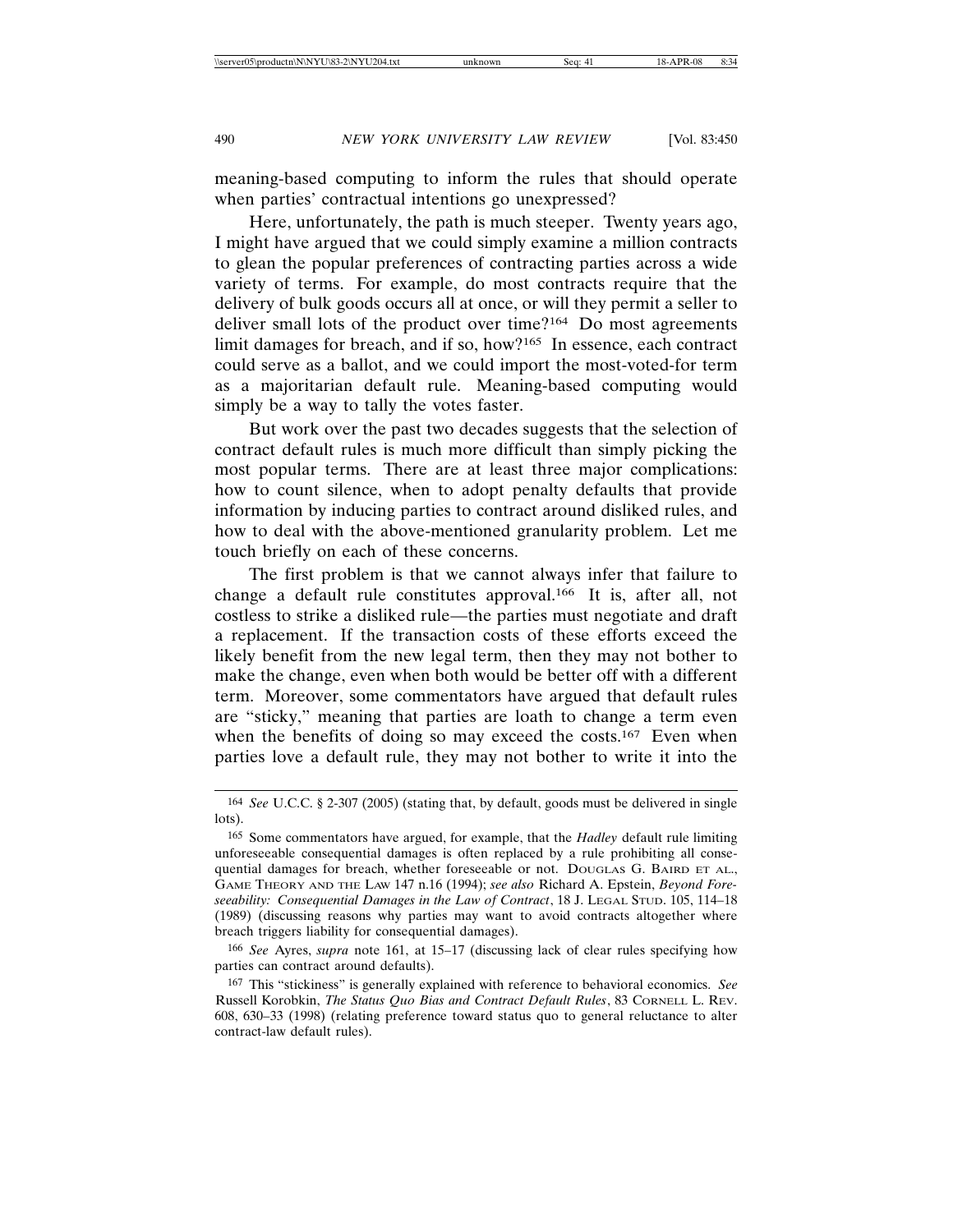contract—that's the point, after all, of having popular defaults.168 For these reasons, it can be hard to know how to "count the votes."

The theory of penalty default rules creates a second complication by offering an economic reason why lawmakers may wish sometimes to impose an unpopular default rule. In a nutshell, penalty defaults may provide a way to reduce information asymmetries by forcing parties to reveal data that is personally disadvantageous but socially desirable.169 The classic example is the *Hadley* rule, which requires high-value buyers to reveal unforeseeable consequential damages so that the seller can take efficient precautions against breach.170 Encouraging the flow of necessary information may make it economically efficient to choose a default rule that a majority of contracting parties actually dislike.

Finally, default-rule theory presents a granularity problem because lawmakers are free to set different default rules for different groups of contracting parties.171 The notion of writing unequal laws may seem offensive at first, but it should not be that troubling—the parties can presumably just change disliked terms. Further, while writing and administering granular defaults may incur additional costs, they may be worth the price in some circumstances.172 Selecting a level of precision for contract default rules is a tortuous task, however.

170 *See infra* notes 196–97 and accompanying text.

<sup>168</sup> Some parties preferring the default rule may still incur the costs of explicitly inserting it into their agreements simply to avoid taking the time and expense to determine how the law will handle contractual silence or because they are worried that courts might make mistakes. *See* Ayres, *supra* note 161, at 9–10 (discussing these concerns); Louis Kaplow, *Rules Versus Standards: An Economic Analysis*, 42 DUKE L.J. 557, 618–20 (1992) (asserting that default, or "background," rules raise unique jurisprudential problems).

<sup>169</sup> *See* Ayres & Gertner, *supra* note 147, at 95–100 (introducing theory of penalty default rules in contract law); Lucian Ayre Bebchuk & Steven Shavell, *Information and the Scope of Liability for Breach of Contract: The Rule of Hadley v. Baxendale, 7 J.L. Econ.* & ORG. 284, 289–93 (1991) (comparing informational properties of *Hadley* default with unlimited-liability rule). Most scholars consider the theory behind penalty defaults generally sound, but a recent debate has emerged over their actual use in the law. *Compare* Eric A. Posner, *There Are No Penalty Default Rules in Contract Law*, 33 FLA. ST. U. L. REV. 563, 565 (2006) (claiming that penalty defaults do not appear in practice), *with* Ian Ayres, *Ya-Huh: There Are and Should Be Penalty Defaults*, 33 FLA. ST. U. L. REV. 589, 590–613 (2006) (disagreeing with Posner).

<sup>171</sup> *See, e.g.*, Craswell, *supra* note 161, § 4000, at 5 ("If different rules would be efficient for different contracting pairs, the law must also to [sic] decide the extent to which its default rules should be 'tailored', or customized to match the rule that would be most efficient for each individual contracting pair.").

<sup>172</sup> This is true because more precise default rules offer some potential benefits, such as reduced transaction costs and reduced error costs. I have explored the tradeoffs elsewhere. *See* Geis, *Optimal Precision*, *supra* note 55, at 1129–38 (modeling these tradeoffs through simple empirical experiment).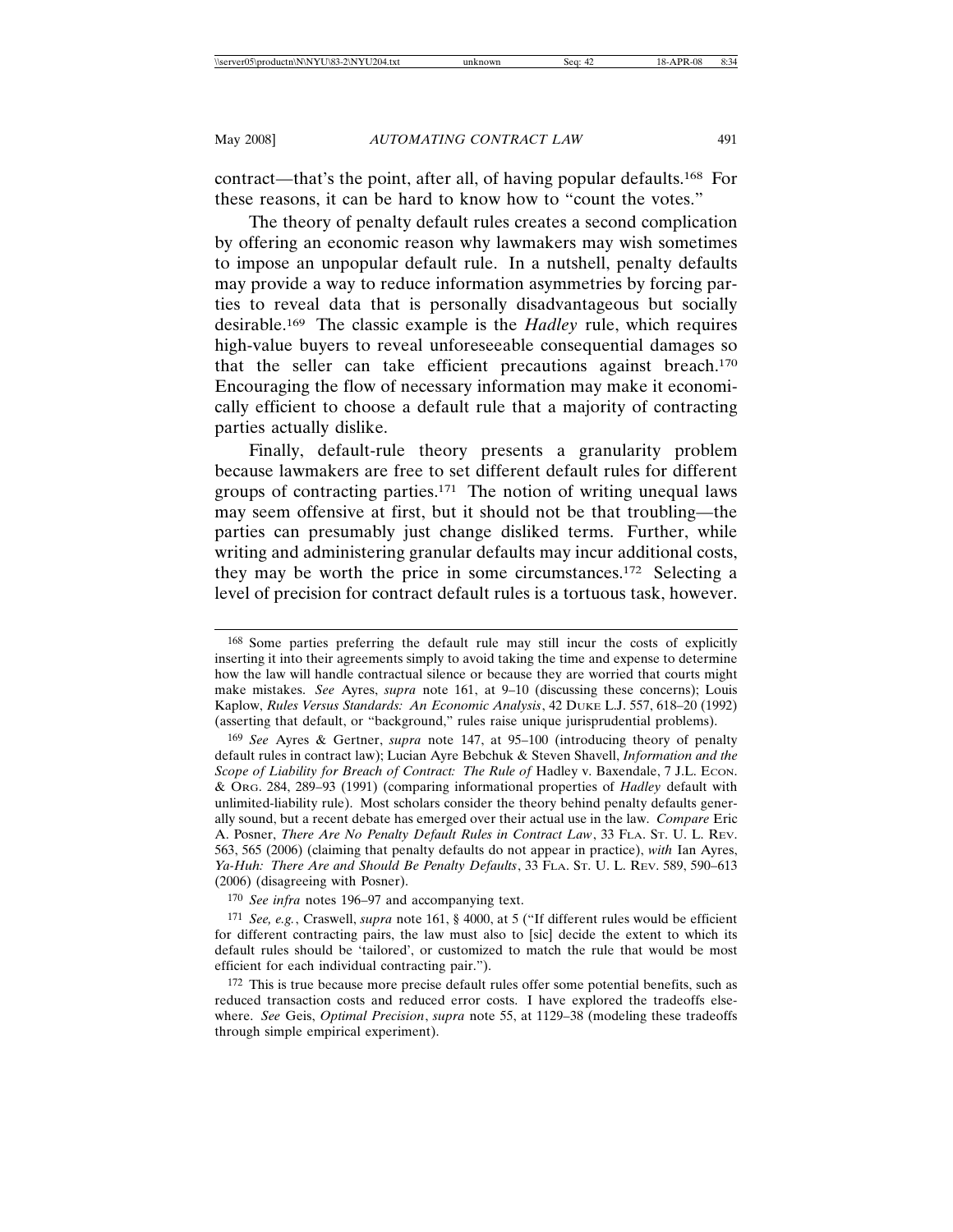Into how many groups should we parse our society?173 What are the right parameters for ex ante segmentation of the contracting population?

Silence, penalty defaults, and the granularity problem all make me skeptical of any project that aims to select an optimal default rule. Yet precisely because this task is so hard, it is worth asking whether powerful computing technology might assist with the process. After all, lawmakers cannot abandon the job; there must be some legal rule or standard that takes effect in the absence of stated contractual intentions. Even a decision to eschew default rules or, analogously, to strike contracts void for indefiniteness whenever undocumented contingencies arise is itself a default rule.<sup>174</sup> So, let me offer a few tentative thoughts on how meaning-based computing might help with the selection of rules.

One possibility is to use knowledge-management algorithms to conduct natural experiments on change and effect in contract law. The basic idea here is to find a situation where there has been a doctrinal change—perhaps due to a landmark court decision or statutory enactment—and measure the impact of the change on subsequent contract terms in that jurisdiction. Parallel jurisdictions might also be included as a form of control. This would be analogous to an event study in finance or economics<sup>175</sup> and might help to shed light on the incentives and effects of differing legal default rules.

For example, Ian Ayres has recently suggested that a state law imposing a low interest rate on loans lacking a specified rate acts as a sort of penalty default: It forces a lender to disclose the governing interest rate clearly in order to avoid punishment by a low rate.176 It would be interesting to ask how long this law has been in effect and whether it is achieving these predicted aims. To do this, we might gather a collection of loan contracts formed both before and after the rule's adoption. We could then use computer algorithms to assess the frequency and manner with which the interest rate is reported and compare the results across times and jurisdictions. This may not pro-

<sup>173</sup> The Uniform Commercial Code, for example, uses different rules for consumers and merchants. U.C.C. § 2-104(1) (2005) defines "merchant," and several other sections of the Code offer customized default rules for merchants. *See, e.g.*, *id.* § 2-205 (allowing merchants to create binding firm offers); *id.* § 2-314 (implying warranty of merchantability only if seller is merchant). But it is not obvious that this presents an optimal (or even sensible) segmentation.

<sup>174</sup> Craswell, *supra* note 161, § 4000, at 2.

<sup>175</sup> *See* Sanjai Bhagat & Roberta Romano, *Event Studies and the Law: Part I: Technique and Corporate Litigation*, 4 AM. L. & ECON. REV. 141, 141–43 (2002) (describing event studies and their use in law).

<sup>176</sup> Ayres, *supra* note 169, at 590.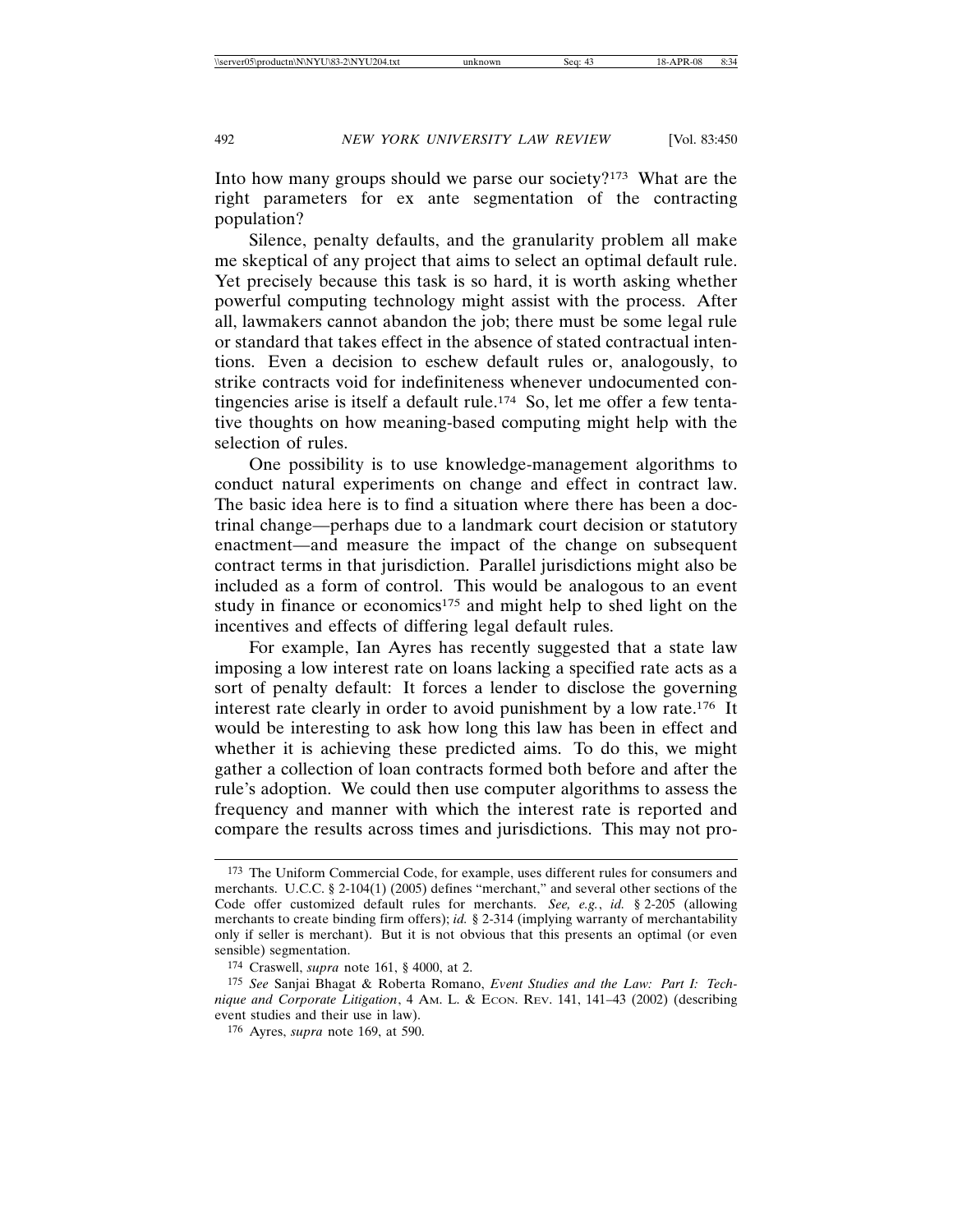vide a complete basis for preferring one rule over another, but it could help us to understand the impact of changes on contractual behavior while also yielding data on whether default rules are working as expected.

A second, related project would involve studying hundreds of thousands of contracts to identify and cluster standard boilerplate provisions.177 This would allow us to assess how and when these provisions change and to try to link this evolution to default-rule changes in contract law. Again, this would not give us a complete normative basis for choosing a particular default over another, but it would speed the partial analysis of incentives and effects.

Third, if we decide that it is appropriate to enact different default rules for different contracting segments, then it might be possible to use computer-aided clustering to help determine a meaningful segmentation. As mentioned above, one of the most difficult problems here is identifying appropriate ways to classify parties into different treatment groups—who gets Default A, who gets Default B, and so on. It might be powerful, therefore, to run knowledge-management clustering analysis on many different types of contracts in order to gather evidence on where salient characteristics diverge. These clues could then suggest whether to segment groups—and if so, whether industry, the size of the agreement, the nature of the transaction, or some other dimension should define the segments.<sup>178</sup> Related to this, we might study term outliers or build a taxonomy of features that best define a contract type.

Regrettably, these problems are difficult, and I am not sure how far meaning-based computing can take us toward normative reform. Nonetheless, there is one other possibility that I want to discuss in greater detail: predictive modeling. This approach presents another strategy for using meaning-based computing to finesse some of the problems just discussed.

# *C. Predictive Modeling*

Let me try a completely different angle on the default-rule problem. A likely criticism of the discussion thus far is that this sort of computer-aided normative analysis will prove too difficult to conduct.

<sup>177</sup> The topic of contractual boilerplate has received some attention lately. *See* Omri Ben-Shahar, *Foreword* to *"Boilerplate": Foundations of Market Contracts Symposium*, 104 MICH. L. REV. 821, 821–25 (2006) (introducing papers from recent symposium on contractual boilerplate).

<sup>178</sup> In order for this to work, there would need to be relative homogeneity within the subclasses. Otherwise, the results would tell us little about individual members in each class, and we might conclude that we are better served by simple, one-size-fits-all rules.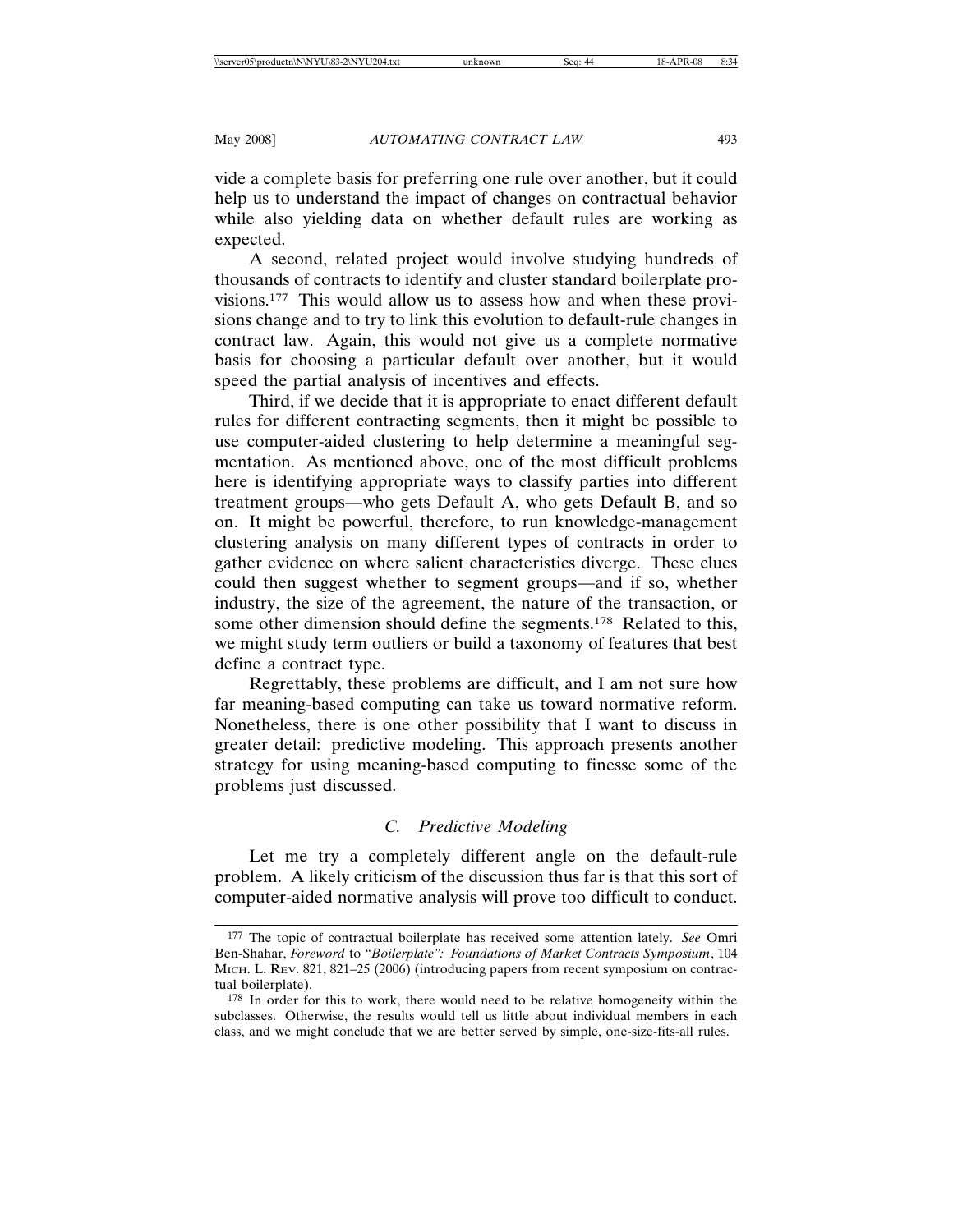Even if we cut through the noise and pull out information relevant to our choice of contract default rules, it may be impossible to sum up the analysis into an optimal array of legal prescriptions.179 After all, what are the full costs and benefits of a given default rule? And how granular should those rules be? We may never be able to answer these questions with absolute certainty.

But there is a response: We may not have to get it perfect. There might be benefits from using knowledge-management technology to conduct predictive modeling to determine which legal rules will "do a good job" most of the time—even if they're not flawless. I think the easiest way to introduce this idea is through an analogy.

In 1997, IBM stunned the world by beating the current chess champion, Garry Kasparov, with its Deep Blue supercomputer.180 The victory was seen as a signpost in the gradual march toward artificial intelligence because chess provides the perfect setting to test concepts like pattern recognition, learning, and planning. More recently, computers have become the undisputed champions in other arenas of the parlor—including Othello, Scrabble, backgammon, and bridge.181

The success of computers in these games is largely due to sophisticated processors that enable programmers to design "brute force" strategies similar to the one that Deep Blue used to defeat Kasparov.182 Essentially, the computer trees out all possible moves, countermoves, counter-countermoves, and so on until it has enough information to pick the move with the highest probability of success.183 Brute force often amounts to complex decision trees with millions and millions of branches.

But there is one game where computers have never been able to give humans a good fight: the East Asian game of Go.184 Go requires players to take territory by placing black and white stones on the intersections of a grid to surround their opponent. It is a complex game, with some stones appearing "dead" until the very end, when they spring back into life at a critical moment. A computerized bruteforce strategy has not succeeded because Go has many more potential

<sup>179</sup> *See supra* notes 49–55 and accompanying text.

<sup>180</sup> *See* FENG-HSIUNG HSU, BEHIND DEEP BLUE: BUILDING THE COMPUTER THAT DEFEATED THE WORLD CHESS CHAMPION 3–5 (2004) (narrating story behind famous tournament).

<sup>181</sup> *Artificial Intelligence: Winning Ways*, ECONOMIST, Jan. 25, 2007, at 80, 80 [hereinafter *Artificial Intelligence*].

<sup>182</sup> *Id.*

<sup>183</sup> *Id.*

<sup>184</sup> *Id.*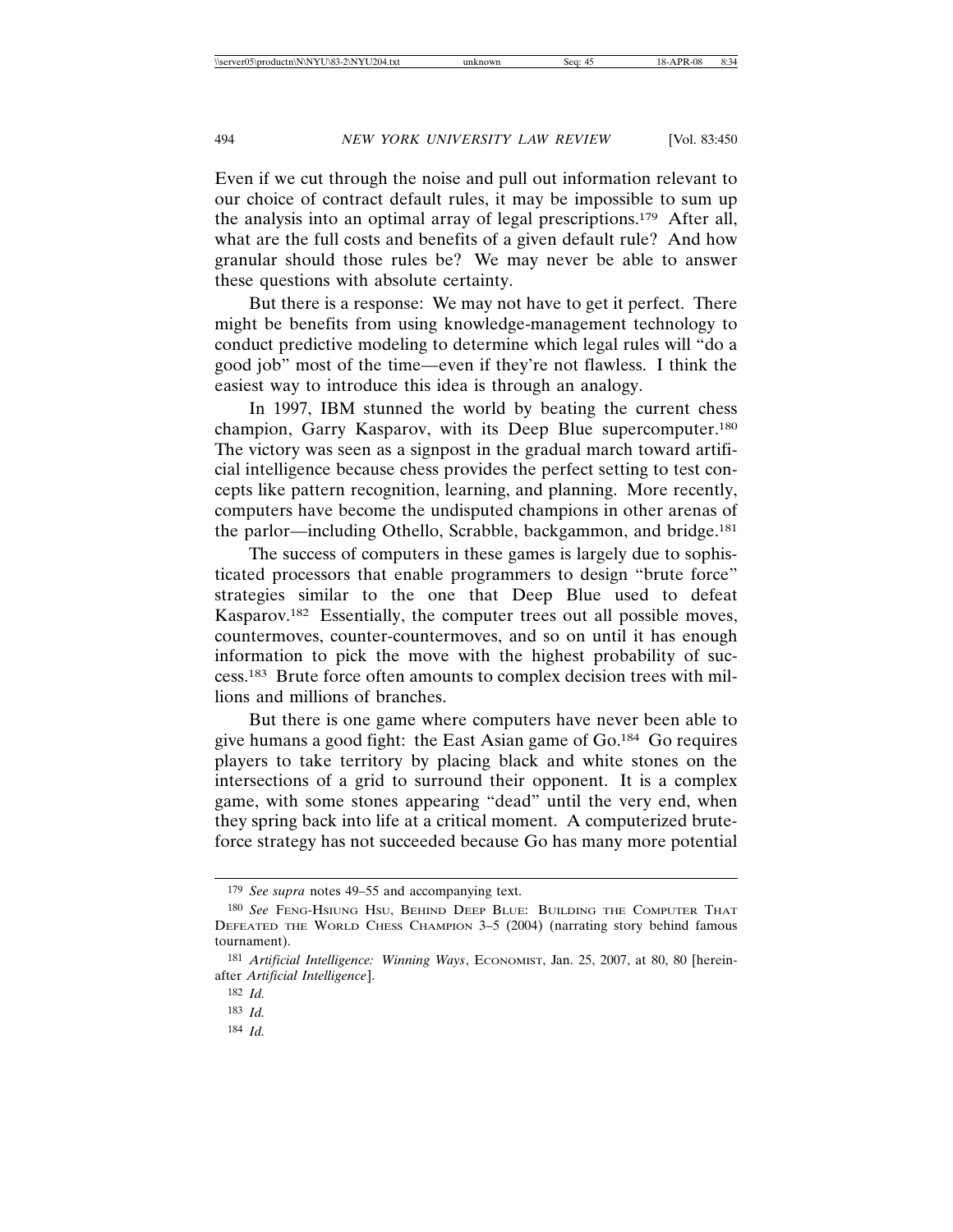moves than chess, and it is very tricky to evaluate any given position.185

Recently, however, programmers have started using a different sort of algorithm to give human Go players a tougher match. Instead of drawing comprehensive decision trees, the computer uses Monte Carlo simulation, a method of statistical sampling using randomnumber generation.<sup>186</sup> In a nutshell, the computer will pick one move and randomly play out thousands or millions of games to the finish. If the computer wins often with this move, say seventy-five or eighty percent of the time, then it will stop analyzing the position and take its chances with this move. Otherwise, it goes on, selecting a second move, rerunning the Monte Carlo simulation, and recording the probability of success. The process is repeated only until an acceptable move is found; there is no attempt at perfection. This strategy is intriguing (and apparently successful) because it mitigates complexity by replacing a search for the optimal move with a search for one that is just good enough most of the time.187

In the same way, we may not need to search, via brute force, for the perfect contract-law default rule. Instead, we might approach the problem like the computer programmer seeking a win at Go. In some cases, we may be able to use unstructured information to form probability distributions for the parameters that are critical to economic models of contract law. We could then use Monte Carlo simulation to run millions of different iterations on our predictive model to find a default-rule structure that seems to produce high-Pareto outcomes.188 In other words, we could populate economic theories of contract law with empirically derived assumption bands for the most critical variables and then run arrays of simulated transactions until we find a good, though not perfect, rule.<sup>189</sup>

In order to run predictive models, we would first need to set an objective function—similar to defining a "win" in chess or back-

<sup>185</sup> *The Economist* reports that the fastest computers can assess only fifty Go positions in a second, compared with a half-million positions per second in chess. *Id*.

<sup>186</sup> *See, e.g.*, Dennis W. Carlton, *Using Economics To Improve Antitrust Policy*, 2004 COLUM. BUS. L. REV. 283, 304–05 (describing sampling feature of Monte Carlo simulation and how it might be used to guide antitrust law); Savvakis Savvides, *Risk Analysis in Investment Appraisal*, 9 PROJECT APPRAISAL 3, 4–11 (1994).

<sup>187</sup> Perhaps surprisingly, it is also much faster for computers to play many repeated random games than to tree out and evaluate all possible moves. *See Artificial Intelligence*, *supra* note 181, at 80 ("Monte Carlo techniques are much faster than brute force.").

<sup>188</sup> For some simple examples of this, see Geis, *Empirically Assessing* Hadley, *supra* note 55, at 936–42, and Geis, *Optimal Precision*, *supra* note 55, at 1129–58.

<sup>&</sup>lt;sup>189</sup> The correctness of a decision should be based on both (1) the adequacy of the results that are obtained and (2) the efficiency with which the decision is made. It might be worth sacrificing some of the first element in order to make gains in the second.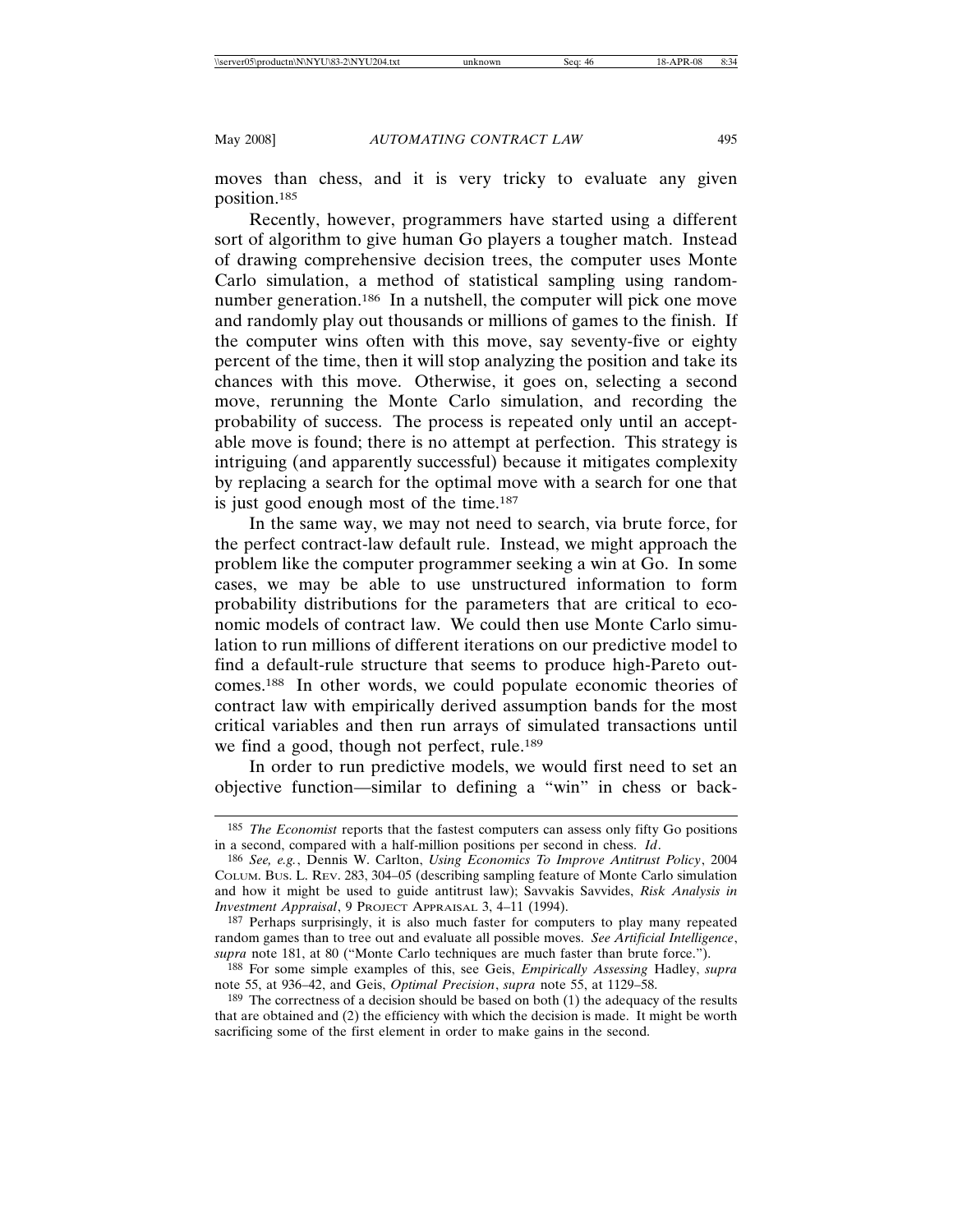gammon. This is a little tricky in contract law, since there is no natural end game, but we might characterize the objective in terms of a high-Pareto outcome (primarily trade and investment gains net of transaction costs). After that, we could build a model economy that includes all key variables related to the rule under examination, such as buyer valuations, cost functions, investment opportunities, breach precautions and probabilities, and other contingencies. Finally, we would use Monte Carlo analysis to vary these parameters (within empirically derived assumption bands) and to analyze the results under alternative contract default rules. In short, we would split our model economy into two or more parallel universes, give each universe a different default rule, and run millions of random iterations to see which rule typically leads to higher-Pareto outcomes.

To be sure, predictive modeling will not let us empirically solve for the optimal, or most efficient, answer. It may not be very satisfying to concede that we can't know which rule of law is best. But if the East Asian game of Go is complicated, the collective choices of billions of people across a diverse range of economic settings are even more so. Adding to this complexity, contract law permits parties to change many disliked rules, and there are theoretical benefits, in some cases, from forcing them to make these changes.190 Optimal precision in contract law is probably beyond our grasp right now, but we can still use partial economic analysis to inform—and perhaps reform our legal rules.191 While it may not be easy, we are closer than many might think to securing helpful information through predictive modeling.

### IV

# PRACTICAL OBSTACLES AND A POTENTIAL PATH FORWARD

These ideas are exciting (at least to me), but now it is time to let some air out of the balloon by addressing an obvious question: If there is so much potential here, then why haven't we already seen an automated revolution? I will finish the Essay by mentioning a few practical obstacles to the ideas I have laid out and speculating on when (and how) automation could play a greater role in empirical contracts analysis.

The first obstacle, a common one in academic research, relates to funding. The price tag for this technology—and for the hardware and

<sup>190</sup> *See supra* notes 169–70 and accompanying text.

<sup>191</sup> *See* Craswell, *supra* note 10, at 910–15 (describing benefits of partial economic analysis in contract law).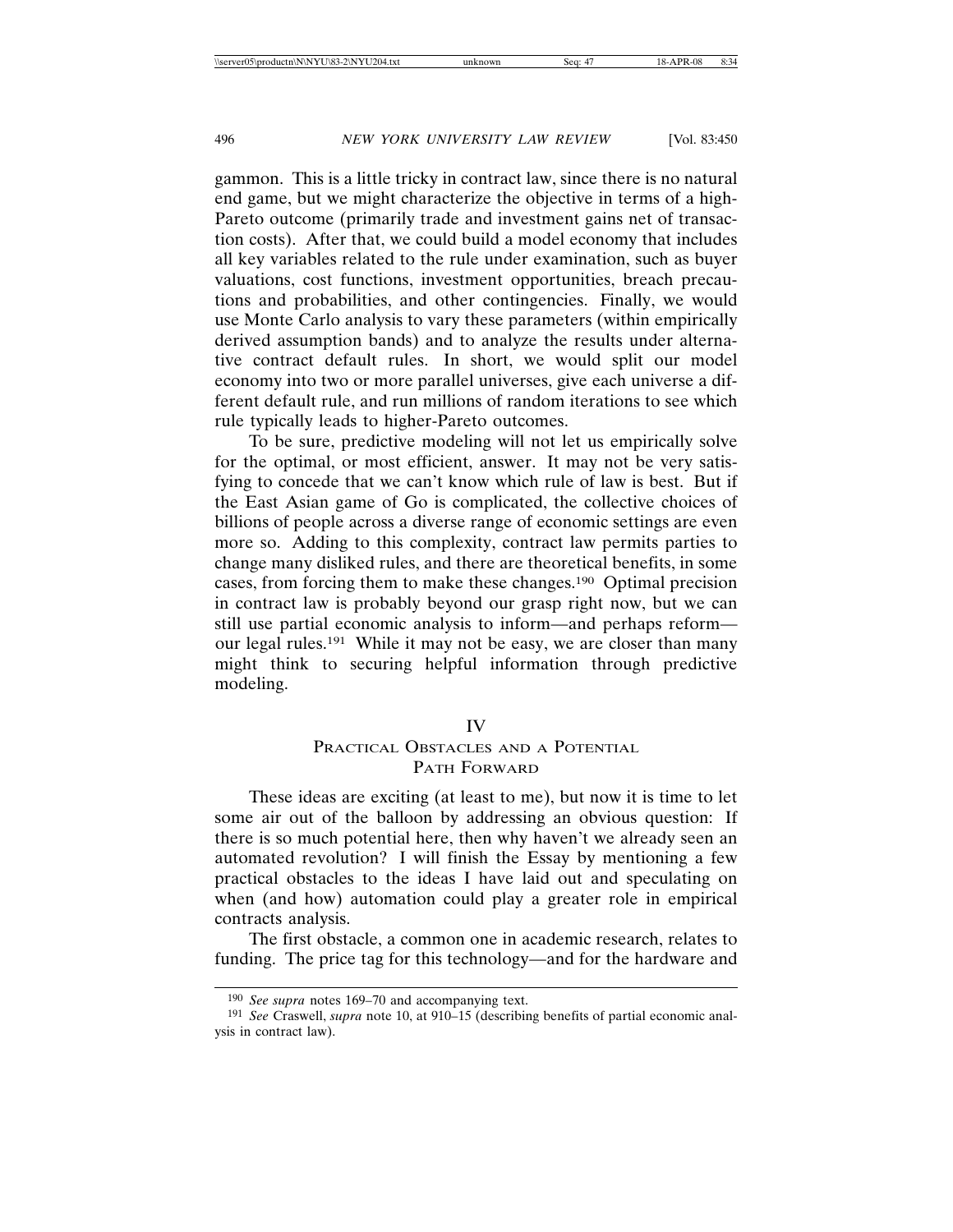skills needed to support the analysis—can be steep. It is one thing to open the wallet for corporate knowledge-management investments that will translate into bottom-line income gains. The budget may be harder to swallow, however, for legal research seeking to fine-tune our contract laws.

For example, I recently entered negotiations to license software from one of the leading vendors in this area. Despite my pleas for an "academic license," the firm wanted to charge \$100,000 for the license and an additional \$20,000 or \$30,000 to install the system. Needless to say, this was slightly beyond my annual research stipend. Nonetheless, this problem will undoubtedly be solved before too long, especially as vendors realize that legal research is a lucrative potential market and thus seek to prove the viability of their technology.

The second obstacle relates back to data availability. Thus far, I have focused primarily on how the unstructured information found in published court opinions and historically executed contracts might inform contract law. This data may prove useful, but these sources will be irrelevant to key parameters of some economic models. For meaning-based computing to be of any use in these situations, we would need to access other sources of empirical data.

Let me give two short examples. First, recall the lost-volume seller problem: Should a breached-against seller maintain a valid claim for lost profits even if she is able to mitigate the breach by reselling the product to someone else?192 The argument against recovery is that she eluded harm by reselling. The argument for lost-profits damages is that she missed an incremental sale—she might have enjoyed both sales if the initial buyer had not breached.193

The problem quickly becomes more nuanced when we consider the relation of sales volume to profit margin. If selling more products leads to cheaper marginal (or average, depending on your point of view) costs, then actual damages should exceed lost profits on the initial sale.194 Conversely, if the seller faces a rising cost function, then

<sup>192</sup> *E.g.*, Neri v. Retail Marine Corp., 285 N.E.2d 311, 314–15 (N.Y. 1972) (famously applying lost-volume profit rule in commercial boat sale).

<sup>193</sup> *See* FARNSWORTH, *supra* note 129, at § 12.10 ("Even the . . . seller that has purchased the goods for resale from stock and disposed of them to another buyer may claim to have lost volume as a result of the breach so that damages will not be reduced by what was realized on the second sale.").

<sup>194</sup> *See* Charles J. Goetz & Robert E. Scott, *Measuring Sellers' Damages: The Lost-Profits Puzzle*, 31 STAN. L. REV. 323, 329–30 (1979) (discussing lost-volume seller rule and arguing that it is often applied in overcompensatory manner); Victor P. Goldberg, *An Economic Analysis of the Lost-Volume Retail Seller*, 57 S. CAL. L. REV. 283, 292–93 (1984) (insisting that lost-volume profits should be measured with reference to ex ante marginal cost curves).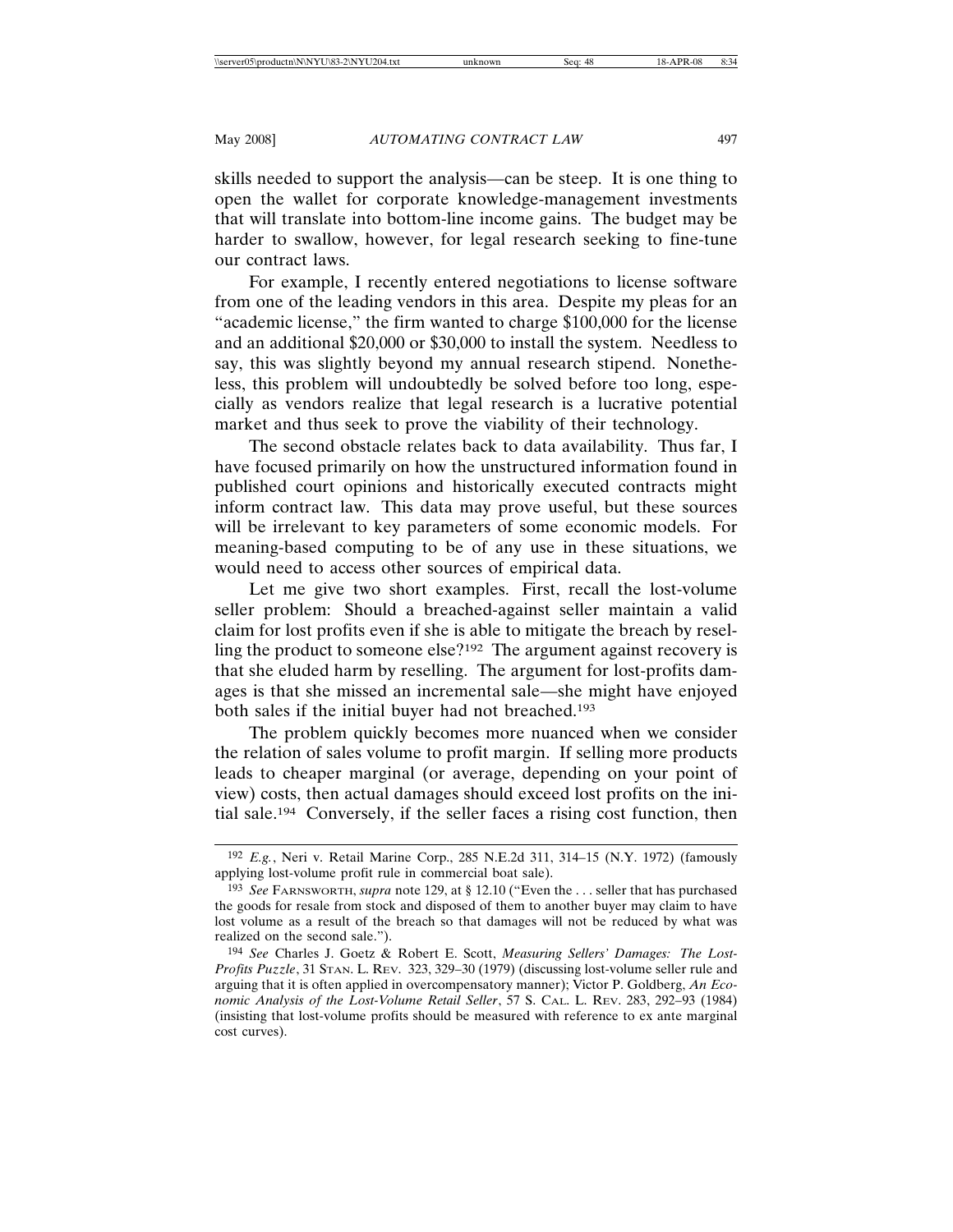damages are less than foregone profits because the seller avoids the need to make a higher-cost product. Moreover, lawmakers may want to choose a default rule to expose a seller's cost structure so that buyers will efficiently internalize the cost of breach.195

Ultimately, then, the best default rule for the lost-volume seller problem involves empirical evidence about seller cost functions. This empirical data is rarely found in executed sales contracts—sellers often want to keep their profit margins secret. While a few courts may hear evidence on seller cost curves, decisions are unlikely to yield sufficient data to successfully model the problem. Scholars will need to look elsewhere for the information.

For a second example of the external data problem, consider the *Hadley* rule barring unforeseeable consequential damages. Economic models pitting this rule against one allowing full damages for breach are complex and require an extended discussion.196 But ultimately, the best rule turns on a host of variables, including contracting transaction costs, the probability of successful performance with greater seller precautions, and the overall distribution of buyer valuations in a contracting population.197 Unfortunately, even if we could collect several thousand contracts for the exact same product, these variables cannot be measured from this data. For example, a contract's price term tells us little about the buyer's valuation.198 Again, we would need to find data from different sources to investigate what damages rule is more likely to lead to the better economic result.

<sup>195</sup> For example, a penalty default awarding no lost-profit damages might force some retailers to come forward and contract for a nonrefundable deposit or for liquidated damages.

<sup>196</sup> *See generally* Barry E. Adler, *The Questionable Ascent of* Hadley v. Baxendale, 51 STAN. L. REV. 1547, 1550–54 (1999) (refining *Hadley* model to reflect uncertainty of incurring consequential damages with breach); Ayres & Gertner, *supra* note 147, at 101–03, 108–18 (describing *Hadley* problem and setting out economic model of default rule); Jason Scott Johnston, *Strategic Bargaining and the Economic Theory of Contract Default Rules*, 100 YALE L.J. 615, 616–19 (1990) (analyzing *Hadley* problem under dynamic situations with seller market power).

<sup>197</sup> *See* Adler, *supra* note 196, at 1554–59 (arguing that *Hadley* rule may be more efficient than expansive liability rule even though it may not minimize aggregate transaction costs of contracting); Posner, *supra* note 16, at 836–37 (explaining argument that many factors influence whether expansive liability rule is superior, including distribution of valuations, cost of information, and relative bargaining power of parties).

<sup>198</sup> This is true because, in most markets, price is determined by supply and demand and is not equal to buyer willingness to pay. Indeed, the difference between a buyer's valuation and the market price benefits the buyer in the form of consumer surplus. *See, e.g.*, Peter J. Hammer, *Antitrust Beyond Competition: Market Failures, Total Welfare, and the Challenge of Intramarket Second-Best Tradeoffs*, 98 MICH. L. REV. 849, 891–92 (2000) (describing difference between price and consumer surplus).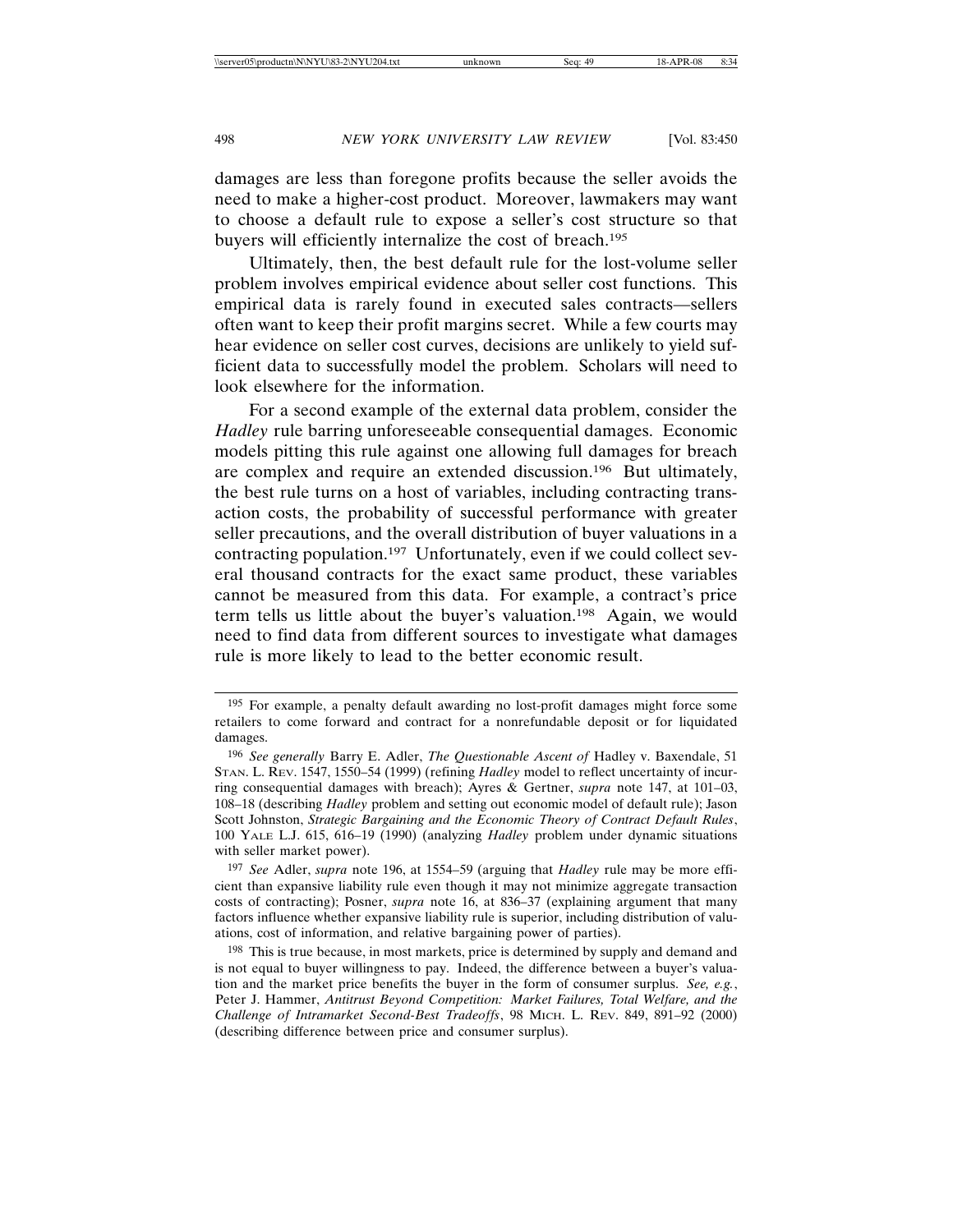If these data problems sound somewhat familiar, it is because I am echoing earlier concerns raised by Posner, who doubts that decisionmakers will ever be able to gather data on, say, seller cost functions or buyer valuation curves.199 I am more sanguine than Posner on the possibility of obtaining information for some of these variables through other means—perhaps via experimental methods or through the mining of organizational information. Further, I have argued elsewhere that data from the field of marketing might prove useful to contract law scholars.200 Regardless of these possibilities, however, it will be necessary to tap into other data sources. None of the unstructured information discussed earlier in this Essay will go very far toward implementing normative theories of the lost-volume seller problem, the *Hadley* rule, or other economic theories of contract law that rely on more nuanced variables.201

How, then, is automation likely to become a reality in contract law scholarship? The easiest place to start is with doctrinal projects that evaluate historical case law. I suspect that the next few years will yield some comparative studies, in which this type of analysis is conducted side by side with human-based coding in order to test the robustness of the automating algorithms and clusters. As we grow more confident that these pilot projects are generating meaningful results, the breadth and depth of scholarship will be able to accelerate.

After that, it may make sense to tackle predictive modeling and other techniques for evaluating normative claims in contract law. Ultimately, the results here will only be as good as the assumption bands used on key variables—and we will probably never know when we have reached an optimally efficient rule (if such a thing is possible). Nonetheless, we could form a valuable basis for revising the assumptions underlying many economic theories of contract law with empirically derived models that are closer to reality. Like the algorithms powering computerized Go, there is no attempt at perfection, but we still might gain greater insight into the practical effects of the rules governing contract law.

<sup>199</sup> *See* Posner, *supra* note 16, at 880 ("Models that have been proposed in the literature either focus on small aspects of contractual behavior or make optimal doctrine a function of variables that cannot realistically be observed, measured, or estimated.").

<sup>200</sup> Geis, *Empirically Assessing* Hadley, *supra* note 55, at 951–55. Furthermore, the knowledge-management technology described in this Essay might help scholars gather relevant information on these other parameters.

<sup>201</sup> Admittedly, many economic models of contract law may pose problems along these lines. There may still be opportunities, however, to conduct partial analysis with the data that is available. *See* Craswell, *supra* note 10, at 915–17 (arguing value of partial economic analysis in contract law).